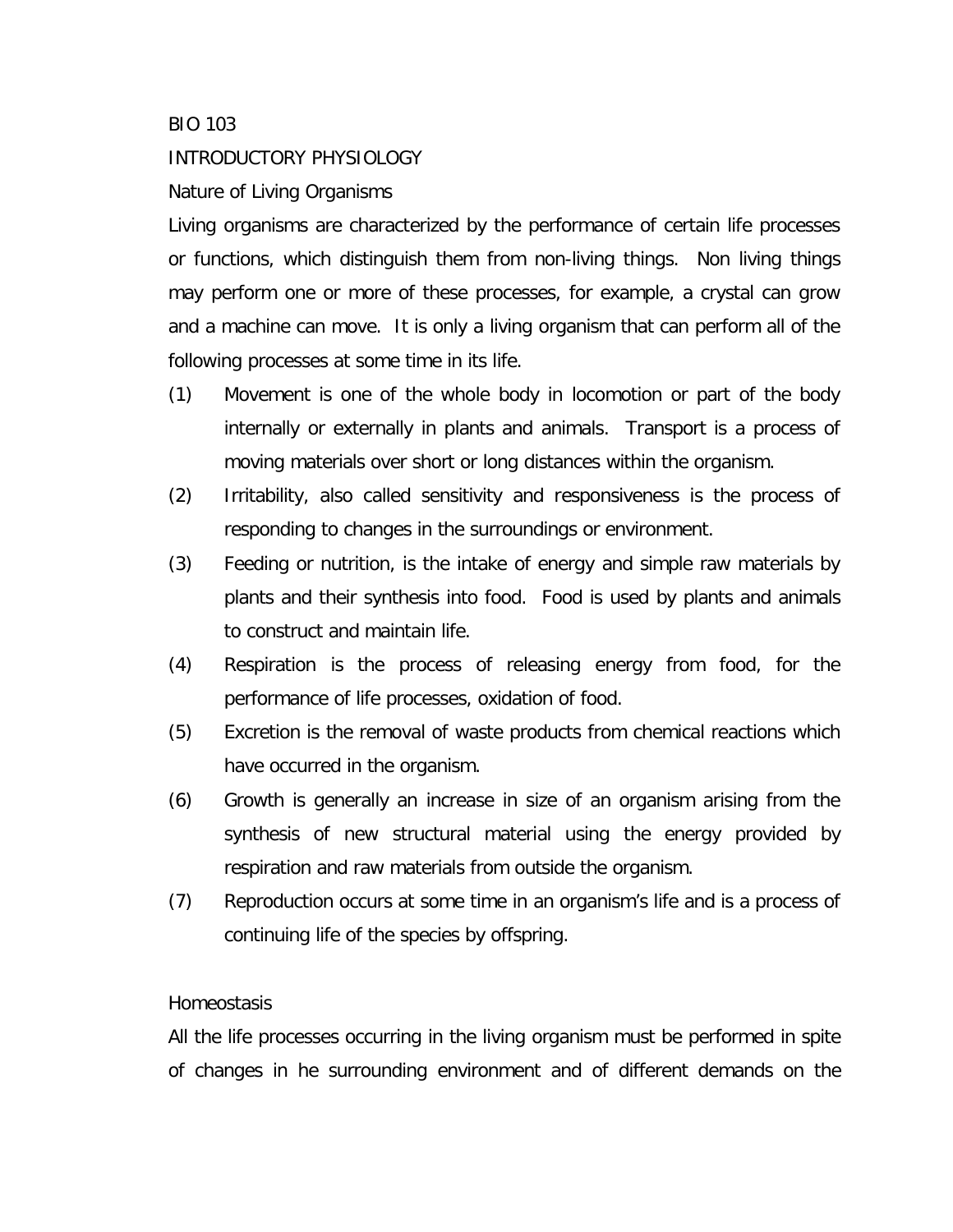organism. Homeostasis is a self regulating control which keeps the living organism functioning correctly.

Homeostasis can be defined as the maintenance of the steady state in the animal body. Plants may also be considered to show homeostatic adjustment to such stimuli as light, but owing to their sessile nature their systems of physiological co-ordination are mainly much less elaborate than those of animals. Homeostasis can also be defined as a means whereby physiological systems operate both separately and together to buffer against fluctuations from the optimum conditions.

| System      | Cause of fluctuation       | Homeostatic control                                            |
|-------------|----------------------------|----------------------------------------------------------------|
| Circulation | Muscular activity          | Increase of heartbeat, blood pressure<br>and                   |
|             |                            | supply of blood to the muscles concerned                       |
|             | Temperature change         | Adjustment of blood supply to or from the skin.                |
|             |                            | Sweating or shivering                                          |
|             | pH<br>changes<br>due<br>to | Buffering by haemoglobin phosphates etc. in                    |
|             | metabolic activities       | blood. Release of H <sup>+</sup> or OH <sup>-</sup> by kidneys |
|             | Sugar taken up from gut    | Adrenalin, insulin balance                                     |
|             | or by activity             |                                                                |
| Kidney      | Intake<br>variable<br>0f   | Composition and strength of urine controlled by                |
|             | quantity of water or ions  | mineral corticoids and antidiuretic hormone                    |
| Long        | Muscular<br>activity,      | Increased ventilation changes monitored by                     |
| muscles     | balance,<br>posture<br>and | main sense organs or proprioceptors lead to                    |
|             | locomotion                 | feedback and appropriate adjustments<br>in                     |
|             |                            | Control<br>antagonistic systems.<br>centre<br><i>is</i>        |
|             |                            | cerebellum                                                     |
| Digestion   | Presence of food           | Secretion of enzymes peristaltic activity and                  |
|             |                            | increased blood supply                                         |

Examples of homeostatic control in animals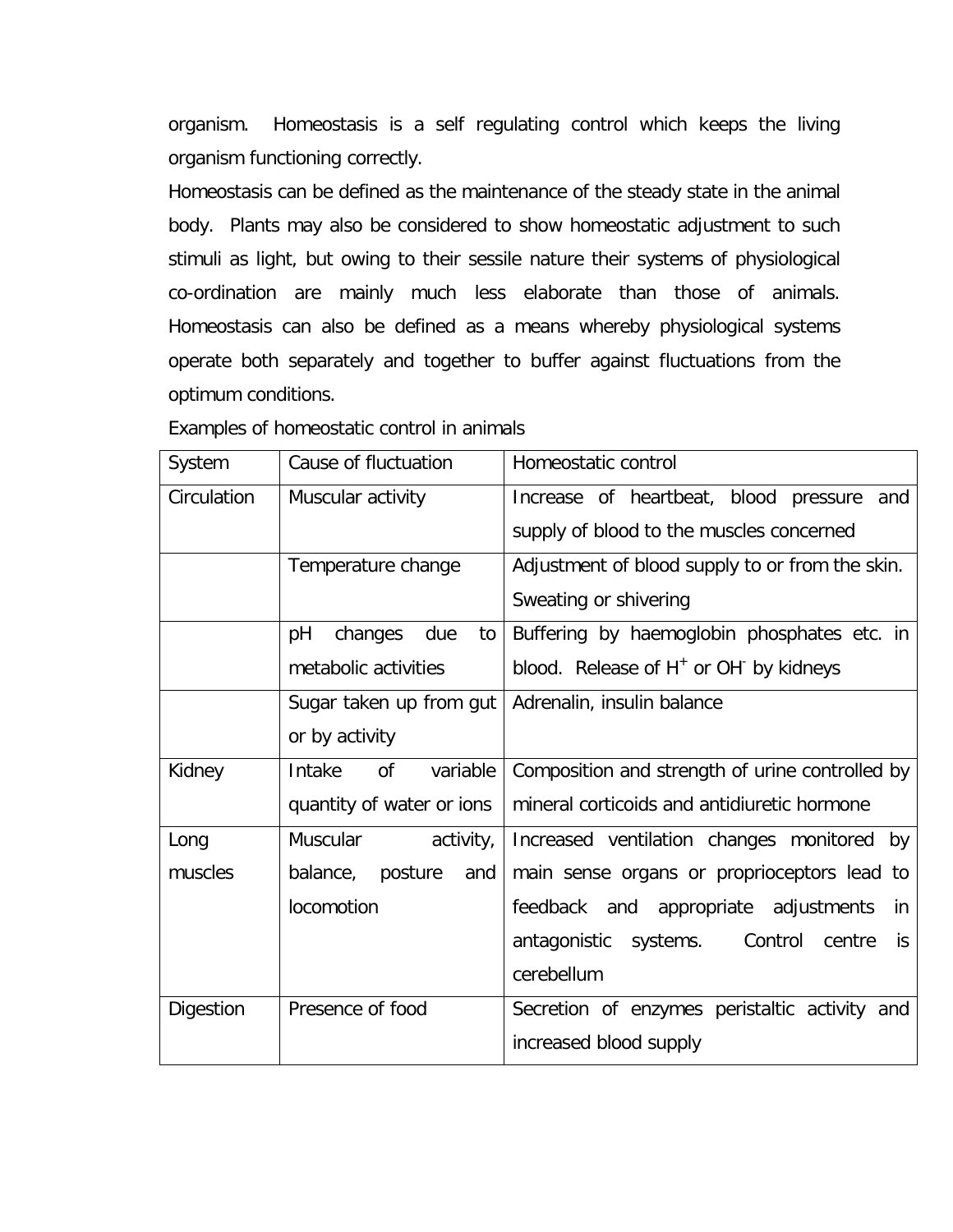The stated adjustments are all co-ordinated by endocrine or the autonomic nervous system from control centres in the brain. In a broader sense, homeostasis may also be said to apply to situations involving the whole organism such as the response of the body to pain, danger and stress.

Mammals are highly evolved animals and their bodies function within very narrow physiological limits. If homoestatic control breaks down death rapidly follows. Thus raising the temperature of the human body by only  $3^{\circ}$ C causes widespread functional disorganization. The ability of mammals to maintain their bodies at a steady state despite widespread fluctuations in the environment is one of the major factors determining their success.

### PLANT NUTRITION

### MATERIAL REQUIREMENTS SOURCES

The raw materials required by green plants are  $H_2O$ ,  $CO_2$  and is a variety of inorganic ions. The so-called essential elements or macro nutrients are ten: Nitrogen, Phosphorus, sulphur, potassium, calcium and iron (N, P, S, K, Mg, Ca, Fe). Many plants require certain other elements in such small quantities that theyare not known as trace elements or micro nutrients. They include boron, manganese, zinc, copper, molybdenum (B, Mn, Zn, Cu, Mo). The sources of these substances vary with the environment of the plant concerned. Terrestrial plants must be supplied from either the soil or atmosphere.

Carbon enters the plant in combination with oxygen as  $CO<sub>2</sub>$  molecules. Hydrogen enters the plant in combination with oxygen as water rmolecule. Oxygen enters the plant in combination with carbon and hydrogen as  $CO<sub>2</sub>$  and  $H<sub>2</sub>O$ . Nitrogen may be obtained by higher green plants from the soil solution and Nitrate ions (NO), though Nitrates and Ammonium ions may also be used. Plants may absorb from the soil soluble nitrogenous material such as Urea amino acid. Phosphorus is absorbed from the soil solution as phosphate ions  $(PO<sub>4</sub>)$ , sulphur is taken as sulphate  $(SO_{4-4})$ . Potassium is absorbed as potassium ion  $(K^+)$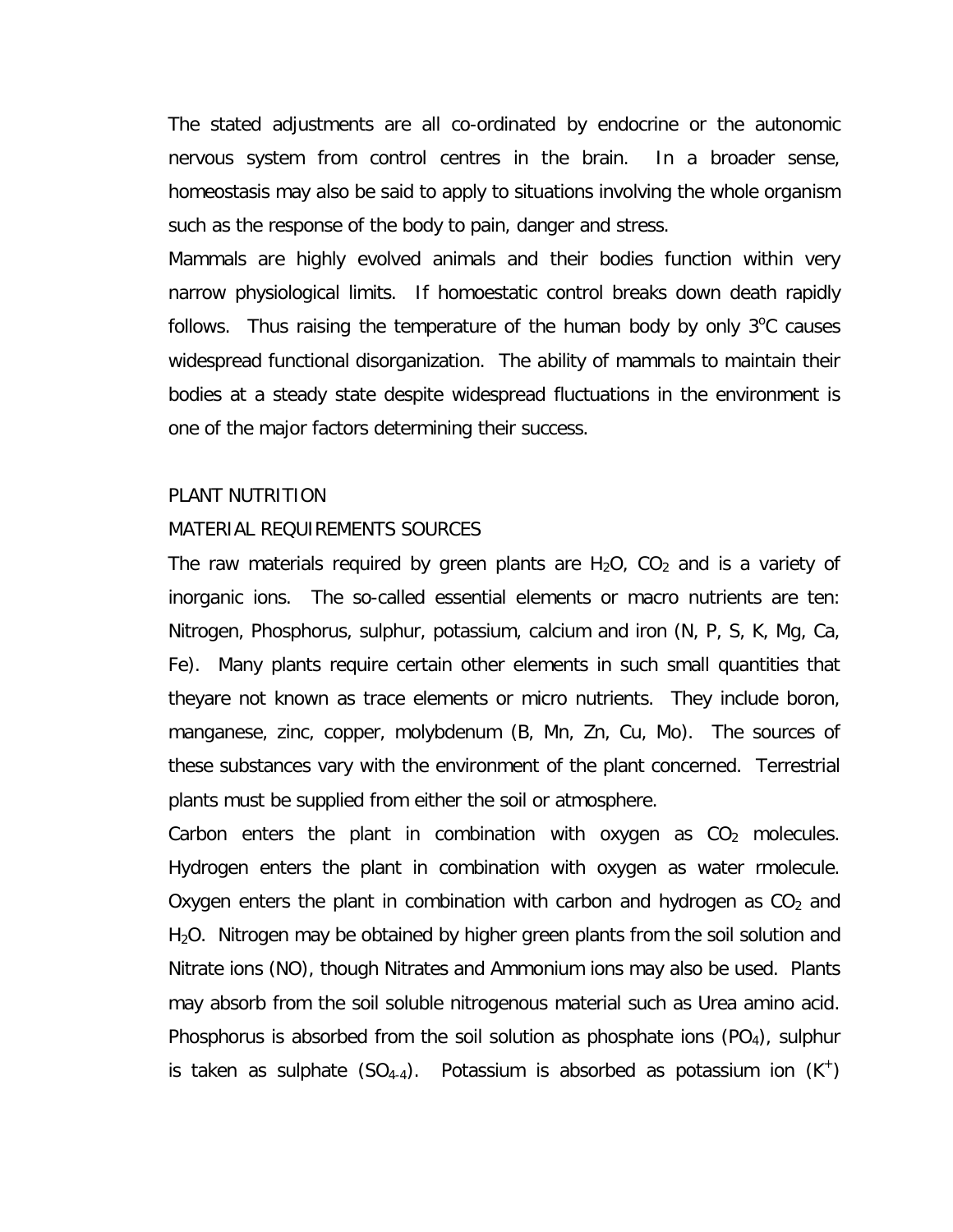likewise Magnesium as  $(Mg^{+})$ , calcium as  $(Ca^{+})$ , iron as  $(Fe^{++})$ , Boron as Bo), Manganese as  $Mn^{++}$ , Zinc is absorbed as  $Zn^{++}$ , copper as  $Cu^{++}$ .

#### FUNCTIONS OF ELEMENTS

- Carbon: Is used either as structural material as carbohydrate, protein and fat and complexes of these or as respiratory substrates for the supply of energy 45% of dry wt. of plant is carbon constituents.
- Hydrogen: Forms part of the structural materials and respiratory substrates. It is associated with biological oxidation reduction process and as Hydrogen ion they influence the reaction of all cell fluids.
- Oxygen: Plays a large part in the structure of organic materials and in gaseous form, it is necessary for aerobic respiration.
- Nitrogen: Is primarily necessary for formation of amino acid and hence proteins, for the synthesis of purine and pyrimidines and the nitrogenous bases. Lack of Nitrogen leads to yellowness of green plants, stunted growth, retarded flowering and fruiting and general weakness.
- Phosphorus: This is always present in nucleotides, nucleoprotein as constituent of nucleus and in celitithin, a constituent of protoplasm. It promotes nuclear and cells division, and is concerned in carbohydrate breakdown in respiration. Phosphorus aids nutrition and hastens maturity and ripening of fruits especially grain. It promotes development of root system. Deficiency becomes apparent as poor root development.
- Sulphur: Is contained in some amino acid such as crystine, cystiene and methionine and hence it enters into the composition of some proteins. Some enzymes such as urease and Hexokinase require cystine group for activation. It is important constituent of mustard oil. It may be connected with chlorophyll formation as deficiency makes plant chlorotic with also slender stem.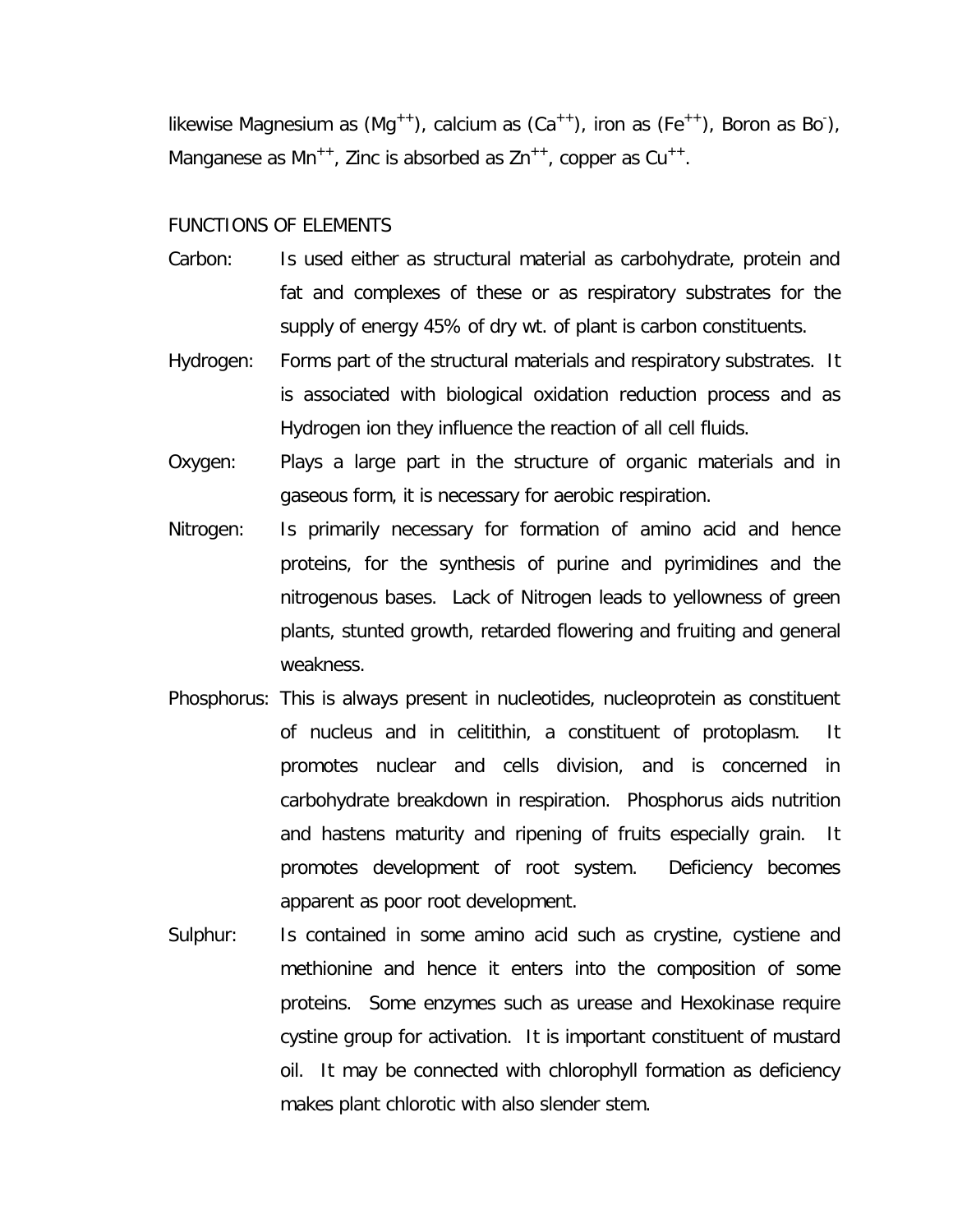- Potassium: Is connected in meristematics areas. It is essentially a constituent of the protoplasm and is closely connected with its vital activity. It is absent from the nucleus and plastids. Potassium may be concerned with the electro-osmotic transport mechanism in the synthesis of Carbohydrates and proteins. Deficiency result in weak plants (i.e. growth is checked) under-sized seeds and typical red or purple leaf colouration.
- Magnesium: Is constituent of the chlorophyll molecule and this is indispensable. Deficiency leads to chlorosis. It is a part of the structures some of the enzymes of glycolytic reactions and an activatpr in phosphatase and carboxylase system.
- Calcium: It enters into the constructions of the plant as a calcium pectate in the middle lamella of cell walls. Cells cannot enlarge in the total absence of calcium. It effects permeability of cell membranes and influences the transport of carbohydrate and proteins. It affects the ability of colloids to absorb water. It is also anti-toxic to various poisonous substances to the plants. It promotes root growth. Deficiency leads to stunting and poor root growth. Crystals of calcium oxalate are of common occurrence in the tissues of many plants.
- Iron: Is essential for the pophyrin enzymes of respiration, where it acts as an oxidizing reducing agent, alternately appearing as ferrous and ferric forms. It is essential in chlorophyll formation. Lack of it causes chlorosis.

#### SOURCES OF METABOLITES

The organic substances used by plants and animals in their metabolic activities were fundamentally the same. They both require carbohydrate, protein, fats and many other organic compounds. Most of these compounds are manufactured by the plants while majority of them have to be presented to the animals in many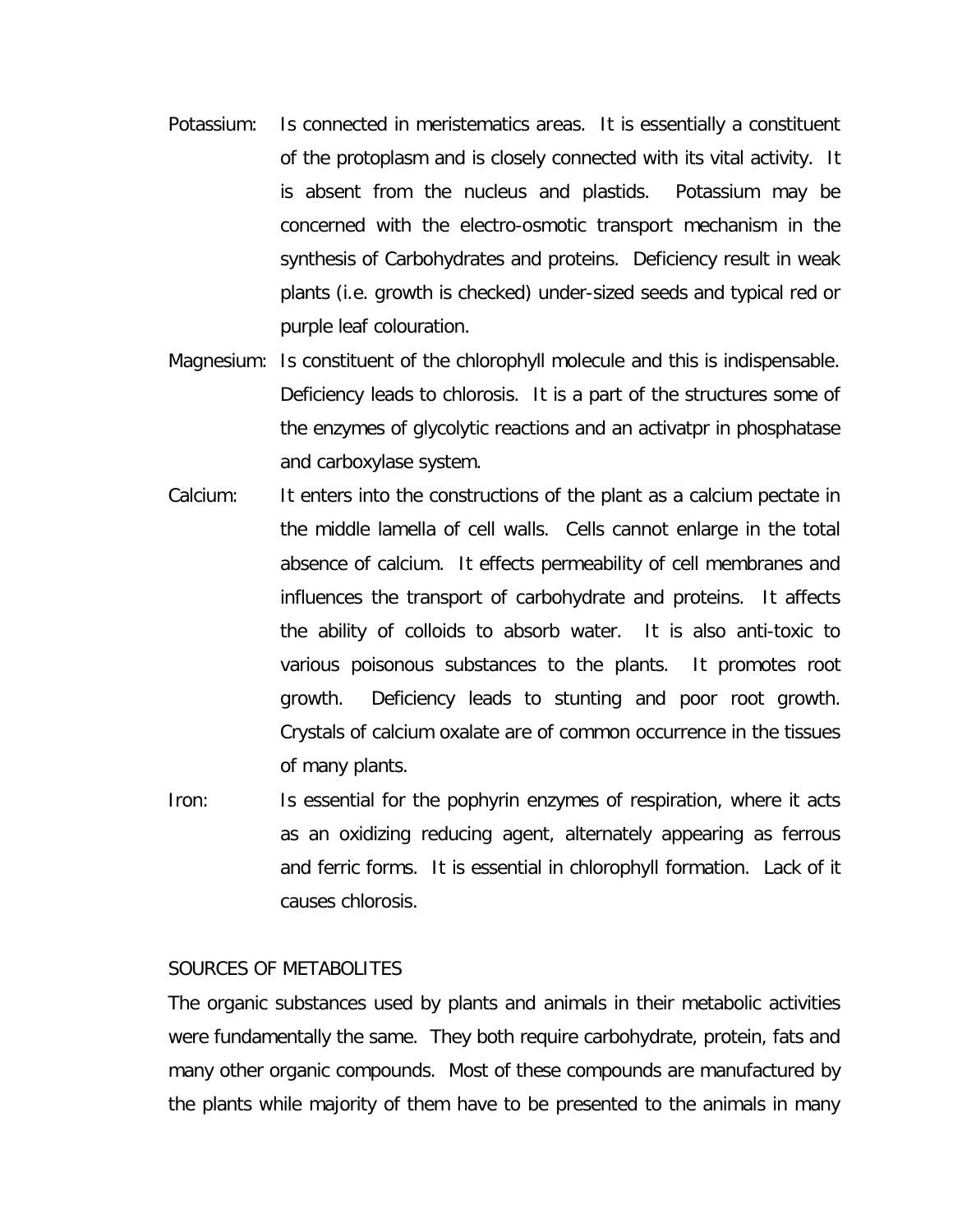forms. The metabolites are manufactured by the plants from inorganic materials.

METABOLITES: Are therefore materials involved in metabolic activities for the living cell and these include:

- 1. Various carbohydrates
- 2. Nitrogen containing compounds
- 3. Fats and oils, waxes, etc. (Lipids). These are stored in plant in the endosperm, cotyledons, roots, leaves, stem etc.

VARIOUS CARBOHYDRATES: These are products of C, H, O built from various units called the monosaccharides and named either according to their functional groups or numbers of carbon they have in their structure

(1) NAMING ON BASIS OF FUNCTIONAL GROUPS

Those with:

(\_\_\_CHO) Aldehyde group are the Aldose forms

 $($   $\subset$   $C$  = 0) Ketone group are the Ketose forms

(2) NAMING ON THE BASIS OF NUMBER OF CARBON ATOMS

| Triose, |                    | tetrose,                  | pentoses               | hexoses |                    | heptoses |             | octoses |
|---------|--------------------|---------------------------|------------------------|---------|--------------------|----------|-------------|---------|
| (3C)    |                    | (4C)                      | (5C)                   | (6C)    |                    | (7C)     |             | (8C)    |
|         |                    | Aldose forms will include |                        |         |                    |          |             |         |
|         | CHO                |                           | <b>CHO</b>             |         | <b>CHO</b>         |          | <b>CHO</b>  |         |
|         |                    |                           |                        |         |                    |          |             |         |
|         | <b>HCOH</b>        |                           | <b>HCOH</b>            |         | <b>HCOH</b>        |          | <b>HCOH</b> |         |
|         |                    |                           |                        |         |                    |          |             |         |
|         | CH <sub>2</sub> OH |                           | <b>CHOH</b>            |         | <b>HCOH</b>        |          | <b>HCOH</b> |         |
|         |                    |                           |                        |         |                    |          |             |         |
|         |                    | Glycereldehyde            | CH <sub>2</sub> OHHCOH |         |                    |          | <b>HCOH</b> |         |
|         |                    |                           |                        |         |                    |          |             |         |
|         |                    |                           | Erythrose              |         | CH <sub>2</sub> OH |          | <b>HCOH</b> |         |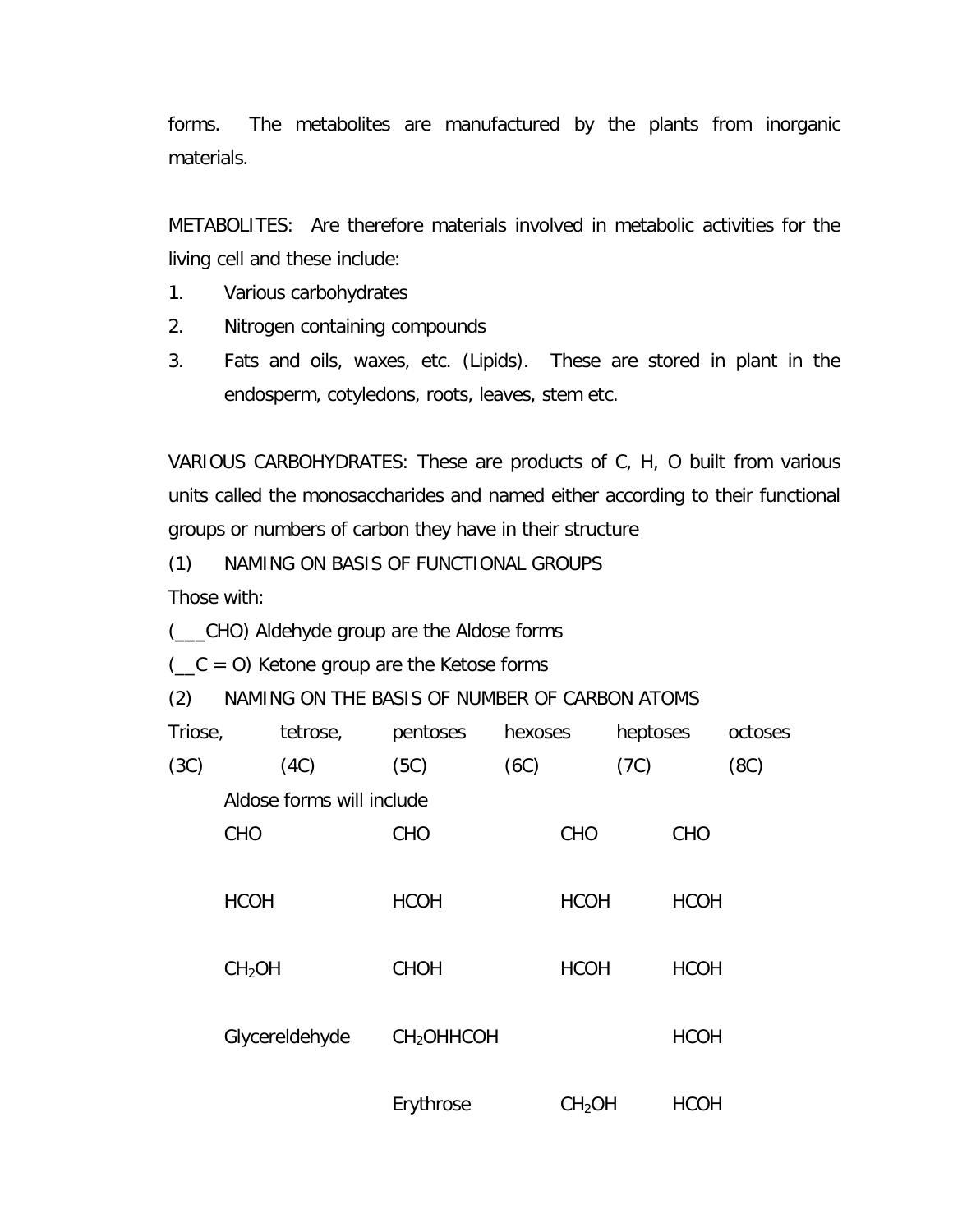|                                |                    | Ribose             |                    | CH <sub>2</sub> OH |
|--------------------------------|--------------------|--------------------|--------------------|--------------------|
|                                |                    |                    |                    | Glucose etc.       |
| The Ketose forms will include: |                    |                    |                    |                    |
| CH <sub>2</sub> OH             | CH <sub>2</sub> OH | CH <sub>2</sub> OH |                    | C                  |
| $C = 0$                        | $C = 0$            | $C = 0$            | $C = 0$            |                    |
| CH <sub>2</sub> OH             | <b>HCOH</b>        | <b>HCOH</b>        | <b>HOCH</b>        |                    |
| Dihydroxy                      | CH <sub>2</sub> OH | <b>HOCH</b>        | <b>HCOH</b>        |                    |
| Acetone                        | Erythrulose        | CH <sub>2</sub> OH | <b>HCOH</b>        |                    |
|                                |                    | Ribulose           | CH <sub>2</sub> OH | Fructose etc.      |

## Diagram

Some of the monosaccharides e.g. 5c and 6c types can be written in the Pyran or Furan ring above. Dissacharides e.g.

 $Maltose = (Glucose + Glucose)$ 

Lactose = (Glucose + Galactose)

Polysaccharides e.g.

(a) Storage type – starch

Glucose

(b) Structural type – Cellulose

Agar of (sea weed) etc.

Nitrogen containing compounds

(a) Proteins (b) Purine & Pyrimidines (c) Nucleic acids Amino acids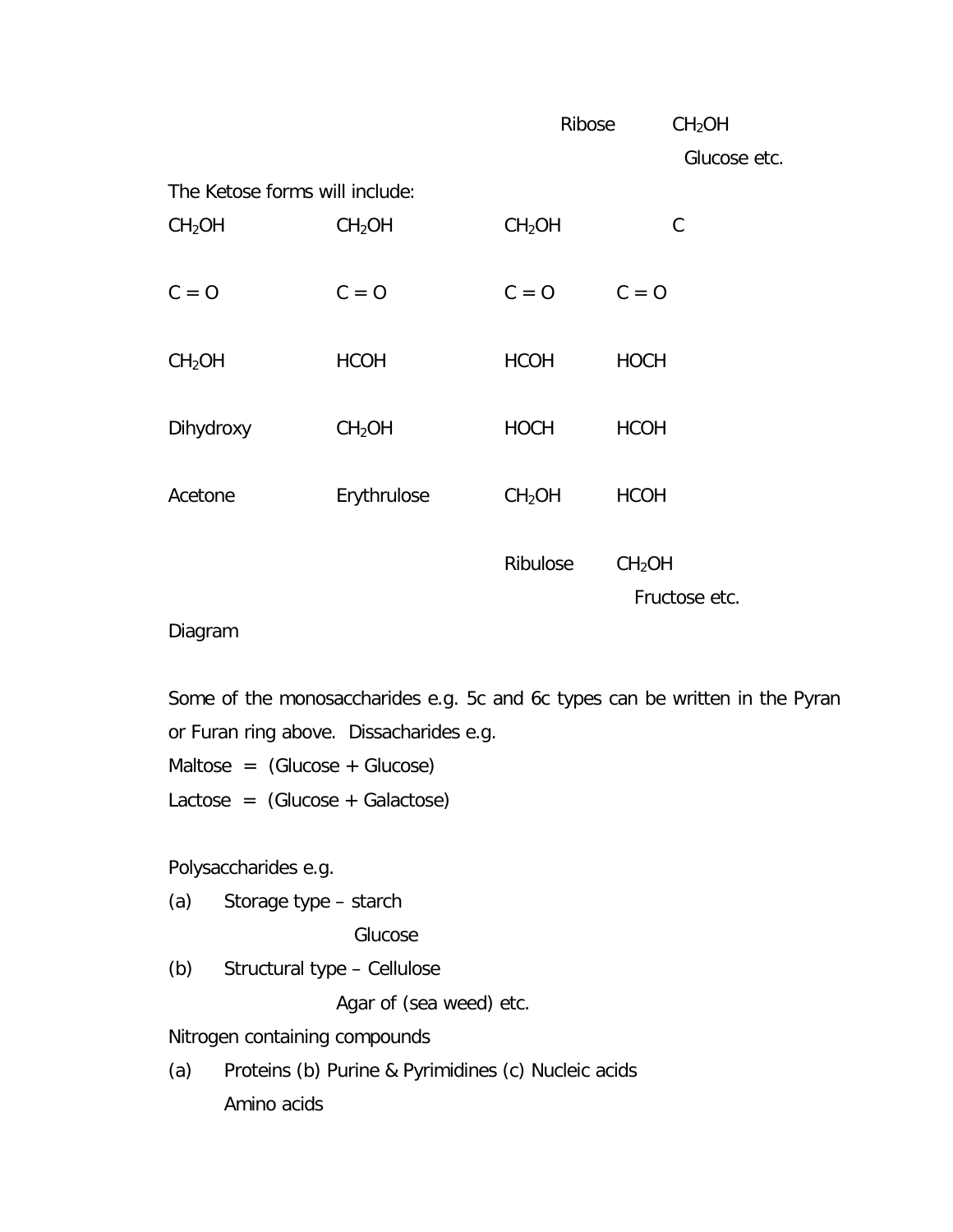Amino acids are compounds with the general formular:



Nucleic acids: The DNA i.e. Deoxyribonuleic acid and RNA Ribonucleic acids. These are the nucleic acids and are made from building units called nucleotides. Nucleotides are phosphoric acid esters of neucleosides.

A neucheoside is composed of sugar (Ribose or Deoxyribose) + Nitrogen Bases (purine or pyrimidine) sugar.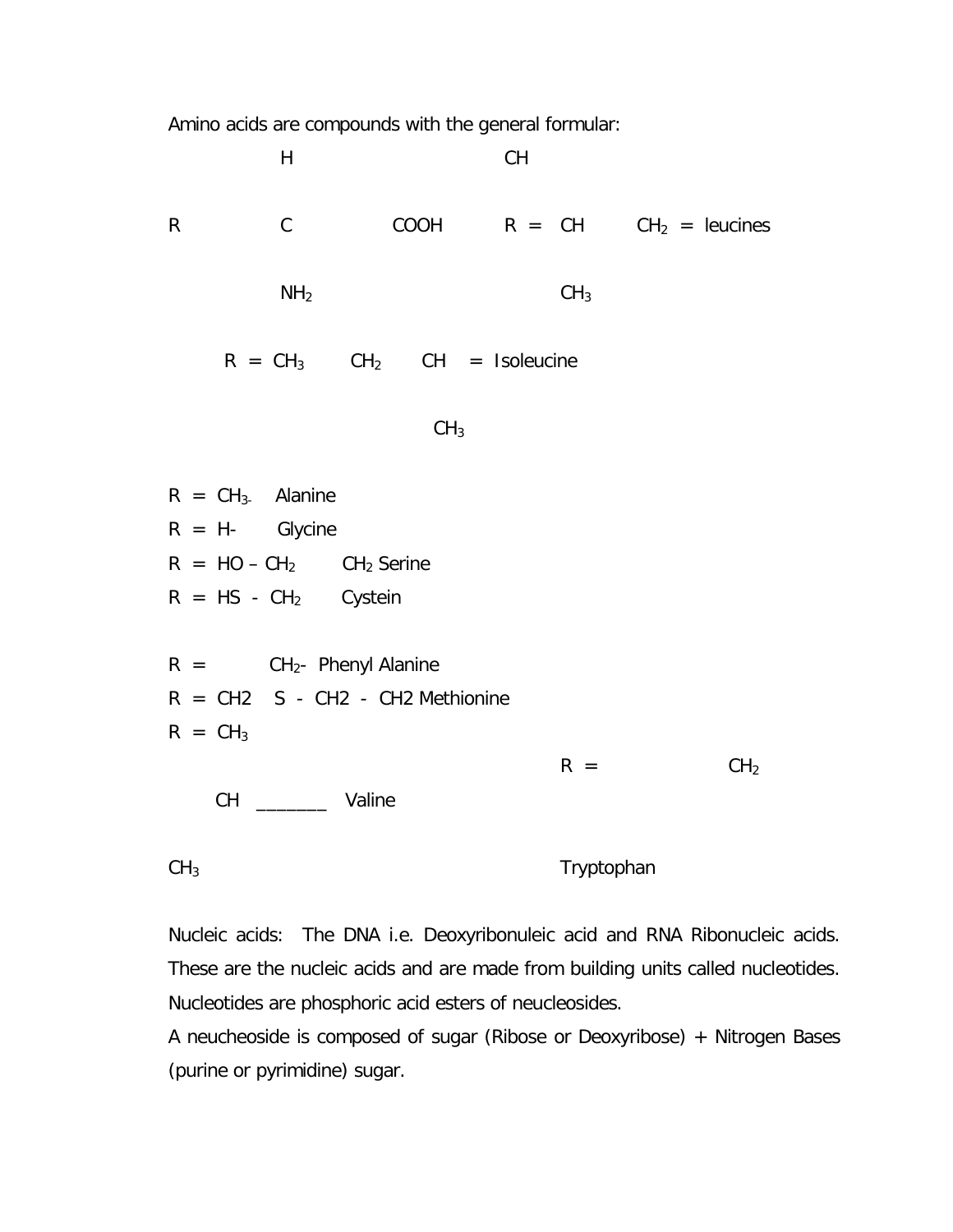Nucleic acids are found as components of the chromosomes, mitochondria and chloroplasts. The Neucleotides are therefore Sugar + Nitrogen bases + Phosphate group

(Purine or pyrimidine): the Nitrogen group of bases are either purines or pyrimidines. Purines include Adenine and Guanine while pyrimidines include unracil, thymine and cytosine.

## Diagram

## The lipids

These are water insoluble organic substances found in cells. They are soluble in chloroform, ether, and benzene. There are different classes of lipids including:

a. Neutral fats (fats and oils) (b) Phosphoglycerides (c) Sphingolipids and Glycolipids (d) waxes (e) steroids (f) terpenes

Functions of lipids include the followings:

- as structural components of membranes
- as storage depots of metabolic fuel
- as transport form of metabolic fuel
- as protective components of the cell walls of many bacteria, leaves of higher plants, exoskeleton of insects and skin of vertebrates
- some lipids include some vitamins and hormones

The building units of most lipids include the fatty acids and glycerols etc. for example Neutral fats (or Acylglycerols or fats and oils or glycerides) are fatty acid esters of the alcohol called glycerol.

| Glycerol | CH <sub>2</sub> OH | is a trihydric alcohol i.e. with $3 - OH$ groups |
|----------|--------------------|--------------------------------------------------|
|          | <b>HCOH</b>        |                                                  |
|          | CH <sub>2</sub> OH |                                                  |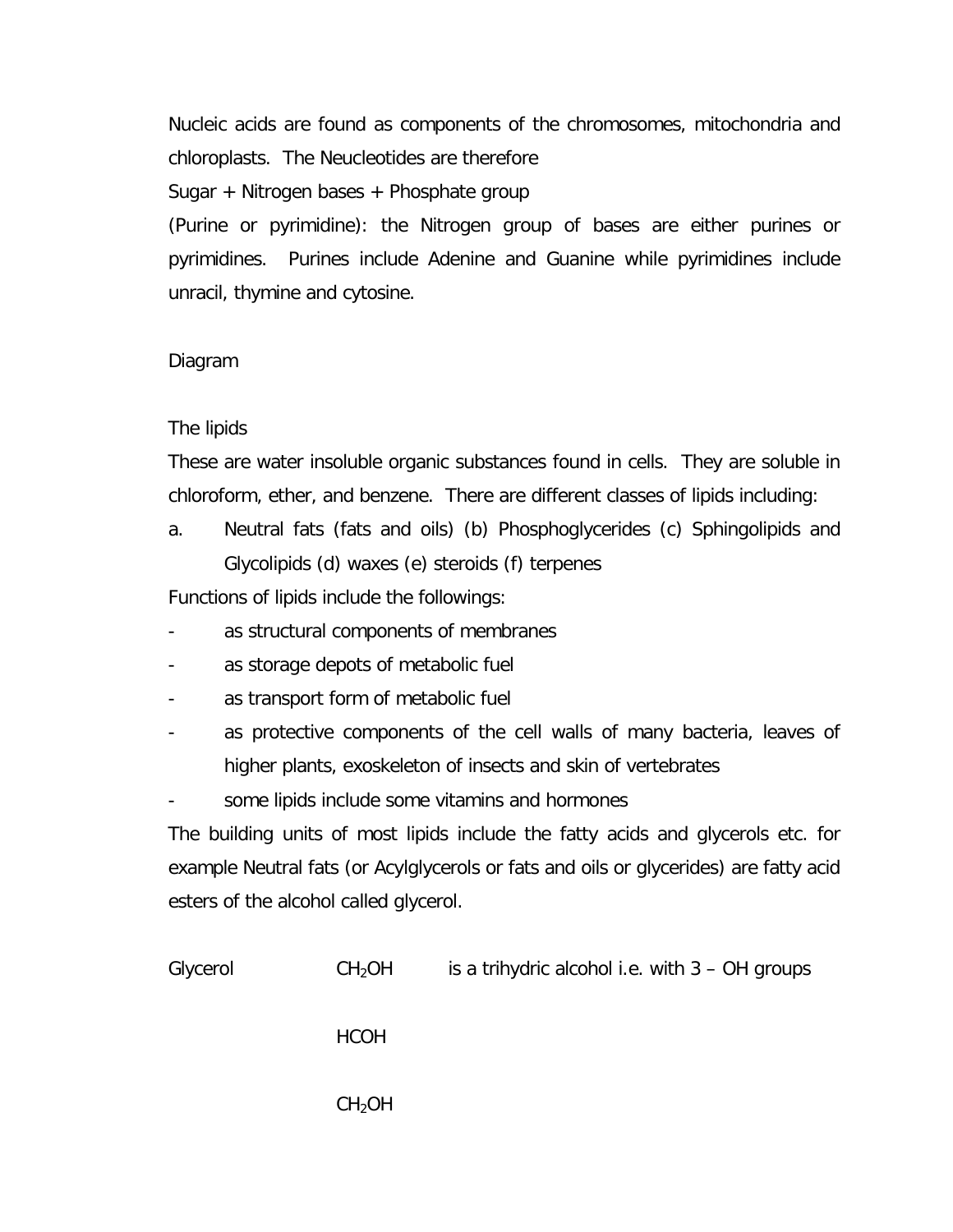## CH<sub>2</sub>OH

The fatty acids found in fats and other lipids are of different types based on the number of carbon and double or triple bonds in their structure.

Some fatty acids:

a. saturated types

| $CH3(CH2)10COOH$ | Lauric acid    |
|------------------|----------------|
| $CH3(CH2)12COOH$ | Myristic acid  |
| CH2(CH2)12COOH   | Palmitic acid  |
| CH3(CH2)16COOH   | Stearic acid   |
| CH3(CH12)18COOH  | Arachidic acid |

b. Unsaturated types  $CH3(CH2)C = CH(CH2)7COOH$  - Oleic acid  $CH3(CH2)4CH = CHCH2 = CH(CH2)7COOH - Linoleic acid$ 

## UPTAKE OF NUTRIENTS (ABSORPTION AND CONDUCTION)

Green plants absorb water and inorganic salts passively from the soil by the unicellular root-hairs. Absorption is also actively carried out by the roots. Small quantities of various soluble inorganic salts such as nitrates chlorides, sulphates, phosphates etc. dissolved in soil water are absorbed in a state of very dilute solution. However absorbtion of salts and water are independent of each other and they are not. The mineral salts absorbed undergo extensive ionization. The ionized particles of such salts are taken up by the cells where they accumulate sometimes in heavy concentration. The ions may travel and as such they combine into suitable compounds. Although some compounds are passed through the plasmamembrane by diffusion. The fact that the ions of some salts are higher in concentration in the cell sap and yet more ions are still added shows that some active transport against the concentration gradient is going on. Therefore ions of mineral salts are either absorb ACTIVELY OR PASSIVELY.

i. Passive absorption is physical and non-metabolic i.e. it doesn't need the expenditure of ATP or cellular energy. Ions may move upwards through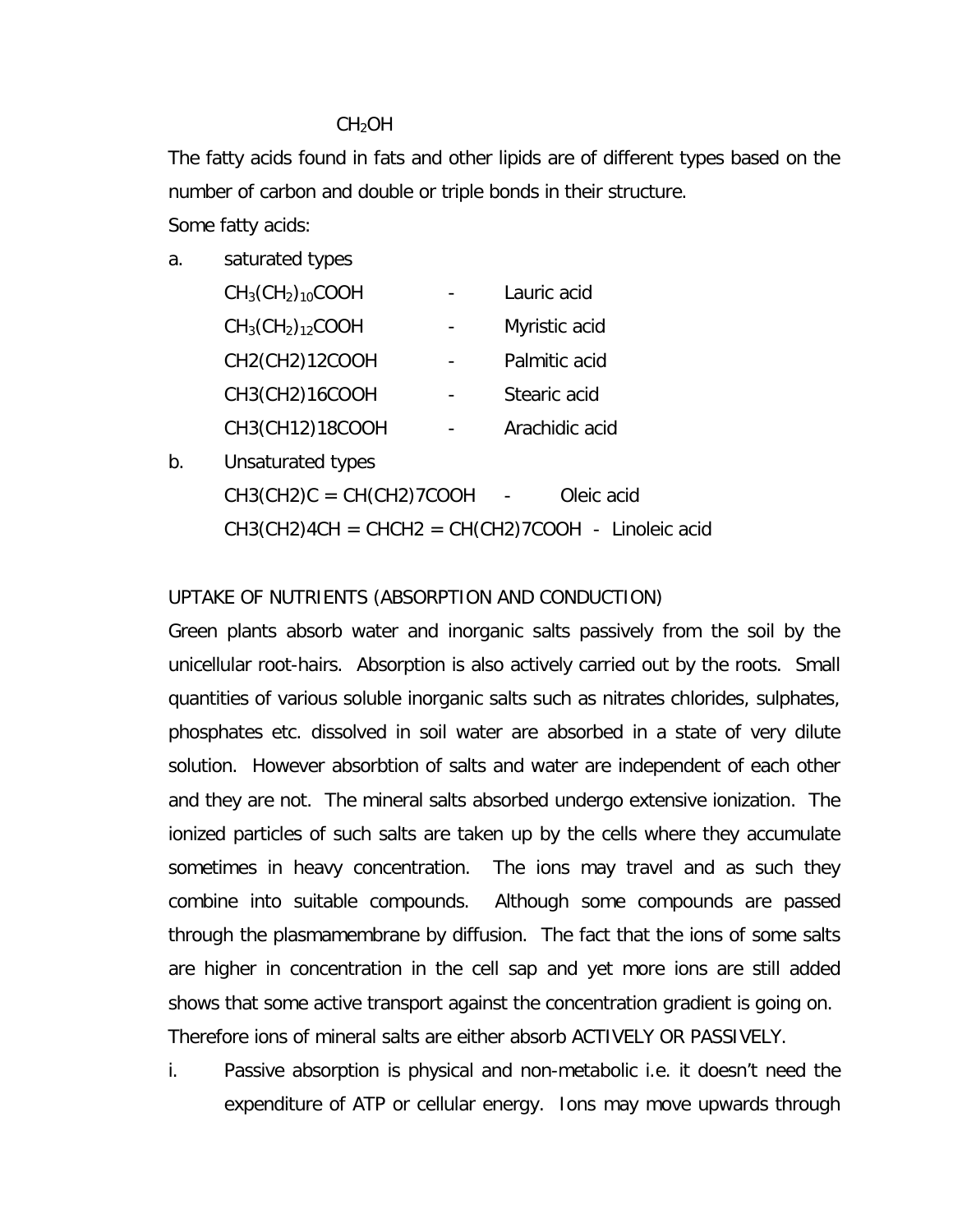the transpiration current along with the mass flow of water. Transpiration may help in the absorption of ions through the transpiration pull. Active absorption: This is dependent on cellular enrgy (ATP).

ii. This is the principal method of salt absorption. The idea that the cell membrane is impermeable to exchange of free ions has lead to the conception of a specific Carrier Mechanism to explain this active transport. It is assumed that a Carrier Molecule (probably a phospholipid called lecithin) picks up ions from the outer part of the membrane, into the inner part. The carrier moves in one direction and hence ions carried in cannot be leached and washed out and therefore cannot be exchanged for those in the external solution. The carrier method has been found to be dependent on ATP especially from oxidation of glucose molecules. Absorption of salts depends on a number of conditions including aerobic root respiration, light intensity, rate of transpiration, permeability of cell membrane, temperature, pH.

## SOME CYCLES OF RAW MATERIALS IN NATURE

Chemicals substances are utilized by plants; animal utilize plants and some of the raw chemical, both excrete unwanted materials, both die and their remains are subjected to the decaying action of micro-organism, thus, the raw materials are put back into circulation again. There is thus, for all these raw materials, a broad cycle of absorption utilization, and ultimate return to the raw material status again.

Diagram

### CHEMOSYNTHESIS:

Chemosynthesis involve the transformation of one kind of chemical energy (and not light energy) to another.

Colourless autotrophic bacteria are able to synthesize carbohydrate without chlorophyll and therefore, without light as a source of energy. Their bacteria are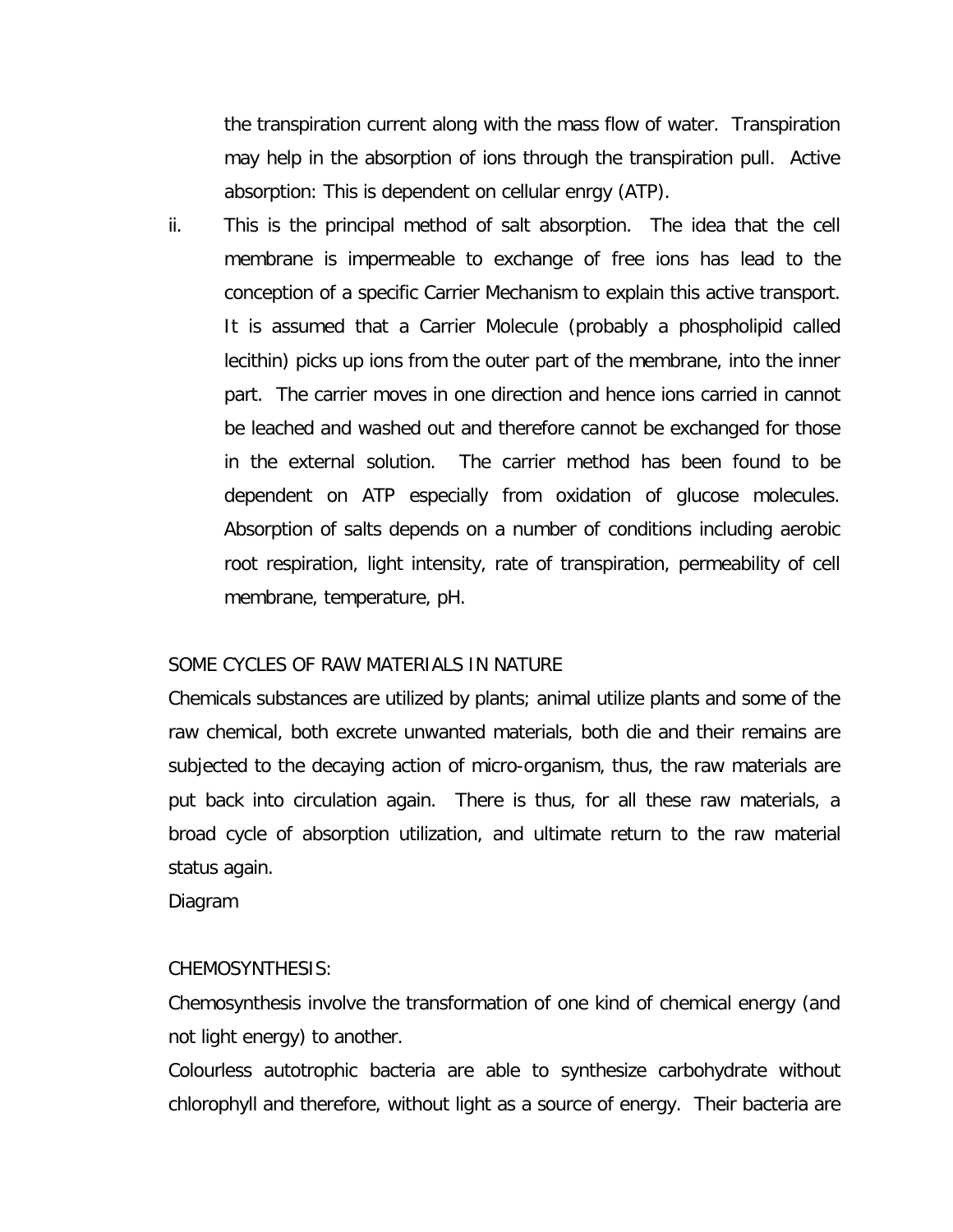aerobic, and the energy required for the metabolic process is derived from the oxidation of certain inorganic compounds present in their environment. The energy released by this oxidation process is used to convert  $CO<sub>2</sub>$  through several intermediate reactions to carbohydrate and other organic compounds, such as proteins, fats, etc.

Chemosynthetic bacteria do not use water  $(H<sub>2</sub>O)$  either as the 'donor' of hydrogen to reduce  $CO<sub>2</sub>$ , as in normal photosynthesis and therefore, no liberation of oxygen take place in the process. Common chemosynthesis bacteria are sulphur bacteria, iron bacteria and nitrifying bacteria. Sulphur bacteria synthesise organic compounds from  $CO<sub>2</sub>$ , using energy derived from oxidation of hydrogen sulphide  $(H_2S)$ . Sulphur is deposited in the bacterial cells. Iron bacteria obtain the energy needed for chemosynthesis by the oxidation of ferrous hydroxide to ferric hydroxide. The two groups of Nitrifying bacteria transform ammonia ( $NH<sub>3</sub>$ ) during the process of protein decay in soil, first into Nitrites by nitrisomonas.

 $2NH_3 + 3O_3$  2HNO<sub>2</sub> + 2H<sub>2</sub>O + Cal

and then into nitrates by Nitrobacter 2 HNO<sub>2</sub> + O<sub>2</sub> 2HNO<sub>3</sub> + 21.6 Cal. The energy thus liberated by the oxidation of ammonia is used to make their own metabolic products.

### PHOTOSYNTHESIS

Photosynthesis consist of the manufacture of simple carbohydrates such as sugars in the green leaves by the chlorophyll (in the chloroplasts) in the presence of sunlight (as a source of energy) from carbondioxide and water absorbed from the air and the soil. The process is accompanied by liberation of oxygen. By this process considerable amount of radiant energy is transformed by green cells into chemical energy and stored in the organic substances formed. Since glucose or fructose appears to be the first carbohydrates formed in photosynthesis he overall equation may be represented as

 $6CO<sub>2</sub> + 12H<sub>2</sub>O$   $C<sub>6</sub>H<sub>12</sub>O<sub>6</sub> + 6H<sub>2</sub>O + 6O<sub>2</sub>$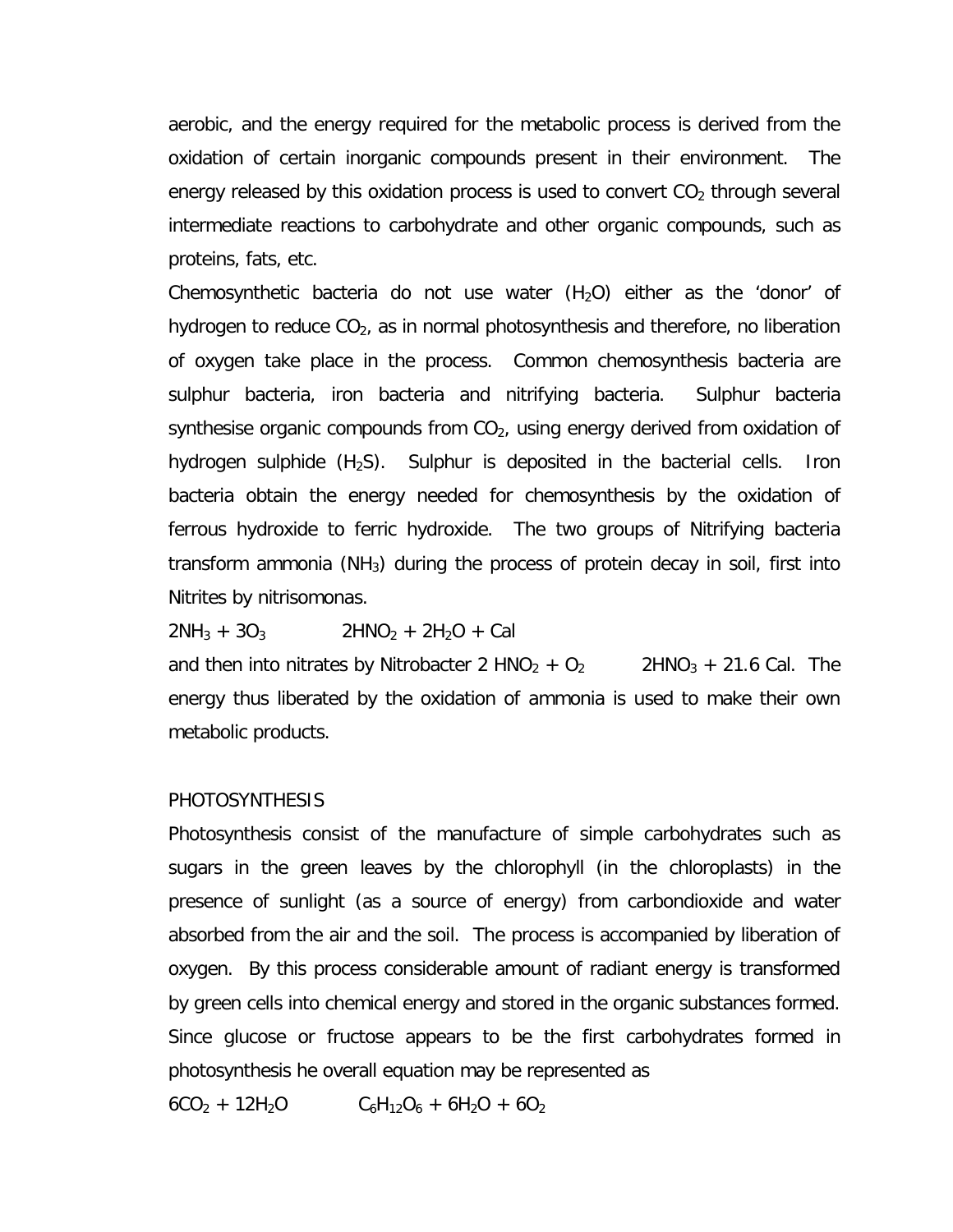The mechanism of photosynthesis is completed in two stages or phases i.e. the light and dark phases. The light (Hill reaction) phase involves a series of chemical reaction of which light is indispensable and therefore called light reaction. This involves absorption of light energy by chlorophyll, splitting of water molecules with the production of reducing agent (NADP) and some cellular energy. The dark phase which does not need light, is a series of chemical reaction of  $CO<sub>2</sub>$  (fixation of carbondioxide) by the reducing agent (got from light phase) to organic compounds.

Diagram (Carbon cycle)

## ESSENTIAL OF LIGHT REACTION

- Chlorophyll pigment (in the grana of chloroplast) absorbed light energy (quanta) from sunlight and becomes activated or excited.
- The extra energy stored in the chlorophyll now goes to break up water molecules (proteolysis of water) to give energized electrons and oxygen.
- There are two light trapping sites or photosystems each with its own electron acceptors in the chloroplast.
- High energy or excited electrons are passed from photosynthesis II through its electron acceptor to the cytochrome or photosynthetic electron-transport chain.
- Energy of the electron is used to synthesize a molecule of ATP or cellular energy at a site on the cytochrome chain. This is known as Photophosphorylation.
- Electrons passed down the cytochrome chain are re-energised by more radiant energy absorbed in photosystem I.
- The excited or energized electrons are accepted by the electron acceptor of photosystem I and are eventually used to reduce NADP to NADPH a reducing factor or agent needed in the next phase of photosynthesis.
- However at times one more ATP molecules when re-energised electron are passed from the electron acceptor of photosystem I back to the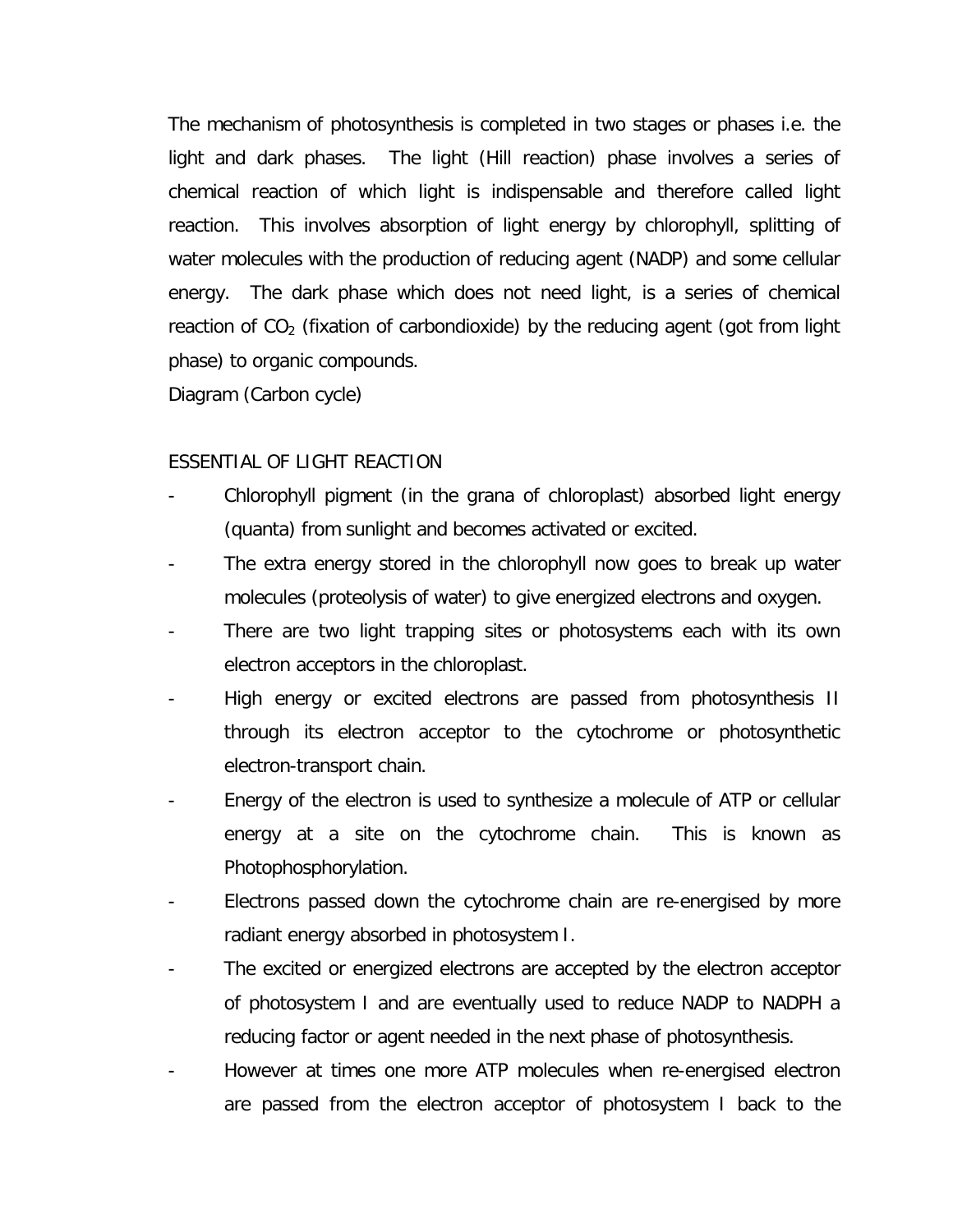cytochrome chain. The synthesis of ATP as a result of this cyclic transport of electron is called cyclic photophosphorylation.

- The product of the light phase include ATP (cellular energy) and NADPH a reducing factor. These are needed in the next phase of photosynthesis (i.e. Dark phase).

Diagram

Chlorophyll **Molecules**  $nH_2O$   $nH_+ + n(OH)$  $n(OH) - + n(OH)$   $nH_2O + nO_2$ 2H 2e- + 2H+

## Diagram

## ESSENTIALS OF DARK REACTION

- i. All reduction steps from  $CO<sub>2</sub>$  to sugar are dark reactions.
- ii. A 5c compound, ribulose-P is activated by ATP forming Ribulose-di-P also a 5c compound.
- iii. The (5C) RUDP combines with  $CO<sub>2</sub>$  to form an unstable 6C complex.
- iv. The complex split into two parts one of which is a stable 3-carbon compound called phosphoglyceric acid.
- v. Many of the remaining portion of the splitting complex is used to reform ribulose phosphate which fed into the chain of reactions to maintain the continuity of the process.
- vi. There is further activation of phosphoglyceric acid to diphosphoglyceric acid using ATP.
- vii. Phosphoglyceric acid is reduced to phospholyceraldehyde using the reducing factor NADPH.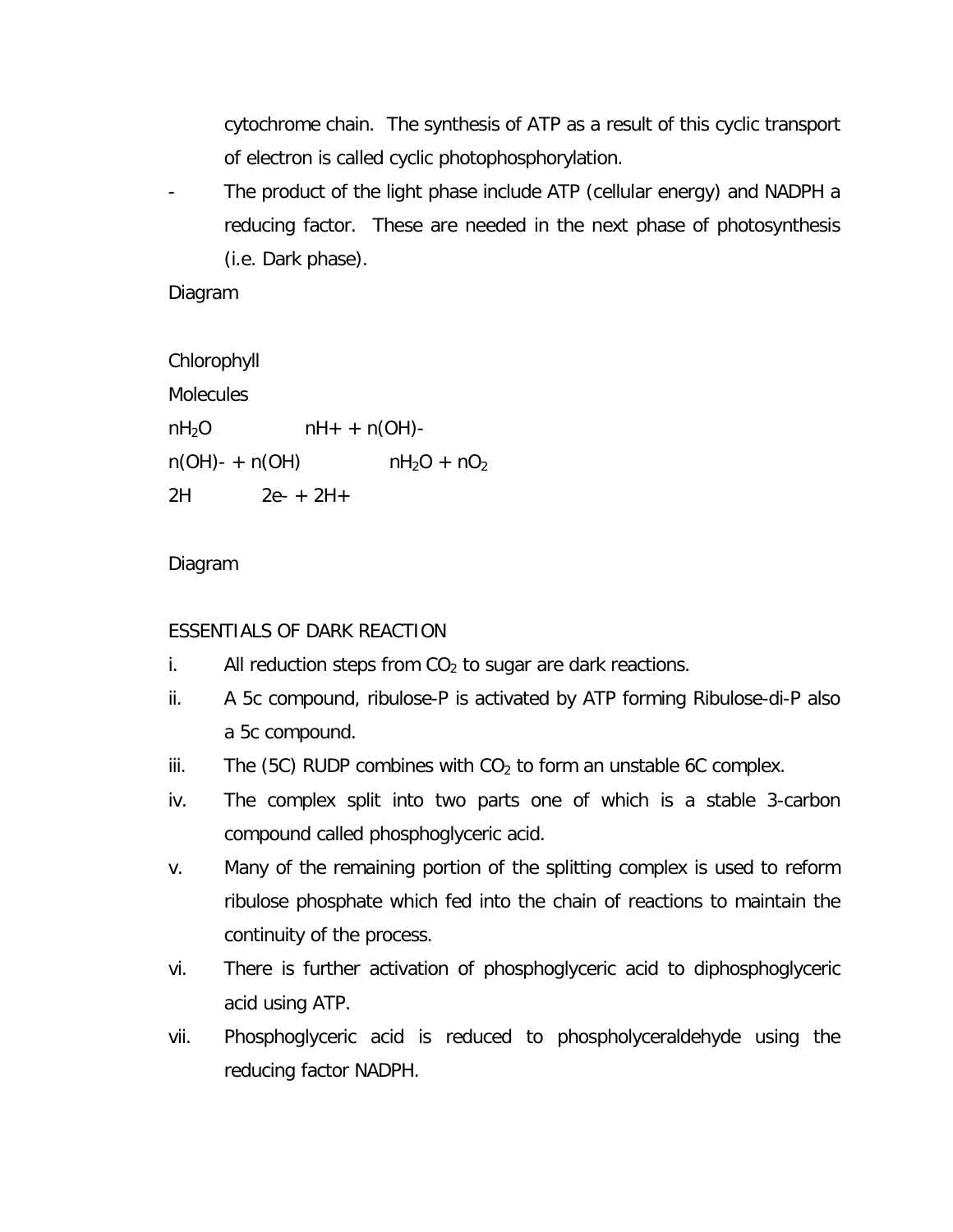- viii. The 6-carbon hexose sugars e.g. glucose or fructose are formed from many molecules of 3-C phosphoglyceraldehyde.
- ix. The various step in the dark phase or calvin cycle is catalysed by many enzymes.

### DARK PHASE OF PHOTOSYNTHESIS (diagram)

### OTHER ORGANIC SUBSTANCES SYNTHESIZED

The other organic compounds synthesized are amino acids, proteins, fats and oils etc. about 20 amino acids are known to be constituents of especially plants proteins. Amino acid are synthesized in the green leaves and in roots. There is experimental proof that the reduction of nitrate to ammonia and synthesis of amino acids usually takes place in the green leaf in the presence of light. The synthesis of amino acids is correlated with photosynthesis which supplies necessary carbon, hydrogen and oxygen. Most amino acids are formed through trans amination which involves transfer of amino group  $(NH<sub>2</sub>)$  from some organic compounds e.g. glutamic acid to the carboxyl group (-COOH) of any of the ketoacids. The group of enzymes catalyzing this reaction is called trans aminases. Some amino acids include Alanine, Glycine Leucine, aspartic acid, glutamic acid, cystine, tyrosine, etc. amino acids are the precursors of proteins. The proteins synthesis depends on the codes from the sequence of basis in DNA in the nucleus transferred to the structure of the RNAs.

Fats and oils are lipids (fatty) substances formed in the living cells of both plants and animals. They are composed of carbon hydrogen and oxygen. Oxygen occurs in low percentage. Fats and oils are made from glycerol and fatty acids by condensation. Fats and oils have been known to be formed from carbohydrates.

Respiration (Diagram)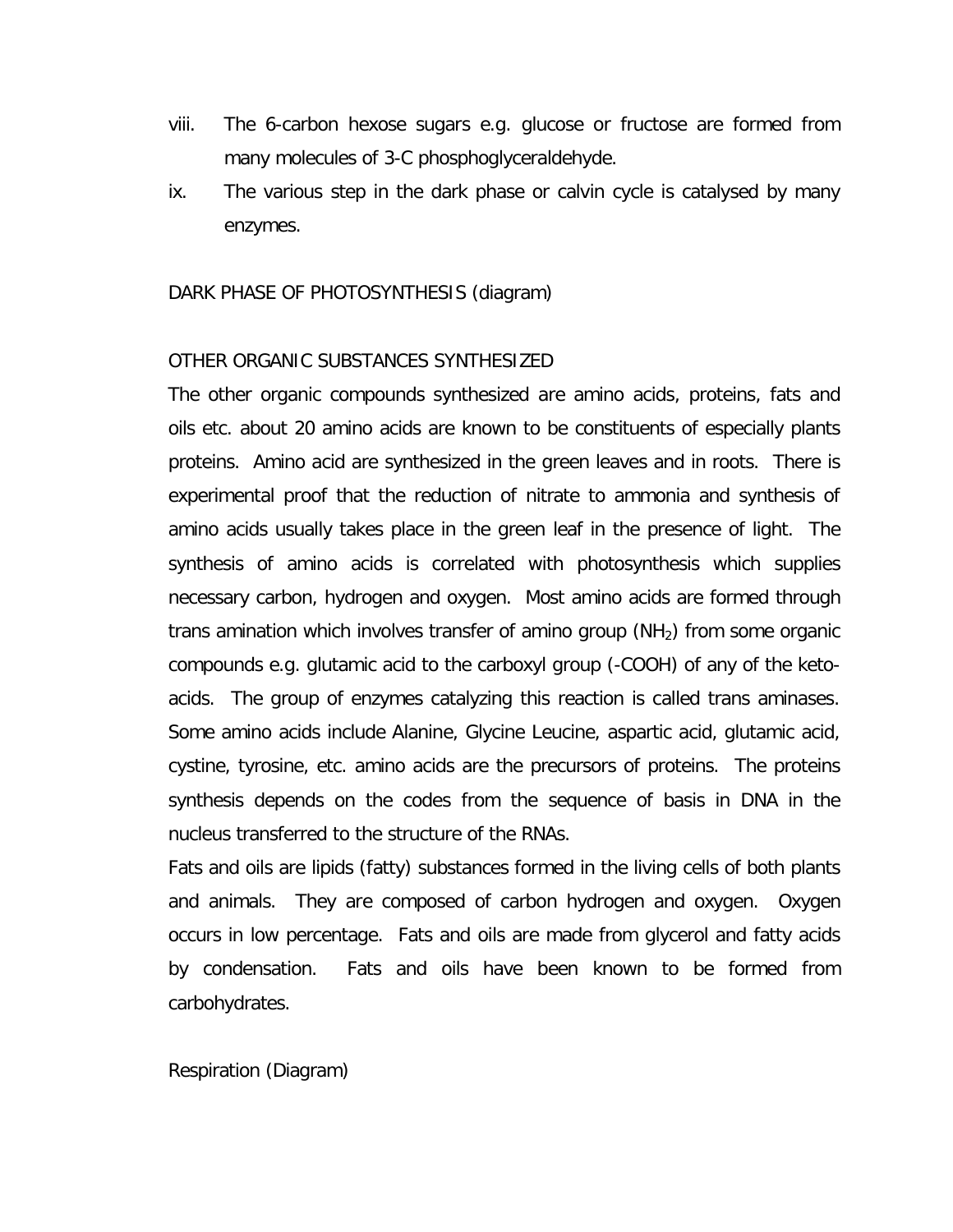Respiration is essentially a process of oxidation of organic compounds especially simple carbohydrate such as glucose in the living cell with the release of energy in form of ATP. The important feature of the oxidative process is that the potential energy store in organic compounds in the living cell is released stepwisely in the form of kinetic energy under the influence of a series of enzymes.

The energy produced is made available to the living cell for its metabolic activities other stored food materials such as fats, proteins and other carbohydrates can be used in the absence of glucose. These are first hydrolyzed and then oxidized.

The oxidation of glucose may be (i) complete as in Aerobes (i.e. living organisms that take in oxygen) with the formation of  $O<sub>2</sub>$ , water and energy. This is shown by the equation

 $C_6H_{12}O_6 + 6O_2$  6CO<sub>2</sub> + 6H<sub>2</sub>O + 38 ATP. The oxidation may also be incomplete as in some anaerobes (living organism) that does not utilize oxygen e.g. bacteria, yeast etc. with the formation of ethyl alcohol or some organic acids (e.g. lactic acid) and  $CO<sub>2</sub>$  as shown by the equations

(a)  $C_6H_{12}O_6$  2C<sub>2</sub>H<sub>5</sub>OH + 2CO<sub>2</sub> + 2 ATP

**Fermentation** 

(b)  $C_6H_{12}O_6$  2CH<sub>2</sub>CHOHCOOH + 2H<sub>2</sub>O + 2 ATP

There are three phases or stages to the complete oxidation of a molecule of glucose to carbondioxide water and 38 ATP molecules. The first phase is glycolytic and it takes place in he absence of oxygen. The second phase which is the complete oxidation of pyruvic acid formed (from the first phase) to  $CO<sub>2</sub>$  and  $H<sub>2</sub>O$  is called the kreb's cycle. The third phase is electron transport chains in which the high energy electrons of the hydrogen removed are fed to produce cellular energy or ATP at different points.

Phase 1 (Anaerobic or Glycolytic phase)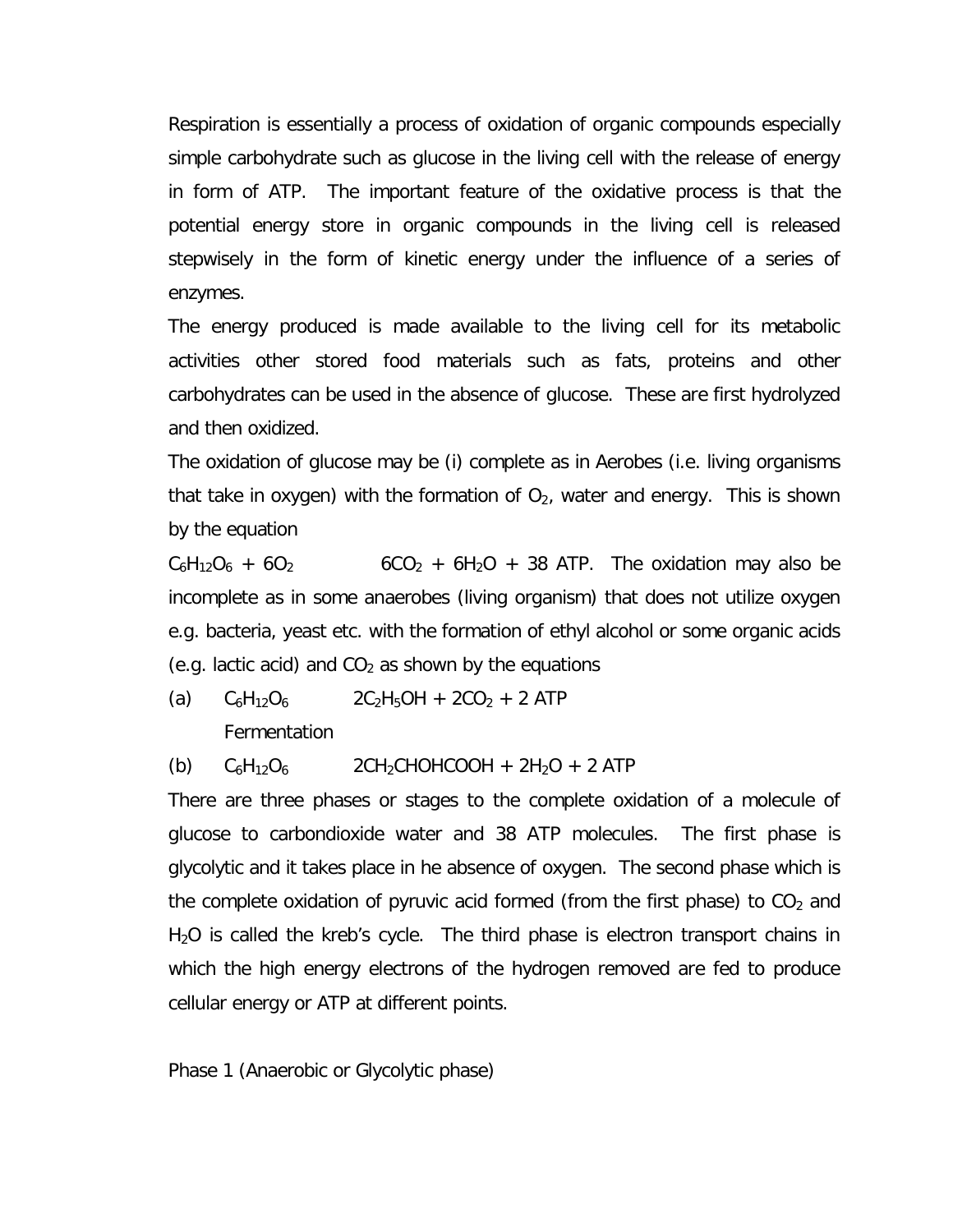Glucose is first phosphorylated by ATP. The phosphorylated glucose molecule is stepwisely broken to two molecules of phosphoglyceric acid a 3-carbon compound and finally 2 molecules of pyruvic acid a key 3-carbon compound. Other common reserve materials used starch, glycogen, sucrose, maltose. Each is however first hydrolysed to glucose.

It is to be noted that the fate of pyruvic acid depends on the type of cell. In yeast it is converted to ethanol and  $CO<sub>2</sub>$  while in some bacteria or tired muscle cells it is converted to lactic acid and  $H_2O$ .

#### Phase II (Aerobic phase, Kreb's cycle)

With the presence of oxygen the pyruvic acid  $(C_3H_4O_3)$  undergoes oxidative decarboxylation to form Acetyl-Co enzyme A in a series of steps catalysed by some enzymes. The Acetyl-Cp A  $(C_2H_3O$  CoA) is a connecting link between the Anaerobic phase and the anaerobic phase or kreb's cycle of respiration. Kreb's cycle consist of series of enzyme catalysed chemical reactions under aerobic conditions proceeding in a cycling manner. The cycle is also called citric acid or tricarboxylic acid cycle. This is because most of the organic acids in the circle (the Chief of which is citric acid) have three carboxyl groups COOH within their structures.

Acetyl Co A enters the cycle by reacting with oxaloacetic acid (with co-enzyme A part been released) to form citric acid etc. Apart from the release of CO2, there is also stepwise removal of a total of 12 hydrogen atoms passed on to 12 hydrogen, acceptors or NAD to form 12 NADH now a reducing agent.

### Phase III (Electron transport of cytochrome chain)

All the powerful electrons removed (usually accompanied by removal of hydrogen to give 12 NADH) are fed into an oxidation reduction system in the mitochondrion. This is where the energy still stored in electrons energy. Therefore the metabolic pathway through which the electrons pass from one compound to another is called electron transport or cytochrome system. In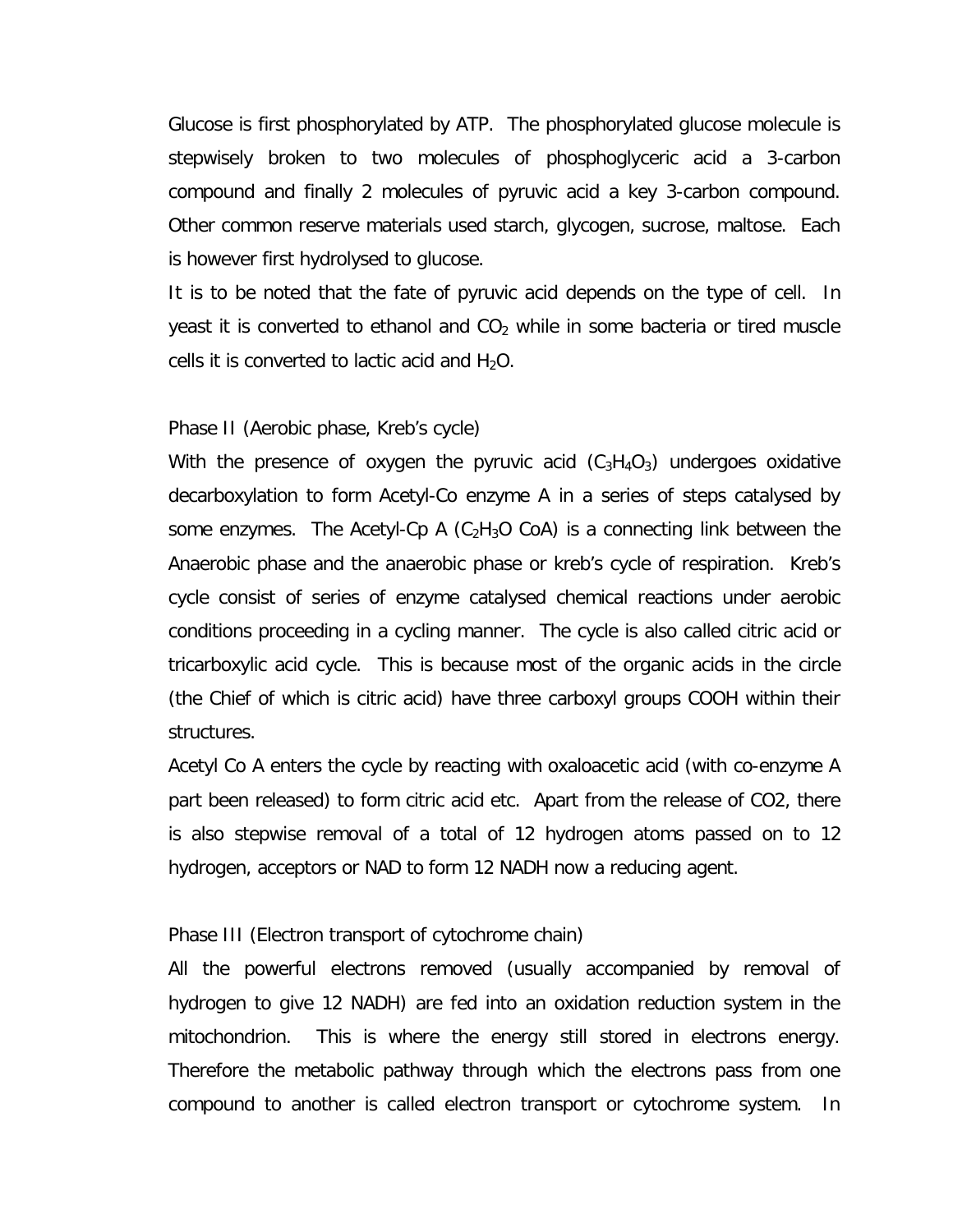respiration, it consists of commonly of NAD (Nicotinamide Adenine di nucleotide), FAD (Flavin Adenine di nucleotide), Co-enzyme and the cytochromes b, c, a (cytochromes and pigmented bodies with ion in their structure). The ATP molecules are produced at three points along this chain for every 2e or NADH, molecule passed alogn it. At each of these point ATP is usually formed from addition of an inorganic phosphate to ADP i.e.  $ADP + P$  ATP.

It is to be noted that phosphorylation of ADP in the mitochondrion at the expense of chemical energy oxidation reduction reactions of the electron transport system is called oxidative phosphorylation. With the reduction of the cytochromes, the electrons pass down to oxygen and the 'activated' oxygen freely combines with hydrogen (now released to the cytoplasm from the mitochondrion) to form water  $(H_2O)$ .

# ELIMINATION OF WASTE MATERIALS OR PRODUCTS AND METHODS IN PLANT AND ANIMALS

The term excretion can be applied only to a process which eliminates substances which have been taken up by cells or have been formed as a result of their activities. Excretory products are of numerous different kinds and they vary from species to species, and even from time to time in the same organism according to the food supply and the condition. They may be taken in as foods, or with foods but not required as such. They may be products of cellular decomposition, or substances formed as a result of normal metabolic processes, or the result of some disease condition. Animal faeces are largely compound of materials which have never been part of the cellular constituents of the body. Faeces are eliminated or ejected from the gut through peristaltic movement of the muscles of the elementary canal. In most animals there exist special body system for elimination of waste materials. However in plants there are none.

Excretory methods and products in plants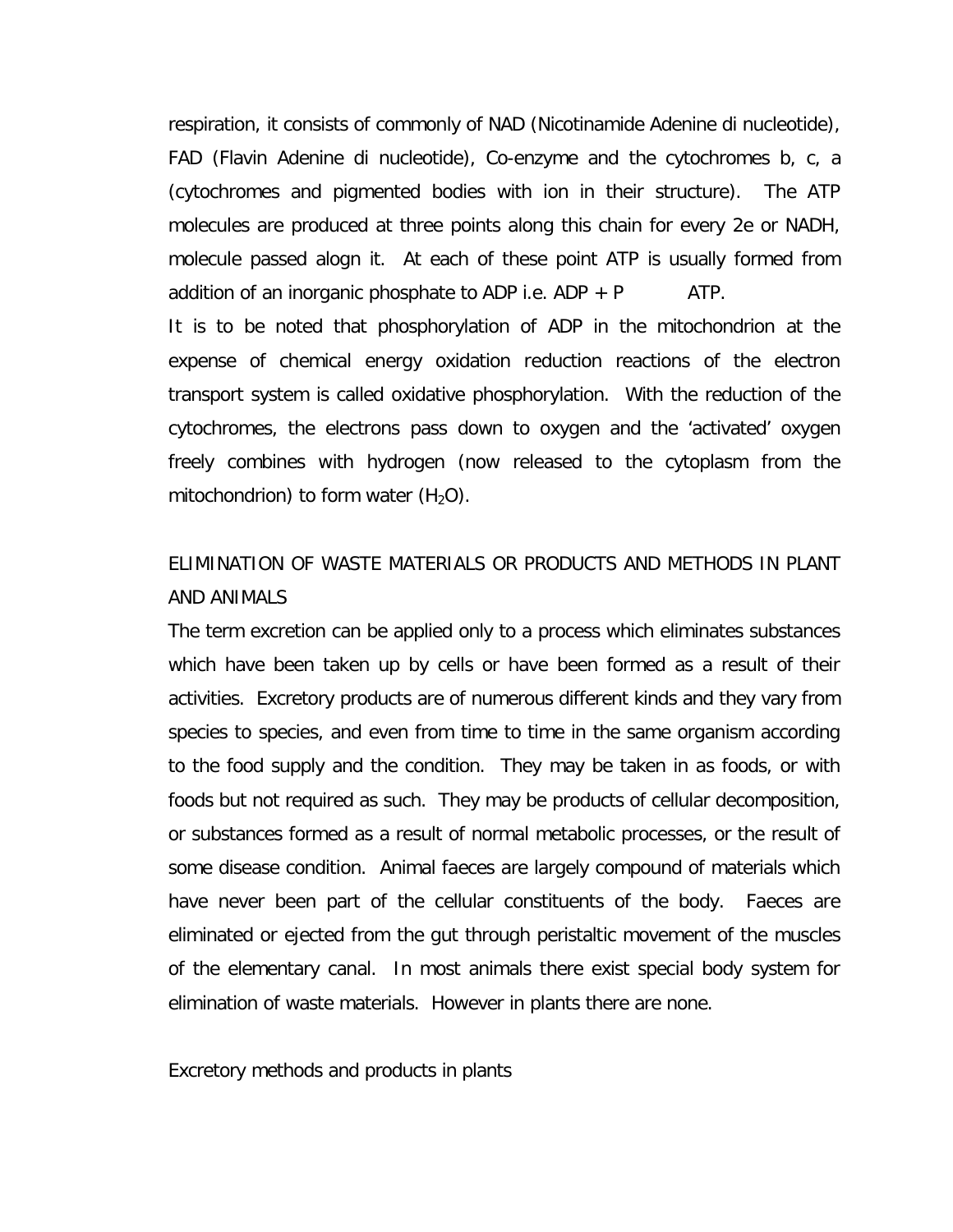There are no specialized excretory organs or systems in plants. Unwanted metabolites may be secreted into intra or intercellular spaces. The aerating system of the plant makes possible the ready diffusion of respiratory  $CO<sub>2</sub>$  into the surrounding water or atmosphere. Parts of plants such as leaves branches, seeds and fruits may be shed and carry with them accumulations of unnecessary substances. However such elimination is purely secondary to the true purpose of leaf fall and seed and fruit dispersal.

Excretory products in plants may include Calcium salts of organic acids oxalic acid, calcium oxalate crystals, some metallic ions. Leaf abscission can regularly aid removal of metallic ions such as excess calcium, iron, manganese and silica, from plants, Brazil nuts sometimes contain large quantities of barium, and the walls of some fungi show the presence of barium sulphate. Aluminium oxide may make up as 30-80% of Australian oak. Many alkaloids are physiologically an important by products of nitrogen metabolism of the plant species in which they are found. Such alkaloids are deposited in plant parts such as Bark leaves, flowers, fruits, seeds. The alkaloids include: nitocine from tobacco leaves, quinine from the bark of cinchona tree, morphine from the fruits of poppy plant, strychnine and brucine from strychnos plant, Atrophine from the deadly night shade (Atropa) and colchicine from the meadow safon. The listed alkaloids are useful in medicine.

Simplified Scheme representing Aerobic and Anaerobic respiration (Diagram)

#### Excretory Methods and Products in Animals

Excess protein and other nitrogen containing compounds such as the purine and pyrimidine bases of nucleic acids are potential sources of danger. The processes involved in making part of these molecules useful e.g. conversion to carbohydrate results information of toxic nitrogenous compounds which must be eliminated of such compounds is Ammonia (NH<sub>3</sub>). In unicellular organisms e.g. the protozoans especially those bathed in fluid medium continuously,  $NH<sub>3</sub>$  being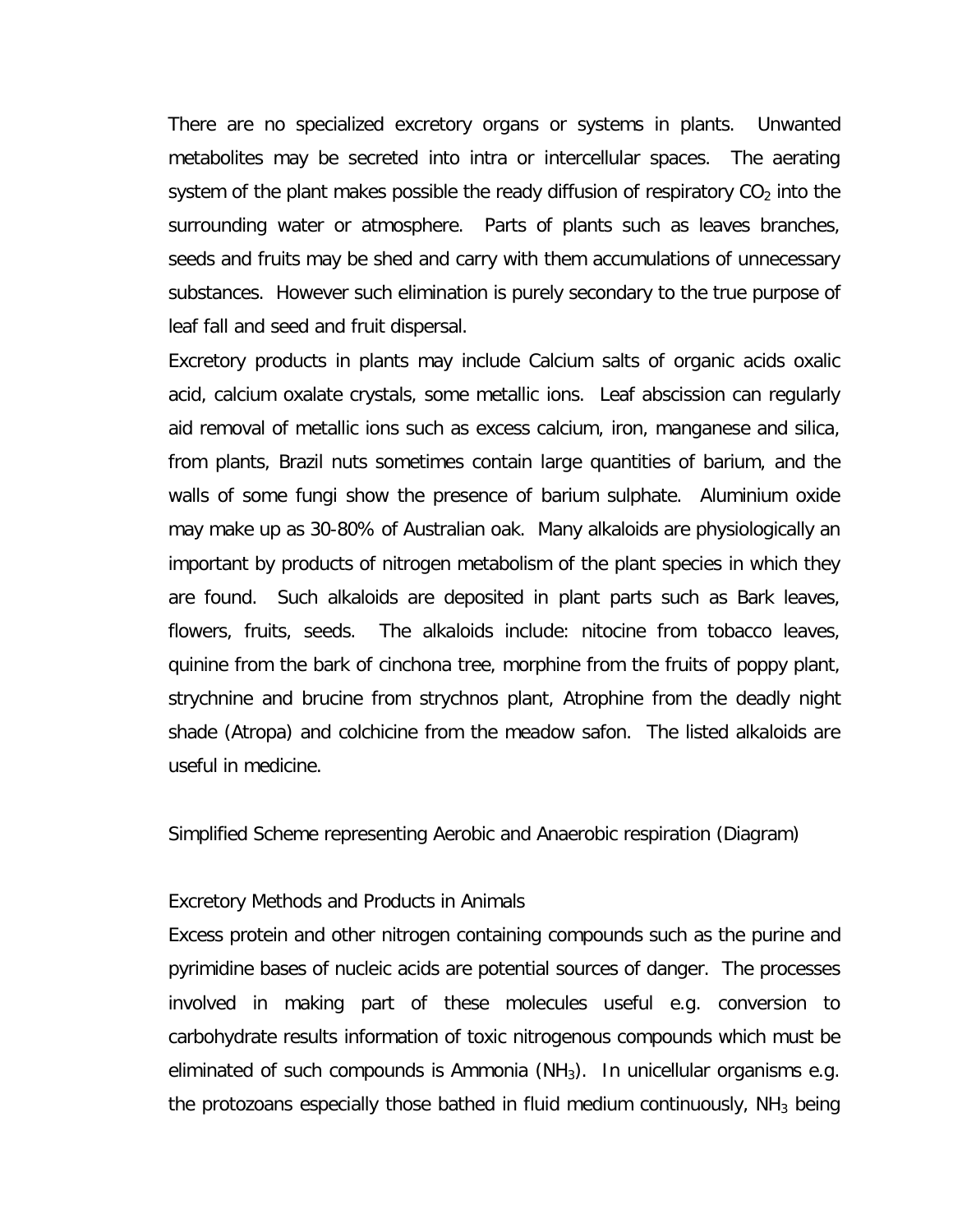soluble may diffuse into the surrounding fluid medium in an unchanged state. The animals (invertebrate) which do this are described as AMMONOTELIC where the organism is large and free diffusion from its surface is impossible the NH3 is converted to non-harmful substances as urea, uric acid etc. Hence some animals are described as either URECTELIC or URICOTELIC. Ureotelic animals are able to form urea from ammonia while the uricotelic ones form uric acid from ammonia. Urecotelic animals include birds, terrestrial reptiles and some insects. An examination of excreted matter shows the presence of other nitrogenous compounds in many instances. These include hippuric acid and ornithuric acid which are formed from benzoic acid in the diet. A creatinine and creatinine are also found in muscle. Excreted nitrogenous pigments resulting from the breakdown of haemoglobin are the orange-red bilirubin and the green product derived from uric acid. Allanto acid is derived from oxidation of allantoin.

Excretory methods in animals

|    | Method/Structure                   | Animals                           |
|----|------------------------------------|-----------------------------------|
| 1. | By diffusing from cell surfaces    | protozoa, sponges, coelenterates  |
| 2. | Through contractile vacuole        | protozoa                          |
| 3. | By flame – cell system             | flatworms                         |
| 4. | By solenocyte cells                | amphioxus                         |
| 5. | By nephridium system               | Coelomate                         |
|    |                                    | Animals such as earthworms, round |
|    |                                    | worms, mollusks, crustaceans      |
| 6. | By green gland (modified Nepridum) | Astacus (cray fish)               |
| 7  | Ry Malnhigjan tuhulas              | Incarte enidare                   |

| $\overline{\phantom{a}}$ | <b>Dy IVIAIDI IIYIAII TUDUICS</b> | <b>ILIJECTS</b> PHOLIP                    |
|--------------------------|-----------------------------------|-------------------------------------------|
|                          | By Kidney                         | Vertebrates e.g. fishes, reptiles, birds, |
|                          |                                   | mammals                                   |

primarily, all the systems of animals concerned with excretion of nitrogenous substances employ the same principle. They involve surface through which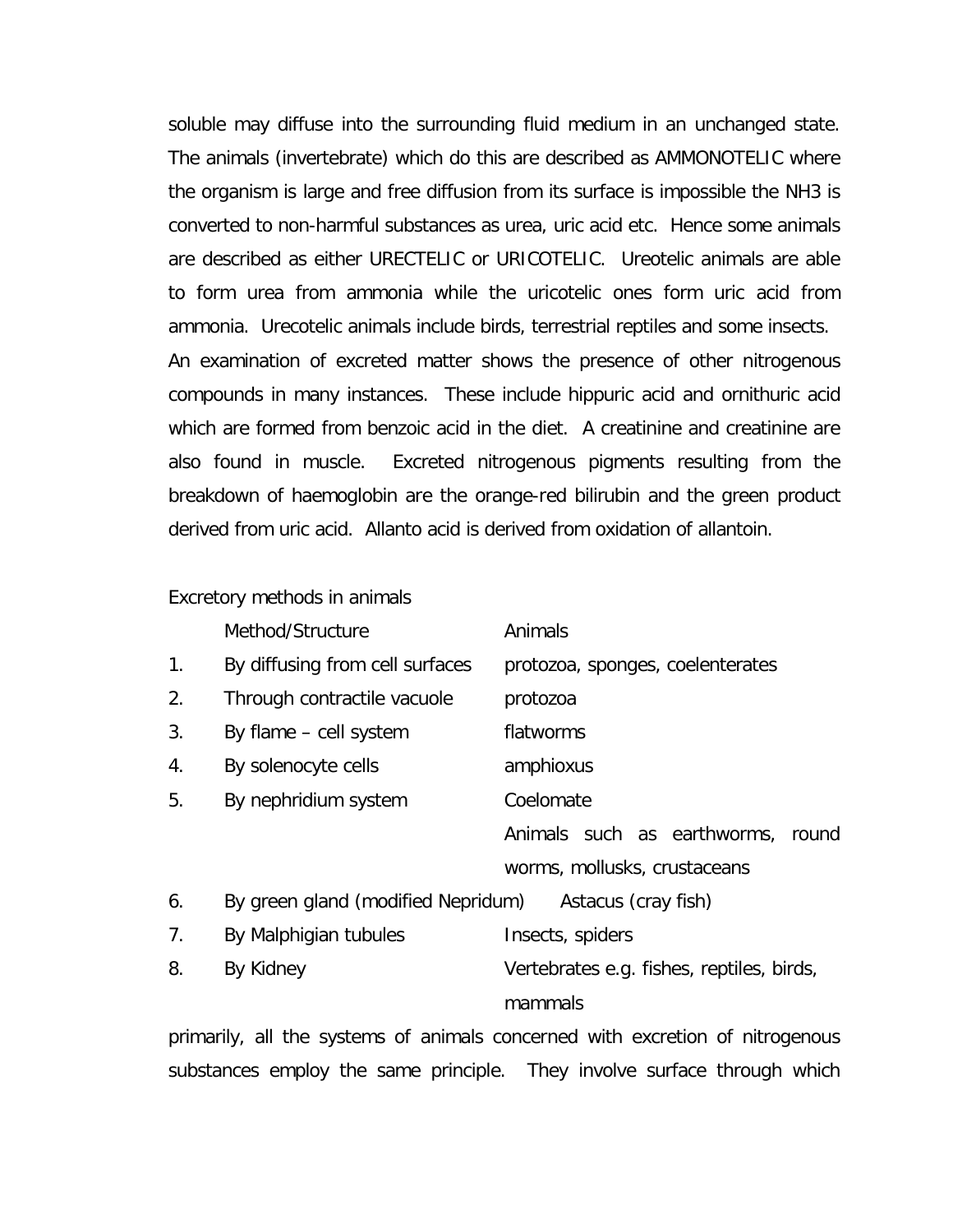unwanted materials can be passed directly or indirectly to the outside complexity of the system increased with complexity of the body in

## ASEXUAL REPRODUCTION

Cells are the basic structural and functional unit of organisms. Cells contain in nucleus in the cytoplasm. The nucleus controls all cellular activities. Living things have the ability to reproduce their kind, for the survival of the specie. There are two methods of reproduction

- (1) Sexual reproduction in the production of new individuals with a combination of the hereditary information of two different cells i.e. gametes
- (2) Asexual reproduction that is the formation of offspring without the union of gametes.

The following are the different types of asexual reproduction:

- (a) Fission: This is most common among unicellular organisms. They divide into two roughly equal halves and grow to full size. The process is continuously repeated. Amoeba does it every 20-30 minutes. Merozoites of plasmodium exhibit multiple fission known as schizogony.
- (b) Budeding: This is similar to fission but the parts are not equal e.g. yeast. A projection or bud develops at a portion of cell wall. The nucleus divides and one passes into buds. The bud can also bud before separating from parent. In hydra (multicellular), a projection of many cells from grows develop, tentacles and other adult features before pinching off. The tapeworm buds off mature proglottides. Rhizomes and stolon are found among plants. Miniature leaves are found in the margin of Bryophyllum.
- (c) Sporulation: Formation of small bodies with nucleus and small cytoplasms. Terrestrial organisms have small and light spores with protective wall for easy dispersal the resistant wall keeps spores in protected and dormant state in unfavourable periods. Some bacteria are spore formers. In chlamydomonas, the cell content divides 1-3% to give 2 to 8 zaoospores,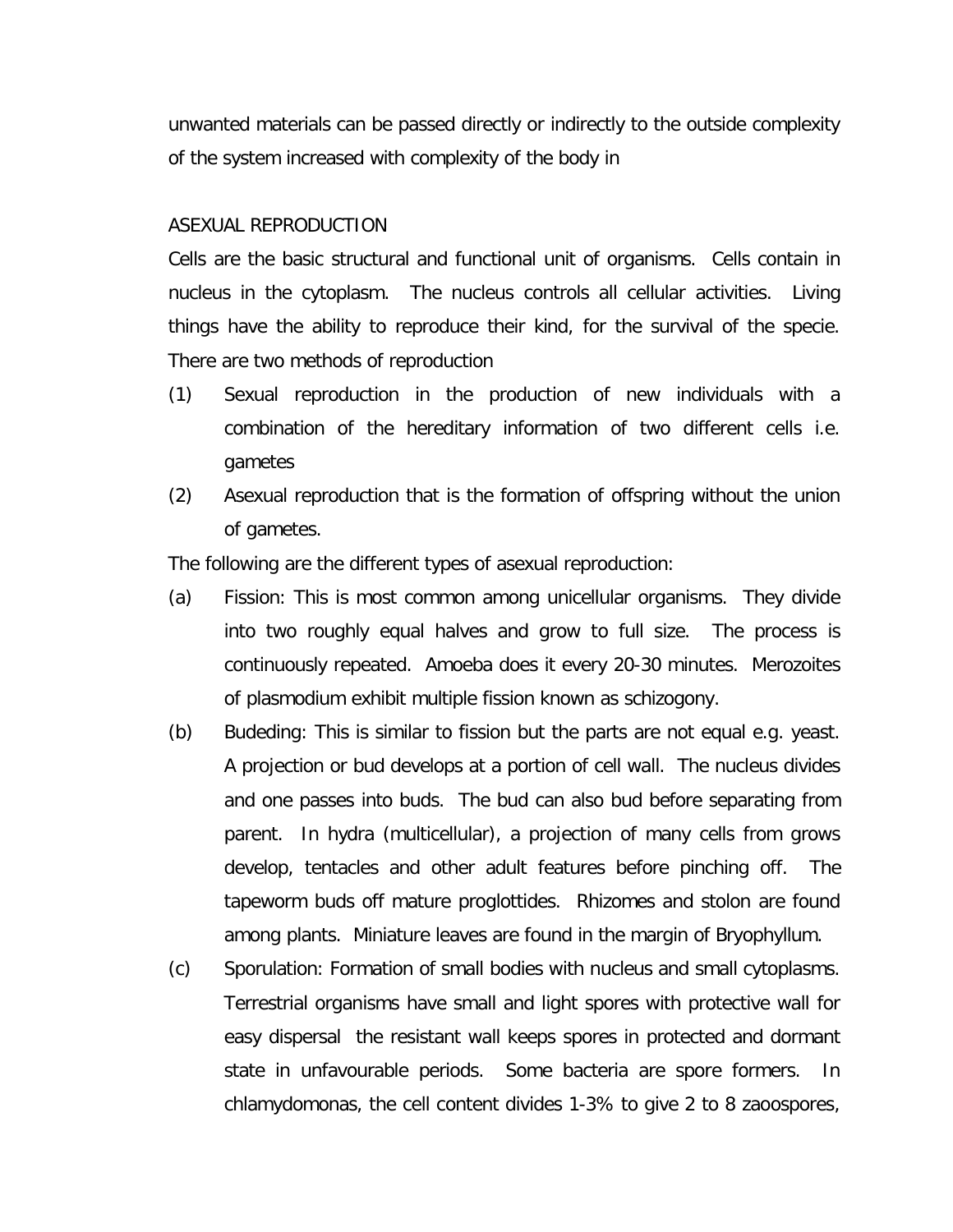each with a nucleus and 2 flagella. Each grows to become adult. The fungi are prolific spore producers. The mosses, club mosses and ferns use spores to disperse.

(d) Fragmentation: The organisms breaks up into several parts. Each then regenerates all features of mature organism. Some annelids break into 8 or 9 parts which grow into adult. Fragmentation usually depends on external forces e.g. waves break up green and brown algae at sea shore spirogyra breaks to regenerate fragment lost. Man makes cuttings of plants to produce more.

In all forms of asexual reproduction, new cells (exact copies) are produced. The cells retain the hereditary blueprints of the parents. The blueprints are found in the nucleus residing on the chromosomes. They are distributed to daughter cells through the process of mitosis. Chromosomes are tenuous when not dividing (interphase) and are known as chromatins. They are active in RNA synthesis and shortly before mitosis, DNA systhesis. Mitosis is divided into 4 stages.

- Prophase: The nucleolus disappear and chromosomes appear. The nuclear membrane disappears. Chromosomes coil up, becomes shorter and thicker. They appear double and joined at the centromere.
- Metaphase: The spindle fibres extens between the poles of the cell attaching to individual centromeres. The centromeres arrange exactly on the equatorial plate.

Anaphase: Centromeres duplicate, separate and move to opposite poles.

Telophase: Chromosomes are at the poles, uncoil and coalesce. Nucleolus appear, nuclear membrane also. The cell plate appears at the equator and gradually a cell wall is secreted in plants. In animals, a furrow in the cell membrane forms at the equator to divide the cell.

(diagram)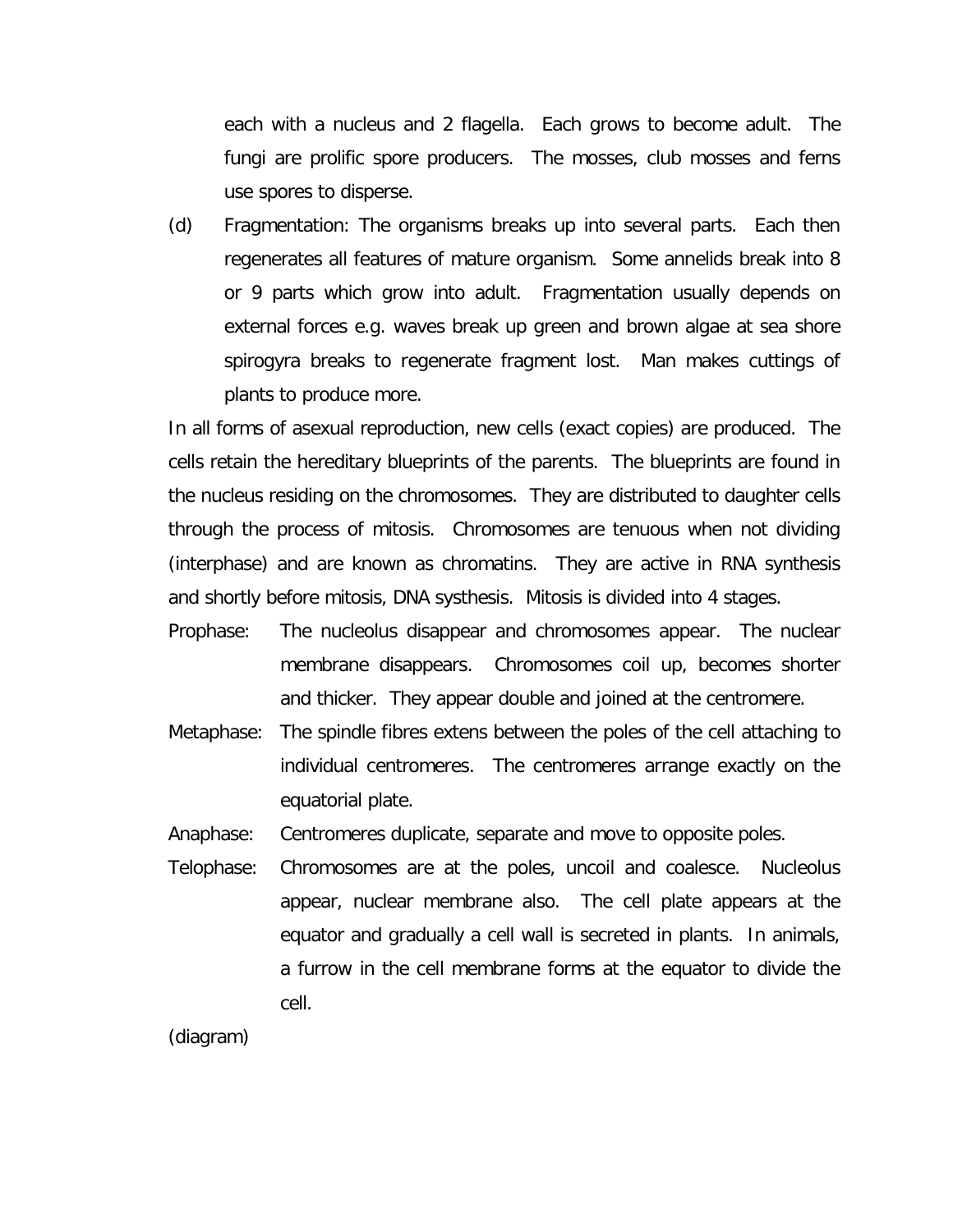The union of the two gametes (fertilization) in sexual reproduction results in new individuals. The gametes could appear similar, e.g. isogametes of Chlamydomonas. Individual chlamydomonas cells divide 4 or 5 to give 16 to 34 isogametes. The cell wall breaks to release them and these fuse with the gametes of another cell to form a zygospore.

In most organisms, sperm i.e. the male gametes, are tiny consisting of little more than a nucleus and flagellum (which is used for movement to make contact with the egg). The female gamete, the egg, is larger and non motile with substantial quantities of cytoplasm for the developing embryo. Such gametes are said to be heterogametes. Fertilization of heterogametes gives zygote i.e. a fertilized egg. These involve 2 individuals combining to give new characteristics.

In hermaphrodites, both male and female gametes are produced by one individual e.g. Hydra, earthworm and most flowering plants. Usually two individuals are involved in producing the zygote. This promotes variability. A good example is found in Escherichia coli E. grows will in the presence of glucose and some inorganic salts. Some mutagenically treated ones (ultraviolet irradiation) are known. One strain is deficient in the ability to synthesize vitamin B, Biotin and amino acid. Methionine: Another strain produces the above but not the B vitamin; thiamine and amino acids; threomine and leucine. The two strains require the deficient substances to grow. But if both are mixed and plated on a medium colonies develop and survive even in the absence of the vitamins and amino acids their parents require to grow. This shows the simplest form of creation of variability. The mechanisms is not clear but in higher organisms the process of meiosis is implicated.

Meiosis: Each somatic cell of the species of organism contains diploid or  $2<sup>nd</sup>$ number of chromosomes representing the homologous pairs. If cells with diploid chromosomes were to serve as gametes, zygotes will have double the number of the parents. Meiosis corrects this by reducing the chromosome number in cells become gametes (germ cells) to half. It goes by duplicating an homologous pair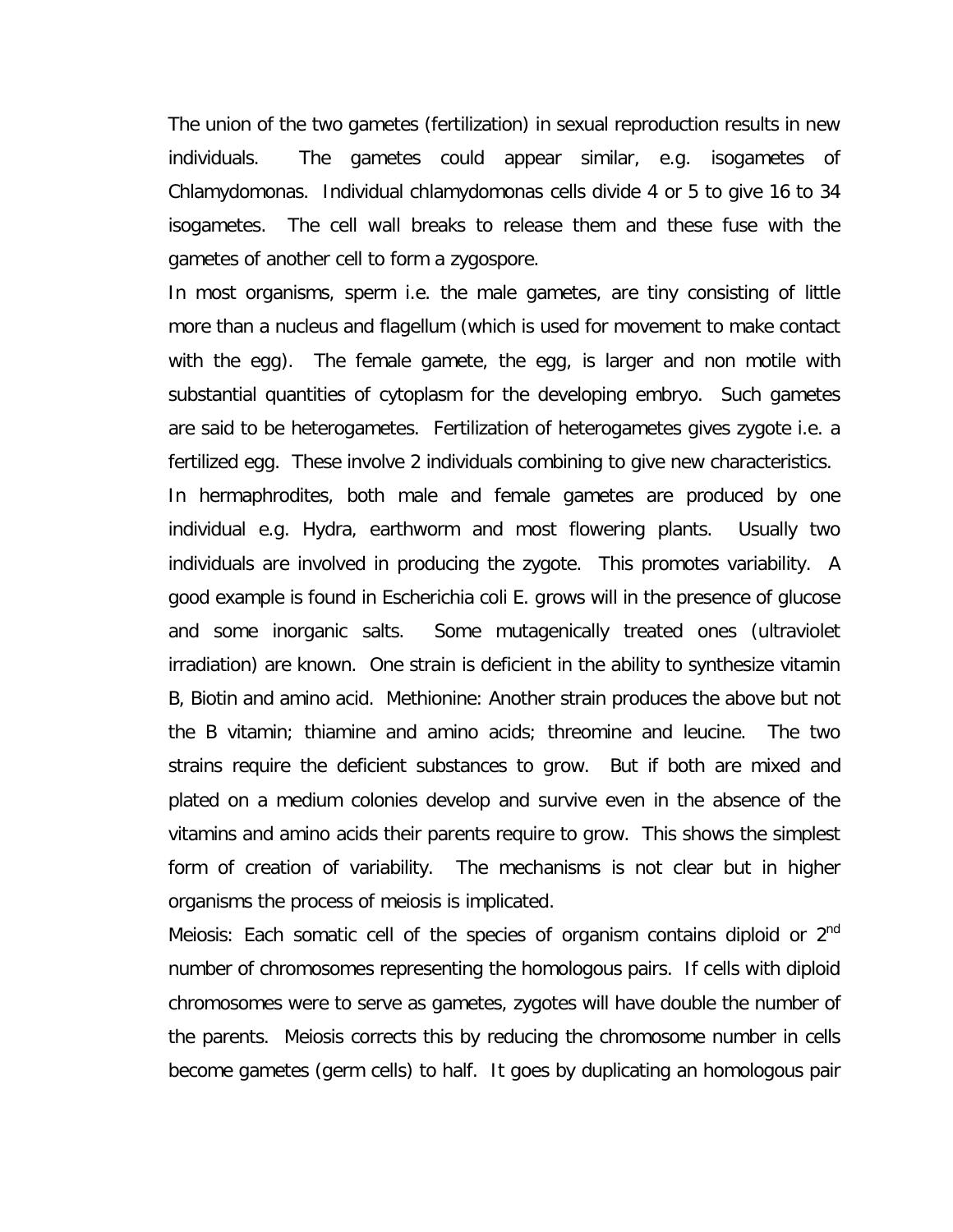and then separating into four daughter cells each with the haploid number of chromosomes. So that a zygote will have the  $2<sup>nd</sup>$  number.

1<sup>st</sup> Meiotic Division: Prephase is slower and shorter synapsis occurs in each homologous paid and an exchange of parts between the members.

Metaphase: Centromeres of homologous pair are arranged on the equatorial plate and attached to the spindle.

Anaphase: Each centromere moves towards opposite poles. No duplication of members ocfcurs.

Telephase: Two daughter cells with a member of each homologous pair of chromosomes.2<sup>nd</sup> Meiotic Division: Starts immediately or a little after 1 meoisis.

Prophase: Each chromosome is still a doublet with non-identical members.

Metaphase: Each chromosomes moves to the equatorial plate, attached to the spindle. They are duplicated.

Anaphase: Daughter chromosomes separate and move towards poles.

Telephase: Chromosomes are at the poles. Four daughter cells are produced with one member of a pair of chromosomes i.e. haploid. There are two cells with chromosomes of either of the parents and two with chromosomes containing both maternal and paternal parts.

When n = 2 we have 2 different combination  $(2^1)$ 

 $n = 4$  we have 16 different combinations  $(2^+)$  etc.

This random assortment coupled with crossing over, makes total similarly between two individuals quite different.

Meiosis reduces chromosome number and creates variability, even between two gametes of same individual.

Asexual reproduction produces offspring like parents while sexual reproduction produces variant offspring.

### GAMETOGENESIS OR GAMETE FORMATION

Spermatogenesis: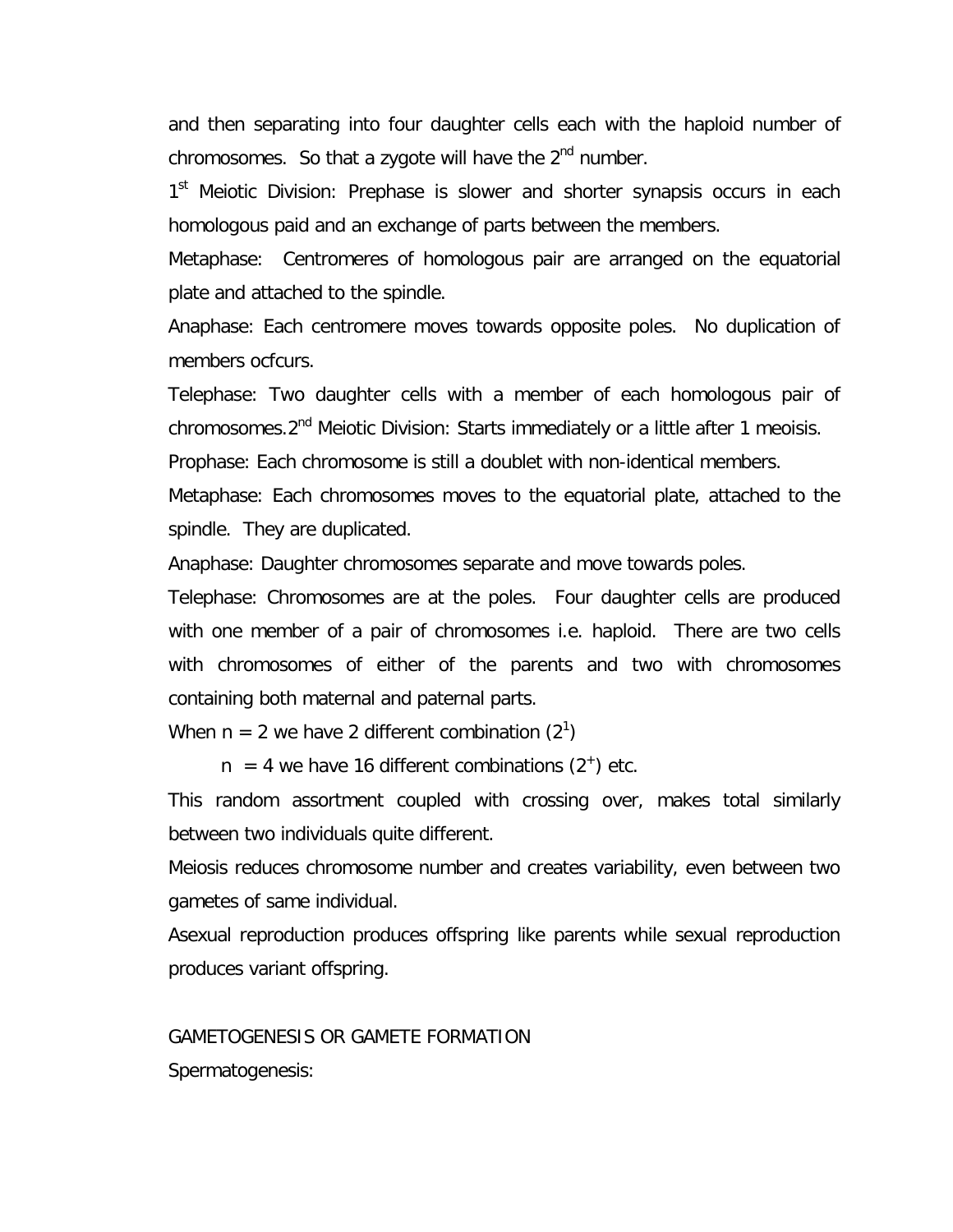Sperm cells or spermatogenia are produced by specialized cell in the gonads or testis. These are developed from the primordial germ cells which are diploid. Spermatogenia may divide to produce more or be transformed into primary spermtocytes after some growth.  $1<sup>st</sup>$  meiotic division follows to give secondary spermatocytes 2<sup>nd</sup> meiotic division occurs to give spermatids. Each spermatid differentiates into a spermatozoon with almost all cytoplasm lost.

#### Oogenesis

Eggs are produced in the ovaries. A primordial germ cell gives mitotically many oogonia. In aquatic organisms, division is once a year. In reptiles, birds and mammals, it stops long before birth. In human foetus, by 15 weeks, oogonia production is almost completed. Only one oogonial cell grow into a primary cocyte, surrounded by a layer of cell sin follicle. The others degenerate. At puberty, one egg (ovum) is released monthly. After release as primary cocyte, it undergoes  $1<sup>st</sup>$  meiotic division. Secondary oocyte and small polar body are produced. The second meiotic division of the secondary cocyte gives the only functional egg (plus another polar body).

### GAMETOGENESIS IN PLANTS

In plants, we have the sporophyte and the gametophyte generation. In angiosperms, the sporophyte is the dominant one while the gametophyte is greatly reduced in size. The male gametophytes are called microgametophyte while the females are megagametophyte. The males are found in the anther while the megagametophyte are in the ovary. The anther contains the pollen mother cell called microsporocytes which are diploid. Each undergoes meiosis I and II to give rise to four microspores which are haploid. Each spore nucleus undergoes metotic division without cytokinesis. One is the generative nucleus and the tube nucleus. This cell develops into pollen grains i.e. miucrogametophyte. After the pollen grain is placed on the stigma, the nuclei move into the pollen tube where the generative divides into 2 nuclei mitotically.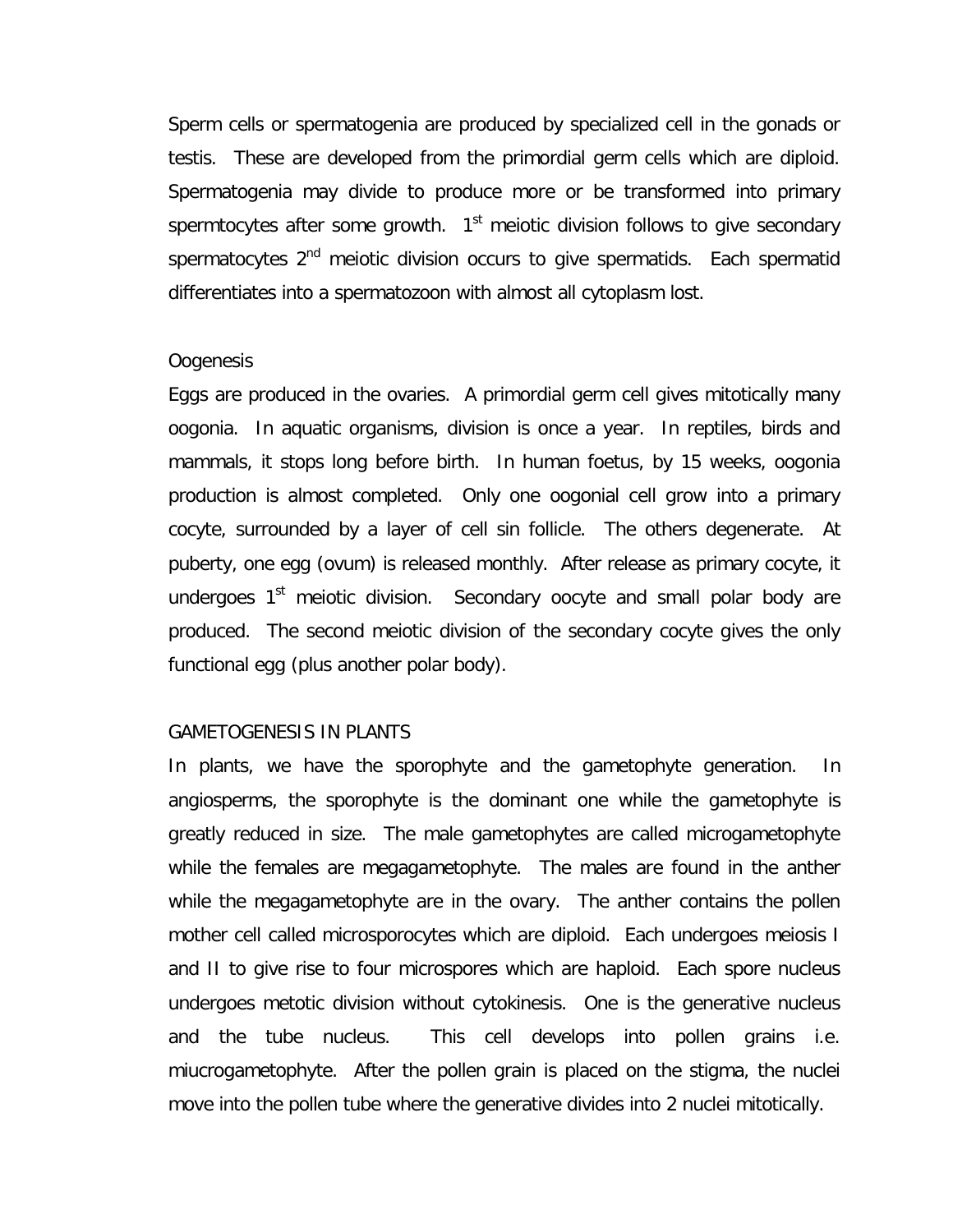#### Megasporogenesis

Each ovule in plant contains the diploid megaspore mother cell or megasporocyte. The megasporocyte undergoes meiosis to give rise to 4-celled megaspores which are arranged in a linear order. Three of these degenerates leaving one which eventually becomes the megagametophyte. The nucleus undergoes 3 successive mitotic divisions without cytokinesis to give a cell with 8 haploid nuclei. The cell is the embryo sac. Three of the 8 nuclei migrate to the chalaza and of the embryo sac (opposite to the opening 0 micropyle) and 3 to the micropylar end. The middle nuclei of the 3 at micropylar end becomes the functional egg and the two the synergids. Those at the chalaza end are called antipodal cells. They usually degenerate. The two at the centre are the polar nuclei. One of the two nuclei from the generative fuses with the egg and the other fuses with the remaining two cells to form the triploid endosperm.

#### GROWTH AND DEVELOPMENT

Growth is the increase in size of an organism arising from the synthesis of new structural material using the energy provided by respiration and raw materials from outside the organism.

During growth, the amount of cytoplasm generally increases, causing an increase in length, volume, area or weight of the organism.

Closely linked with growth is the process of development of an organism when cells differentiated into tissues and organs. Plants in their development may form seeds which germinate and show primary growth into roots, stems, leaves and flowers. Some plants may show secondary growth in trees. Animal development may show profound changes called metamorphosis seen in insects and amphibians. The overall growth of multicellular organisms is achieved by increase in the number of body cells as a result of cell division, this is accompanied by increase in size of individual cells by cell growth. When the rate of anabolism is greater than the rate of catabolism, the organism will show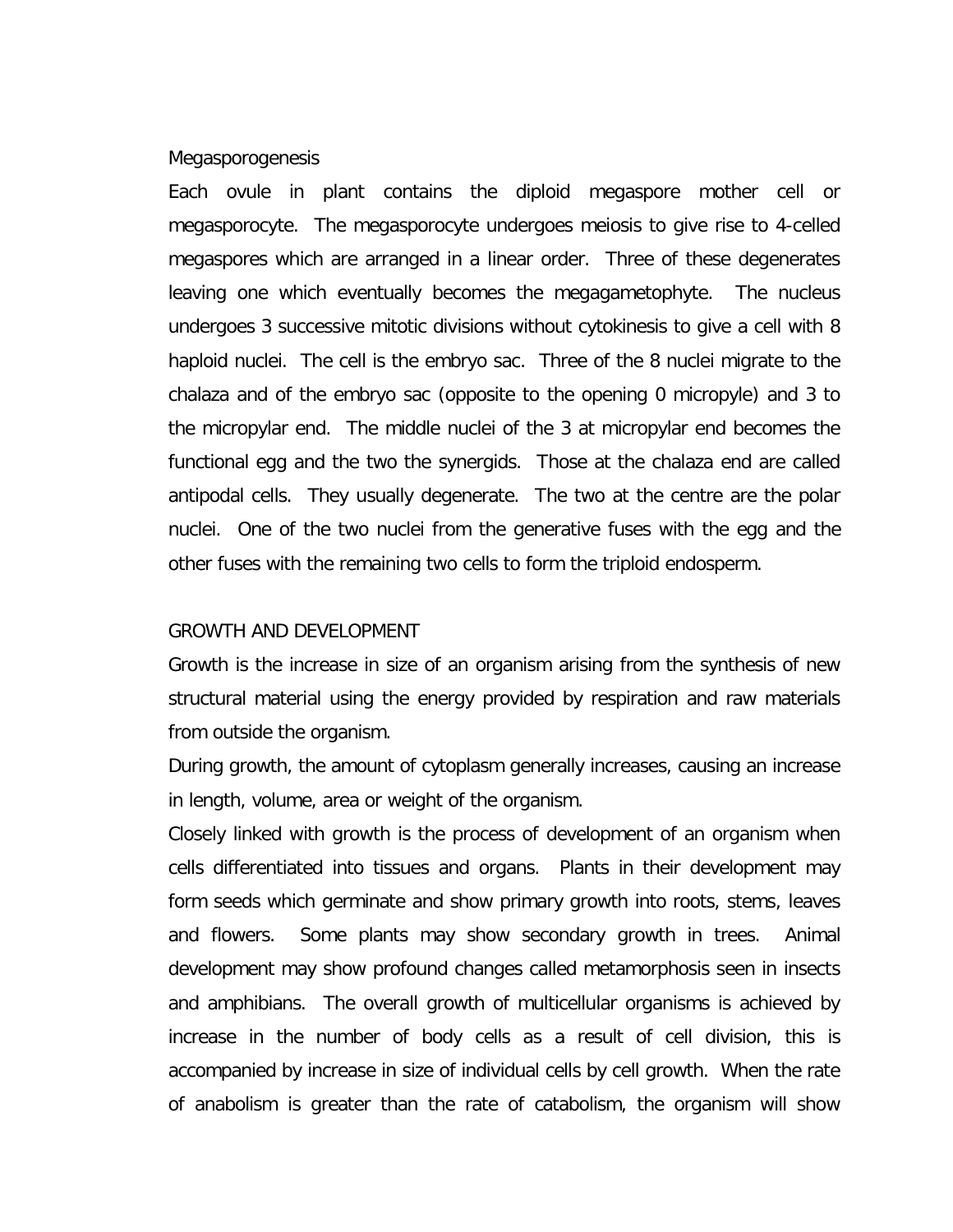growth. When catabolism exceeds anabolism the organism will show a decrease in size and ultimately dies.

#### Patterns of growth in living organisms

The growth curve: Growth of both individuals and whpole populations tend to follow a sigmoid curve. This is one that starts slowly then increases to a maximum rate and then reaches an asymptote where no further change occurs. This curve can be interpreted mathematically by assuming that the rate of growth at any time is proportional to the difference between the present weight and the final weight that will be attained. In the case of the growth of an individual the first phase is marked by an increase in cell numbers but not necessarily in whole size. The next phase is called the grand period of growth and here rapid increase in weight of the whole organism occurs. As maturity is reached the growth rate tails off and equilibrium is reached. The final stage of senescence is marked by decrease in weight as breakdown exceeds growth and this terminates in death.

In the case of many plants (especially annuals) e.g. maize there is a sharp decrease in weight following the production of seeds and flowers. This is also true of fishes such as the plaice and salmon.

#### Growth and form

Growth of many marine organisms such as lobsters and seaweeds tends to be unlimited and the organism continues to grow until its death. In land living species the more demanding nature of the environment produces a limited form of growth and increase of size ceases at a certain stage. Tree growth is theoretically unlimited (trees of at least 2000 years of age are known).

### **Metamorphosis**

The fertilized eggs of most animals develop into an embryo which later grows into an adult. Other animals, amphibians and certain insects demonstrate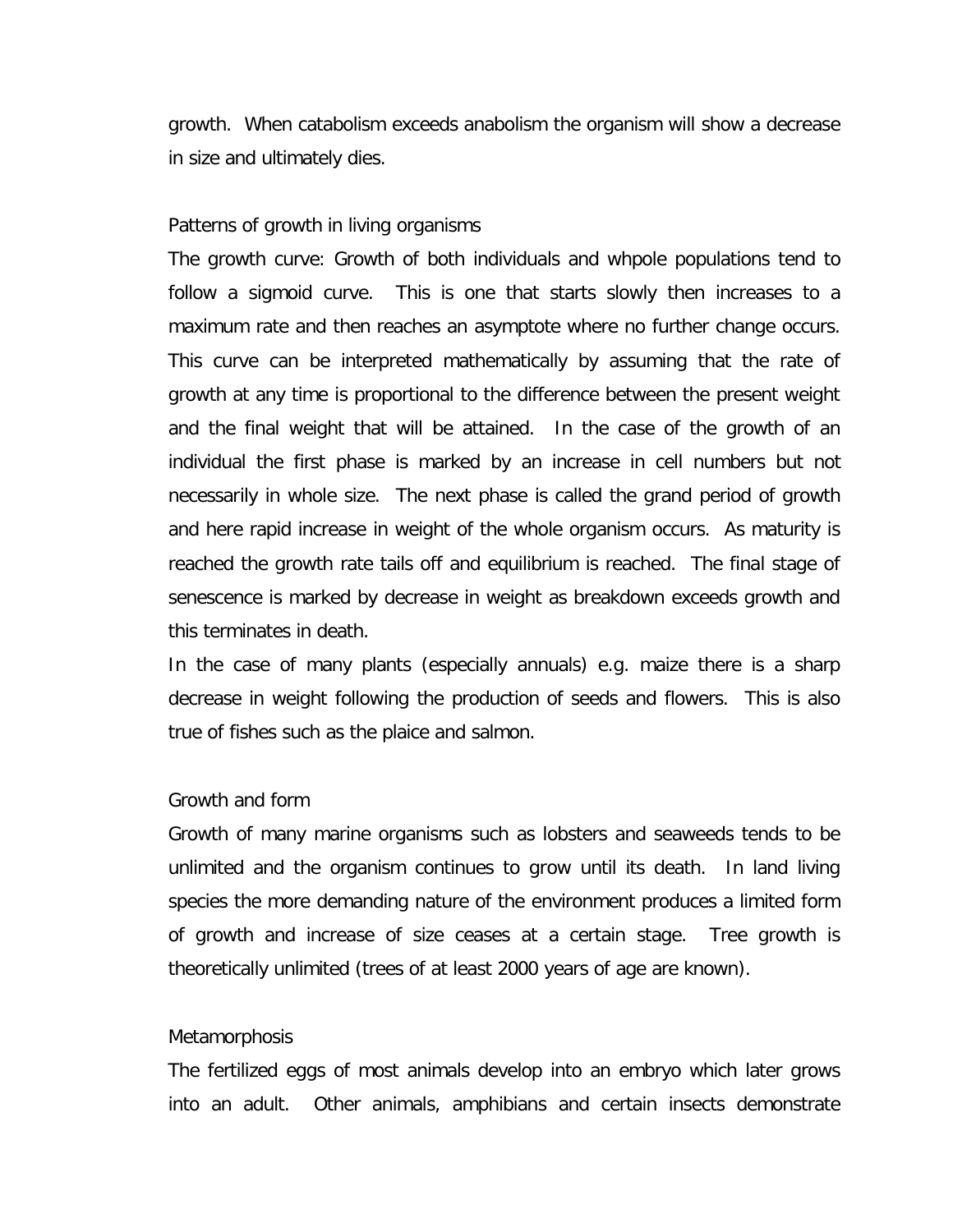considerable changes in body form between the fertilized egg and adult. Metamorphosis is the changes in body form of a larva or immature organism into an adult e.g. tadpole to frog and caterpillar to butterfly. Incomplete metamorphosis

|     |            | Ecdysis               |
|-----|------------|-----------------------|
| Egg | nymph      | adult                 |
|     | Sexually   | moulting              |
|     | Immature   |                       |
|     | Lack wings | stages called instars |

After the last moult is becomes sexually matured e.g. Locust, cochroaches

Complete metamorphosis

Housefly, moth, butterfly, mosquite, honey bees

Egg active larva pupa adult

Frog metamorphosis

A free tadpole larva emerges from the fertilized egg, attaching itself to a pond weed. It feeds on yolk food reserve and respire by external gills.

-A moth develops, allowing the free-swimming tadpole. Internal gills protected within an operculum cover replace external gills.

-Hindlimbs appear followed by forelimbs and the gills are replaced by lungs feeding halted whilst the tail is absorbed and a mouth and tongue develop, allowing a carnivorous diet to replace the herbivorous earlier diet.

### **Dormancy**

A resting condition with a very low rate of metabolism in which growth ceases. Seen in seeds spores, buds, fruits and perennating organs such as bulbs, corms and tubers.

Dormancy is the means to survive adverse conditions of low temperature, lack of moisture in drought and watery conditions. Seeds may have variable dormancy periods lasting from one up to 100 years. Insects show a type of dormancy,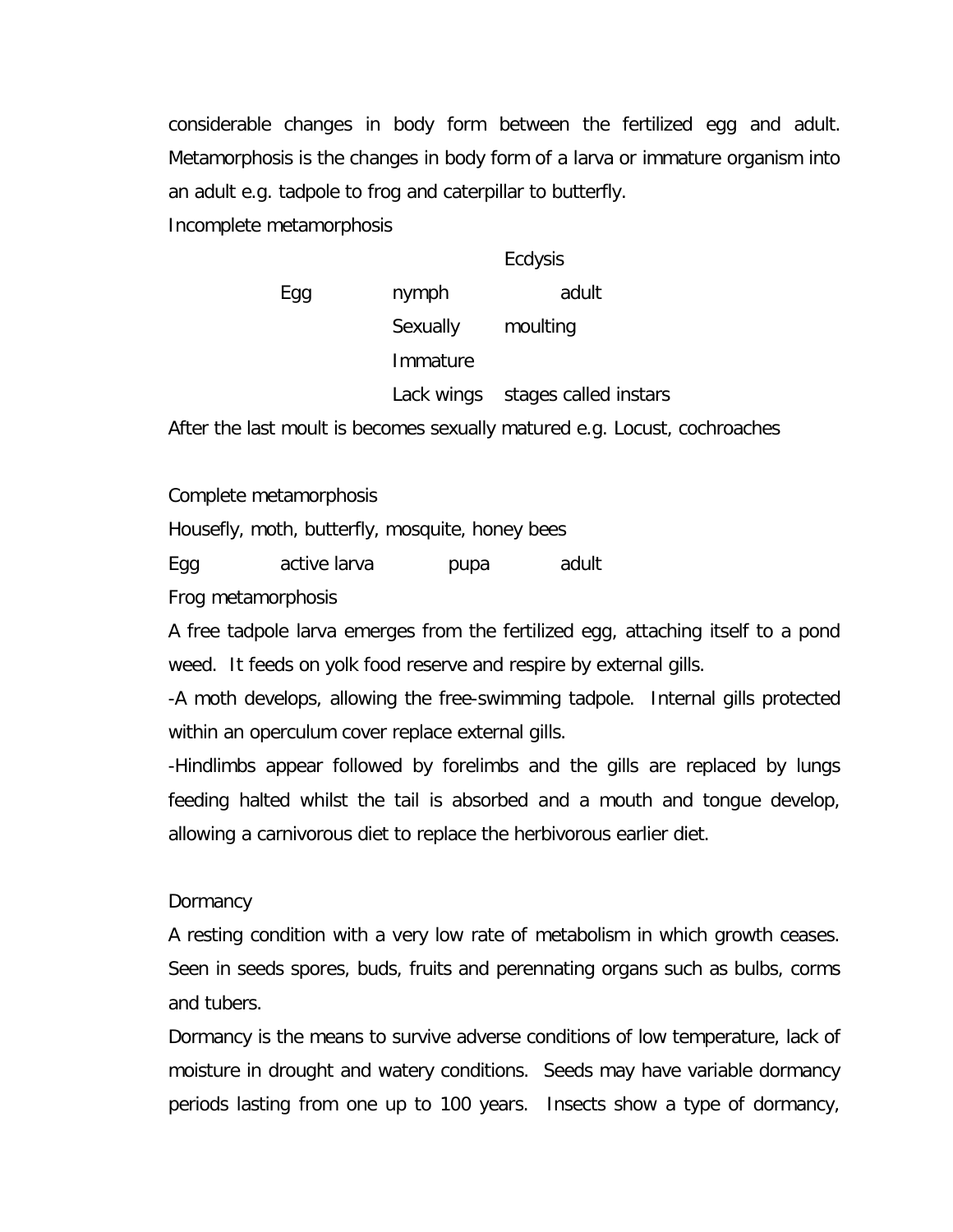eggs of human fleas remain dormant in floor board crevices, butterfly pupa hang dormant under ledges and adult houseflies cluster together in winter time in attic spaces. Amoeba encysts in time of drought and extremes of temperature.

Hibernation is a type of dormancy found in many different animals and is a means of survival over winter.

## Growth regions

Plant

There are 3 main growth regions in flowering plants

- (i) Cell division
- (ii) Cell elongation
- (iii) Cell differentiation region

## Animals

The fertilized egg nucleus undergoes repeated mitosis to produce a mass of undifferentiated cells called a blastula. The cells differentiate and move into 3 main groups through a process called gastrulation

- (1) endoderm future gut
- (2) mesoderm future muscle and blood
- (3) ectoderm future skin and nervous system

insects show intermittent growth in shedding the chitinous exoskeleton by ecdysis. Mammals including man demonstrate a type of growth where different body parts grow at different rates from the overall body growth rate. The human brain and eye grow more slowly than the arms and legs.

## Growth measurement

- (1) total fresh weight growth can be defined as the permanent increase in biomass, cell numbers or body size as a result of anabolic synthesis, cell division and cell expansion.
- (2) Dry weight growth of an individual organism can be measured by the following methods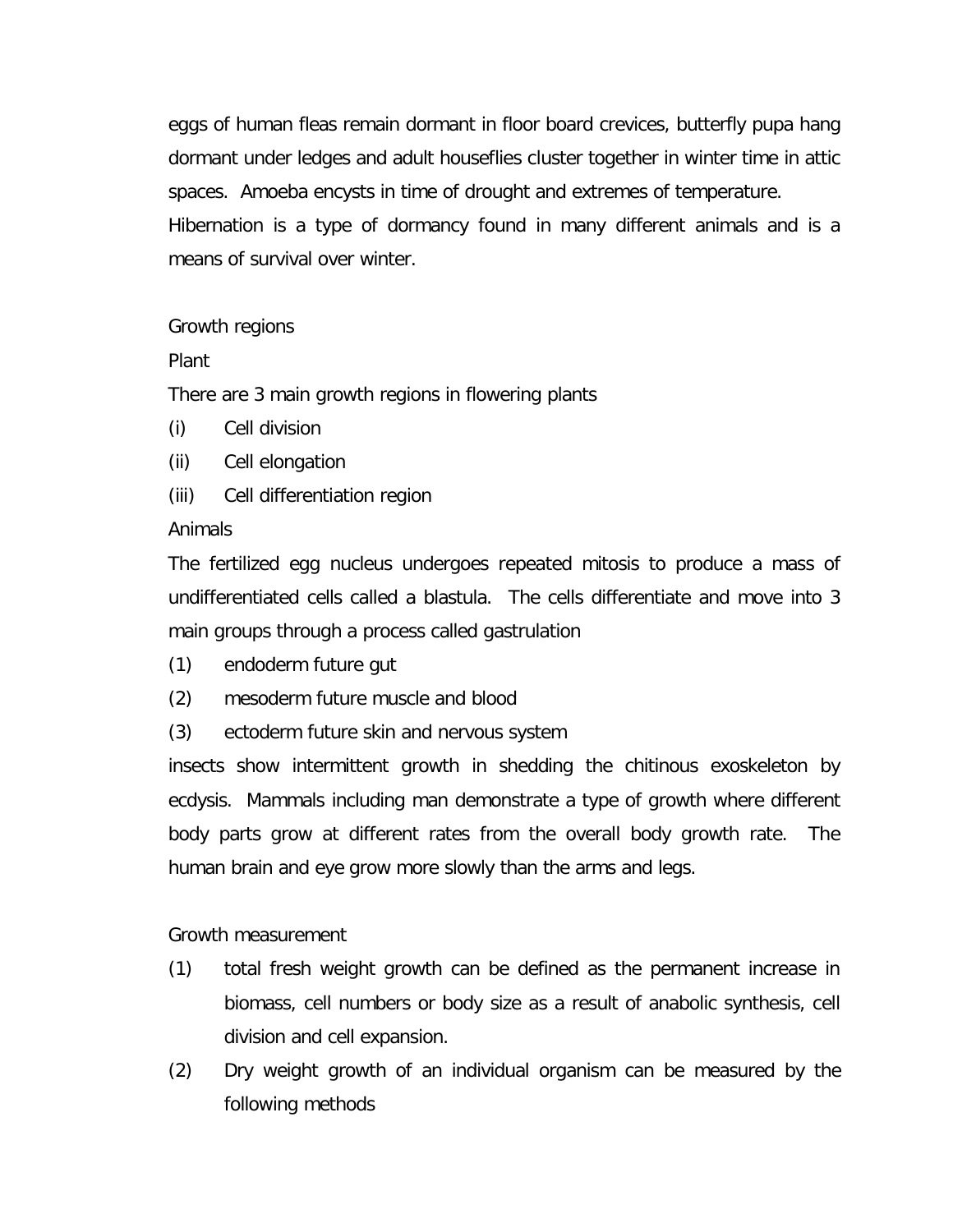- (3) Volume overflow can
- (4) Photographs time lapse photography graphically growth in plants Growth factors
- (a) Genes
- (b) Nutrition
- (c) Chemicals and drugs carcinogenic chemicals e.g. tobacco tars, cause cells to divide haphardly or produce neoplasms or cancer tumours in mammals. Antimitotic drugs slow down mitosis of cell nuclei and are used in treatment of cancer neoplasms. Thalidomide caused malformation of limbs in human embryos, hindering their normal growth due to the drugs teratogenic or malforming effect.
- (d) Light: Plants in shade or darkness grow tall and overcrowded plants tend to seek better positions facing the light. Mammals may be affected by not being able to form vitamin 'D in the skin resulting in abnormal growth or rickets in the young.

Enzymes Properties, Composition, types, mechanism of action

## Classification

Enzayme are biological catalyst which accelerate or decelerate chemical reactions in living cells. They differ from inorganic catalysts because of their specificity and their not been able to withstand high temperature (50oC).

Enzymes are proteinous in nature and sometimes the proteins have non-protein parts attached to them. If the attachment between the protein and non-protein parts of an enzyme is tightly bonded by covalent bond; the non-protein part is called a prosthein group, examples being metals, like Cu, Mg, Fe. If the attachment between the protein and non-protein parts of an enzyme is loosely bonded by hydrogen bond, the non-protein part is called a co-enzyme or cofactor, examples being vitamins. The co-enzymes and prosthetic groups may become attached to several different proteins, thereby forming different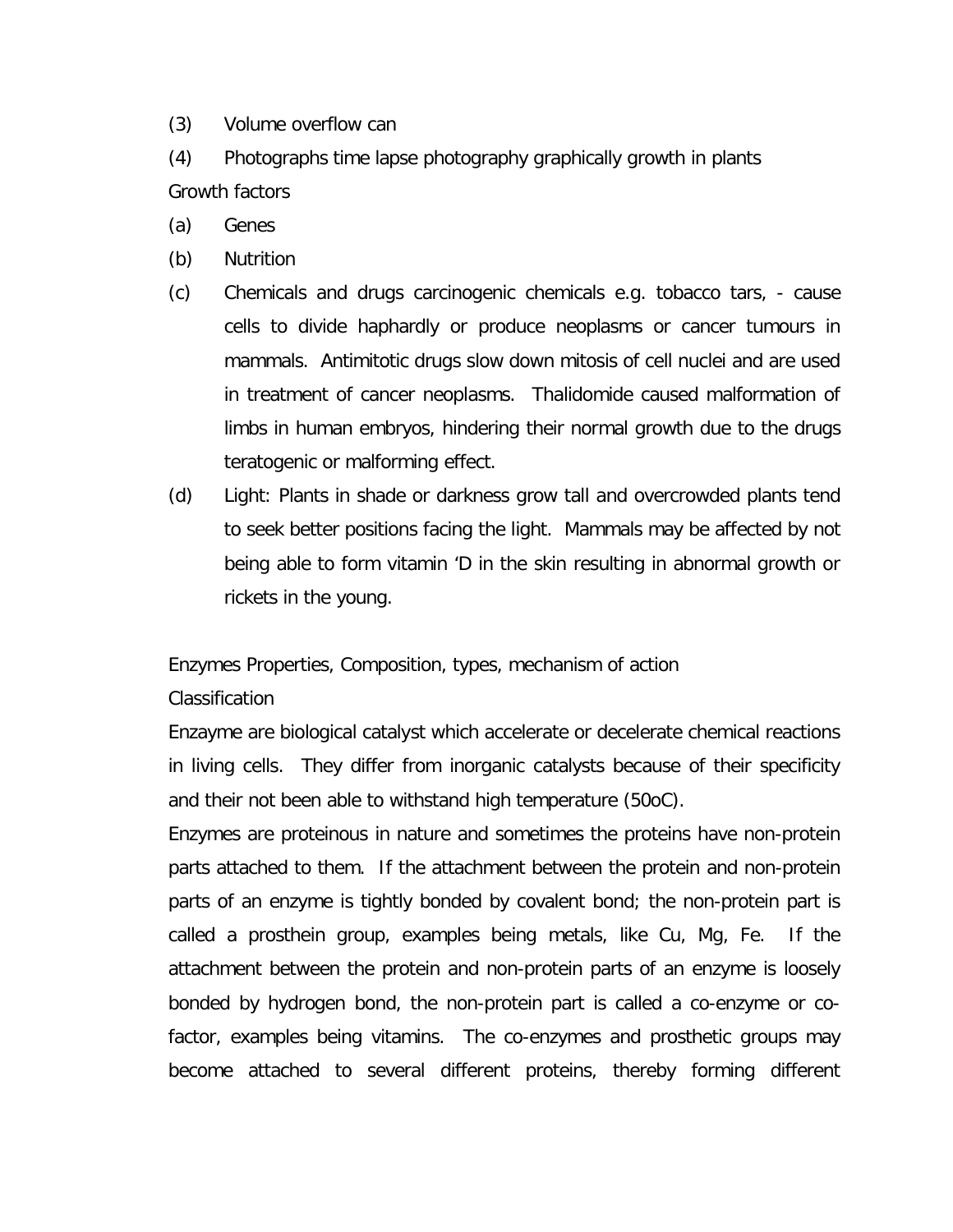enzymes. Enzymes was first discovered in the 19<sup>th</sup> century by Edward Buchner when he found yeast turning sugar into alcohol.

## Properties (Characteriscs) of enzymes

| а. |                                                                | Enzymes are active in small amounts i.e. only a small amount of enzyme   |                                           |  |  |
|----|----------------------------------------------------------------|--------------------------------------------------------------------------|-------------------------------------------|--|--|
|    |                                                                | is necessary to convert a large amount of substrate into product.<br>The |                                           |  |  |
|    | same substrate could be utilized by different enzymes e.g.     |                                                                          |                                           |  |  |
|    | Phosphate hexose                                               |                                                                          |                                           |  |  |
|    | Fructose                                                       |                                                                          | Glucose-6-phosphate (substrate)           |  |  |
|    | Isomerase<br>-6-                                               |                                                                          |                                           |  |  |
|    | Phosphate                                                      |                                                                          |                                           |  |  |
|    |                                                                |                                                                          |                                           |  |  |
|    | Phosphogluco mutase<br>glucose-6-phosphate dehydrogenase       |                                                                          |                                           |  |  |
|    |                                                                |                                                                          |                                           |  |  |
|    | Glucose-1-phosphate                                            |                                                                          | 6-phosphoglucolactone                     |  |  |
|    |                                                                |                                                                          |                                           |  |  |
| b. | The same enzyme could act on different chemical reactions e.g. |                                                                          |                                           |  |  |
|    | Sucrose + Inorganic                                            |                                                                          | Sucrose gluycosyl B-D-glucose-1-phosphate |  |  |
|    | Phosphate                                                      | transferease                                                             | $+$                                       |  |  |
|    | Sucrose + L-sorbose                                            | sucrose glucose                                                          | glucose-sorboside                         |  |  |
|    | (monosaccharide)                                               | transferease                                                             | $^{+}$                                    |  |  |
|    |                                                                |                                                                          | Fructose                                  |  |  |
|    |                                                                |                                                                          |                                           |  |  |

- c. Enzymes work at narrow range of temperature. Optimum temperature for their working is 40 $^{\circ}$ C and they become denatured (killed) at 60 $^{\circ}$ C.
- d. Enzymes work at specific pH. Most function around neutral pH (pH 5-7). However, pepsin (found in stomach) works at pH 2-3 and trypsin (found in the duodenum) works at pH 8.5
- e. Atalytic actions of enzymes may be specific. Thus an enzyme which catalyses one-reaction may not catalyse another e.g.
- i. invertase works only on sucrose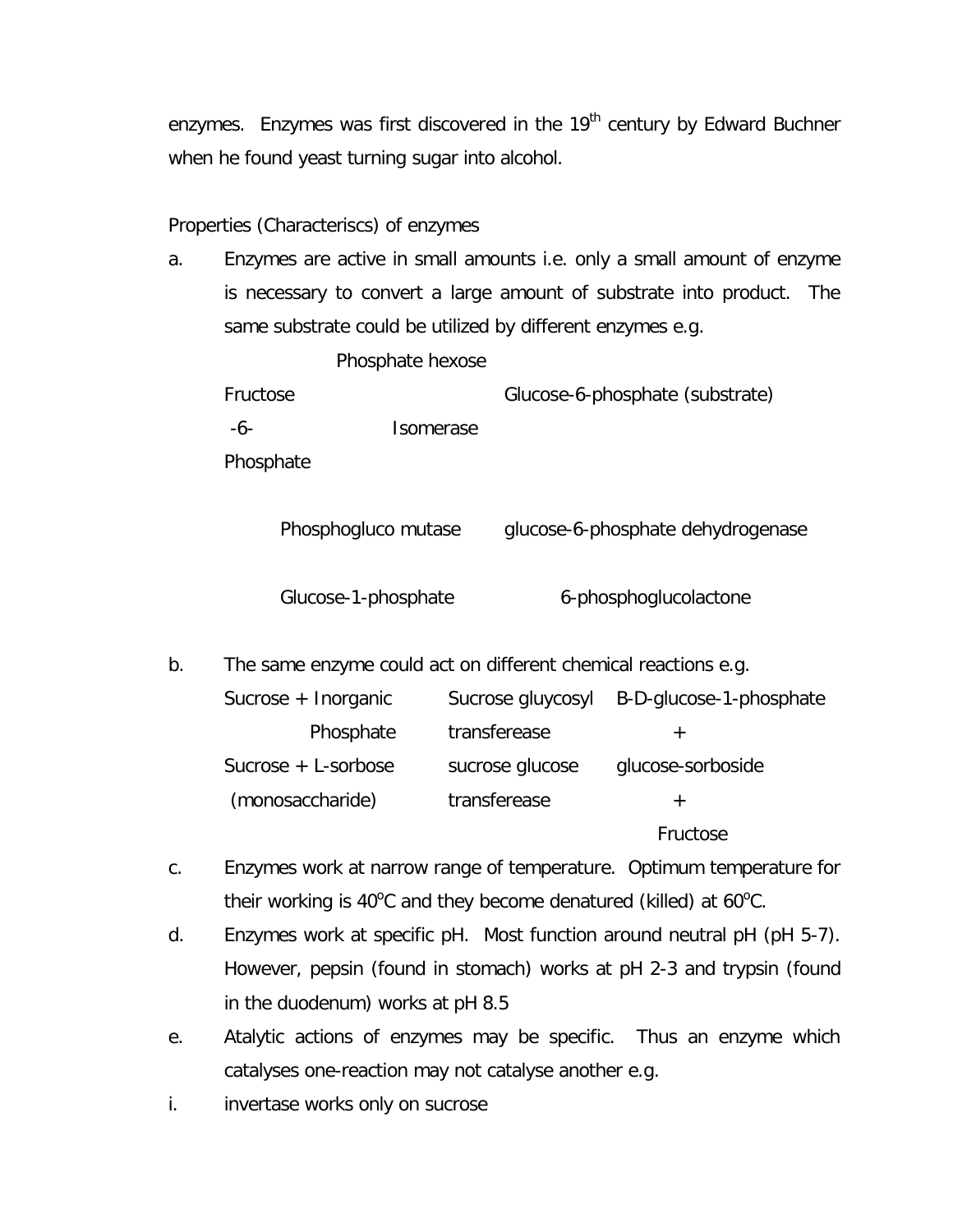sucrose invertase glucose + fructose

- 1. amylase works only on starch starch amylase maltose
- 2. Maltase works only on maltose Maltose maltase glucose
- 3. zymase works only on glucose Glucose  $zymase CO<sub>2</sub> + ethanol$
- 1. Enzymes are not destroyed by the reactions they catalyzed and could therefore be used and used again.
- 2. Enzymes could be poisoned by chemical compounds like mercury chloride (HgCl2), silver chloride (AgCl2) and hydrogen cyanide (HCN).These inactivate the enzymes for example HCN blocks the enzymes involve in respiration.

Mechanism of action (working) of enzymes

This is explained by two hypotheses

1. Chemical hypothesis

## A B

Chemically, energy needed could be inform of heat (temperature) to activate passive A by bombarding A's molecules so that they could become activated and later turned into B's molecules.

The energy above average that is required A molecules to react and be converted into B molecules is the activation energy of the reaction.

Enzymes are believed to catalyze reaction by lowering the activation energy.

E.g. in

2H2O2 catalase 2H2O+2O2

The activation energy in the absence of catalase is 18,000 cal/mol while in the presence of catalase, it is 6,400 cal/mol.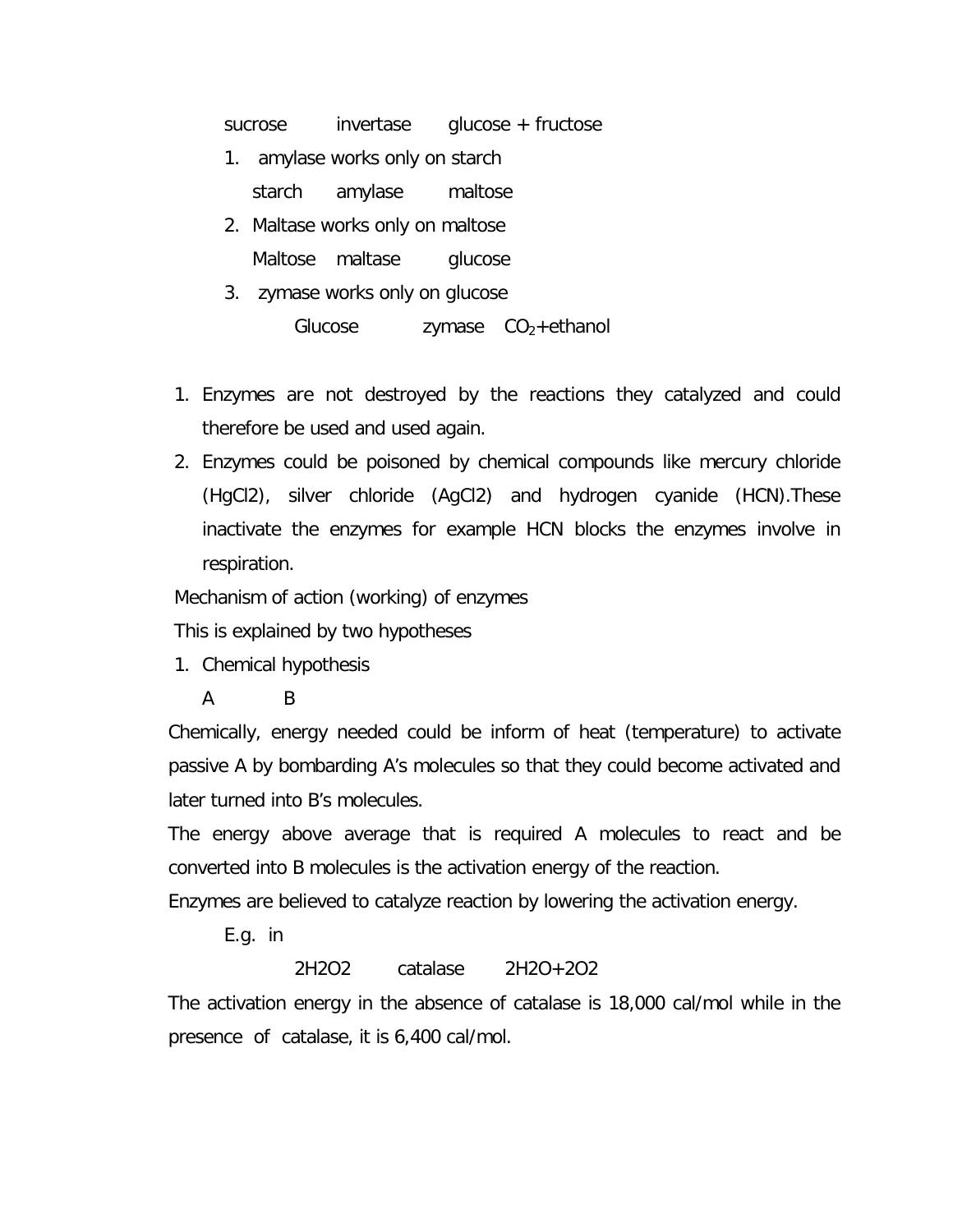ii. Lock and Key hypothesis: The enzymes is believed to be the padlock and substrate the key. Enzymes (the padlock have active centres which must fit the substrate (the key) before chemical reaction could take place.

(Diagram)

Classification of enzymes

Enzymes are generally of 2 types, namely

i. Intracellular enzymes (enzymes working inside the cell).

ii. Extracellular enzymes ( enzymes working outside the cell).

Enzymes are classified as follows;

- 1. According to substrate they act upon: Examples are arginase which acts on arginine, tryrosinase which acts on tyrosine, lipase which acts on lipids, proteinases which acts on proteins and carbohydrases which acts on carbohydrates and maltase which acts on maltose.
- 2. According to the type of reactions they catalyse: Examples are hydrolyses (hydrolytic enzymes), oxidases (oxidation reaction enzymes), phosphorylases (phosphate adding and deleting enzymes). In both cases above, the suffix ase or in is added to the name of the substrate or reaction type.

Specific enzymes types

i. Hydrolyses(hydrolytic enzymes)

These catalyse the addition of the elements of water to specific bond of the substrate

 $RCO - OR$  HOH  $RCOOH + R^{\circ}OH$ 

e.g. lipases, carbohydrates, proteases.

ii. Oxidases (oxidation reduction enzymes)

these catalyse the removal or addition of hydrogen, oxygen or electrons from or to the substrate, which is thereby oxidized or reduced in the process.

 $RH + HA$   $R + AH_2$  (removal of H<sub>2</sub>)

 $RO + V_2O_2$  RO<sub>2</sub> (addition of O<sub>2</sub>)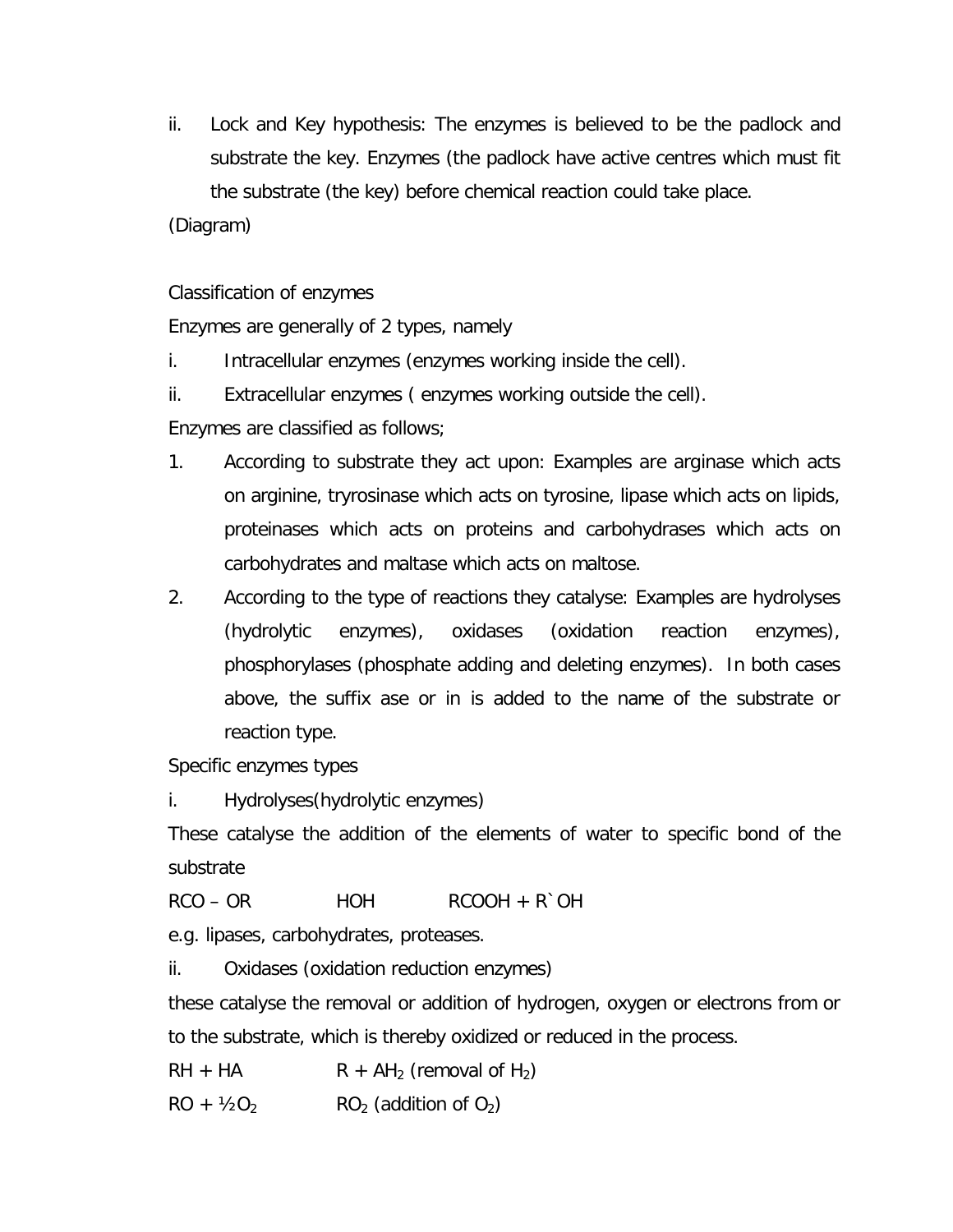$R^{2+}$  R  $R^{3+}$  + e- (removal of electron)

e.g. dhydrogenases and oxidases.

iii. Phosphorylase

these catalyse the addition or removal of elements of phosphoric acids e.g. glucose + phosphate

Hexokinase glucose 1 phosphate iv.Carboxylase: These catalyse the removal or addition of  $CO<sub>2</sub>$  e.g.

Ribulose 1, 5-diphosphate Carboxydismutase Ketoacid  $(5C)$  (6C)

v. Isomeraes: These carry out breaking of double bonds e.g. lysozyme (found in tears, nasal mucus and egg) which dissolves certain air-borne cocci (bacteria) by breaking the double bonds of the polysaccharides in their walls.

Estimation of rates of enzyme activities

- i. Use of turnover number: This is the number of moles of substrate converted per minute by 1 mole of enzyme. Succinic dehydrogenase has turnover number of 1150 while carbonic anhydrase has turnover number of 36,000,000.
- ii. Manometric gases evolved as a result of enzyme activities are measured manometrically e.g oxidase, caboxylaes
- iii. Spectrophotometric uses that fact that the different quantities of product have different optical density at the same wavelength. The wavelength used depends on the enzymes type involved e.g. for amylase, the wavelength is 490nm and for proteases it is 700nm
- iv. Coloration method: works on the basis that the substrate and product have different colours with a known dye. The disappearance of the colour with time is taken note of e.g.

Starch + iodine + E (blue-black colour)

Amylase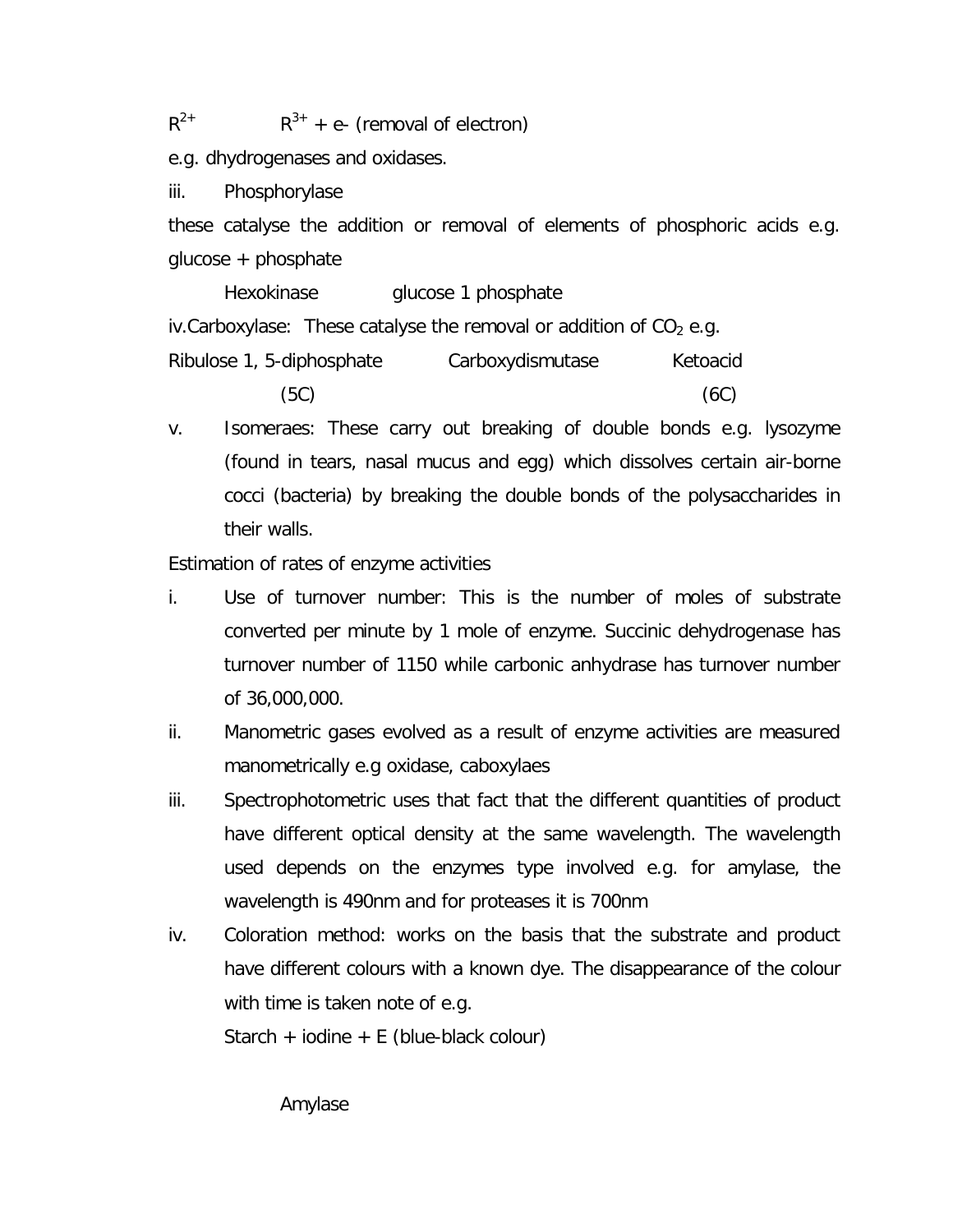Maltose + iodine + E (iodine colour)

v. Chemical estimation: This involves titration, chromatography and electrophoresis techniques. E.g. lipases are estimated by breaking lipids into fatty acids and glycerolusing lipases and the liberated fatty acids quantities determined using titration with NaOH and phenolphthalein as an indicator.

Units of enzyme activities are mg product/ml/min, mg product/min/mg protein e.g. maltose

Maltase glucose

Enzymes Inhibitors

These are compounds which prevent, limit or stop enzymes activities. They ae divided into competitive inhibitors and non-competitive inhibitors.

i. Competitive inhibitors have similar shape to the substrate and can therefore fit into the active centres of the enzymes. The lower enzymes activities e.g. the inhibition by malonic acid of the enzymes succinic dehydrogenase which catalyses the conversion of succinic acid into fumaric acid.

COOH

H-C-H

H-C-H + Enzyme Fumaric + Enzyme COOH acid

Succinic acid

COOH

H-C-H + enzyme no reaction

COOH Maltonic acid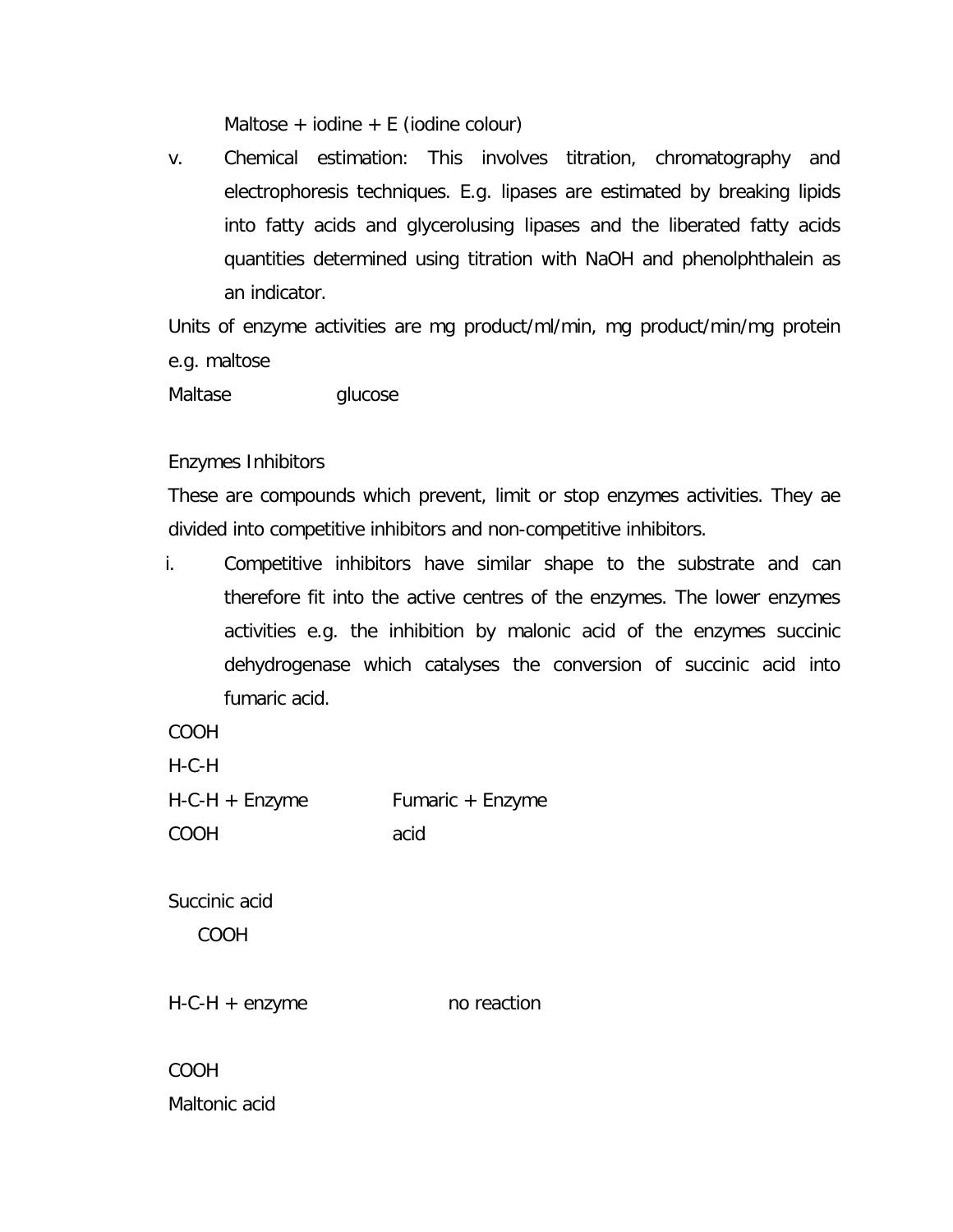Competition inhibition could be overcome by increasing the concentration of the substrate

- ii. Non-competitive inhibitors either undergo chemical reactions with the enzymes and thereby altered the configuration of the enzymes or form bond with enzymes substrate complex to form an inactive compound. They normally stop the working of enzymes and effect cannot be overcome by increasing the concentration of the substrate.
- E I EI

 $E + S + I$  ESI

Examples are effects of poisons, heavy meals (Hg, Au, Ag), cyanide and carbon monoxide on the enzyme system.

Commercial uses of enzymes

- a. Papain obtains from plants e.g. pawpaw leaves protease is sold as meat tenderizer (Adolf's). It beaks down protein into peptones and makes the meat soft
- b. Protein digesting subtilisin (from Bacillus subtilis) is incorporated into presoak laundry agents and detergents for cleaning purposes. It is effective in removing protein containing stains (chocolate or coffee) from clothes, carpets etc.
- c. Synthetic amylase is used in beer industry to break down starch substances into maltose
- d. Synthetic cellulose is used in the textile industry to break down clothes into pieces or yarns

Plant Hormones

Also called phytohormones and they are substances that regulate plant growth and development. Phytohormones are divided into groups, namely:

- i. Growth promoters
- ii. Growth inhibitors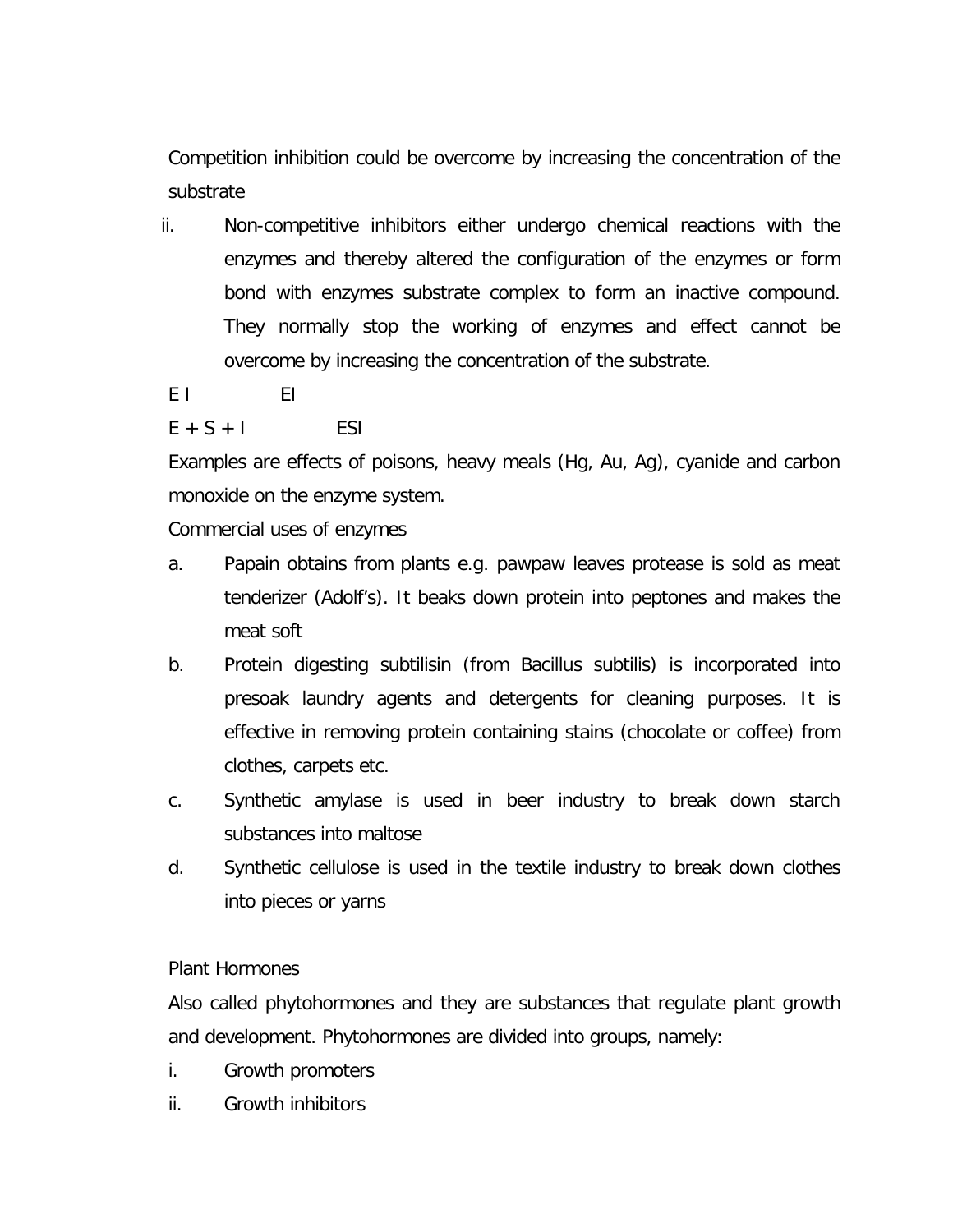Growth promoters are further divided into auxins, gibberellins, cytokinins and ethylene while growth inhibitors consists of abscisic acid, phenolics e.g caffeine, glycosides, alkaloids and actinomycin D.

## Auxins

These are substances which are chemically and/or biologically similar to indole-3 acetic acid (IAA). Auxins consists of natural auxins and synthetic auxins. The most important natural auxins is IAA while other example are indoleethanol(Iethanol), indoacetonitrile(IAN), and indolepyruvic acid (IPA). Site of production of natural auxins is the stem apical tip while site of activity is the cell. Synthetic auxins are laboratory-made auxins and examples are 2, 4 dichlorophenoxyacetic acid (2,4-D).

Indole-3-butyic acid (IBA)

Naphthalene acetic acid (NAA)

## PHYSIOLOGICAL EFFECTS OF AUXINS ON PLANTS

- (a) Cell enlargement
- (b) Rooting of twig
- (c) Permeability of cell membrane
- (d) Maturation of fruits
- (e) Inhibition of abscission and fruit fall
- (f) Apical dominance
- (g) Geotropism and phototropism
- (h) Parthenocarpy
- (i) Herbicides (synthetic ones only)

Transport of auxin is through the phloem

## **Gibberellins**

More than 50 gibberellin types have been isolated. They are numbered as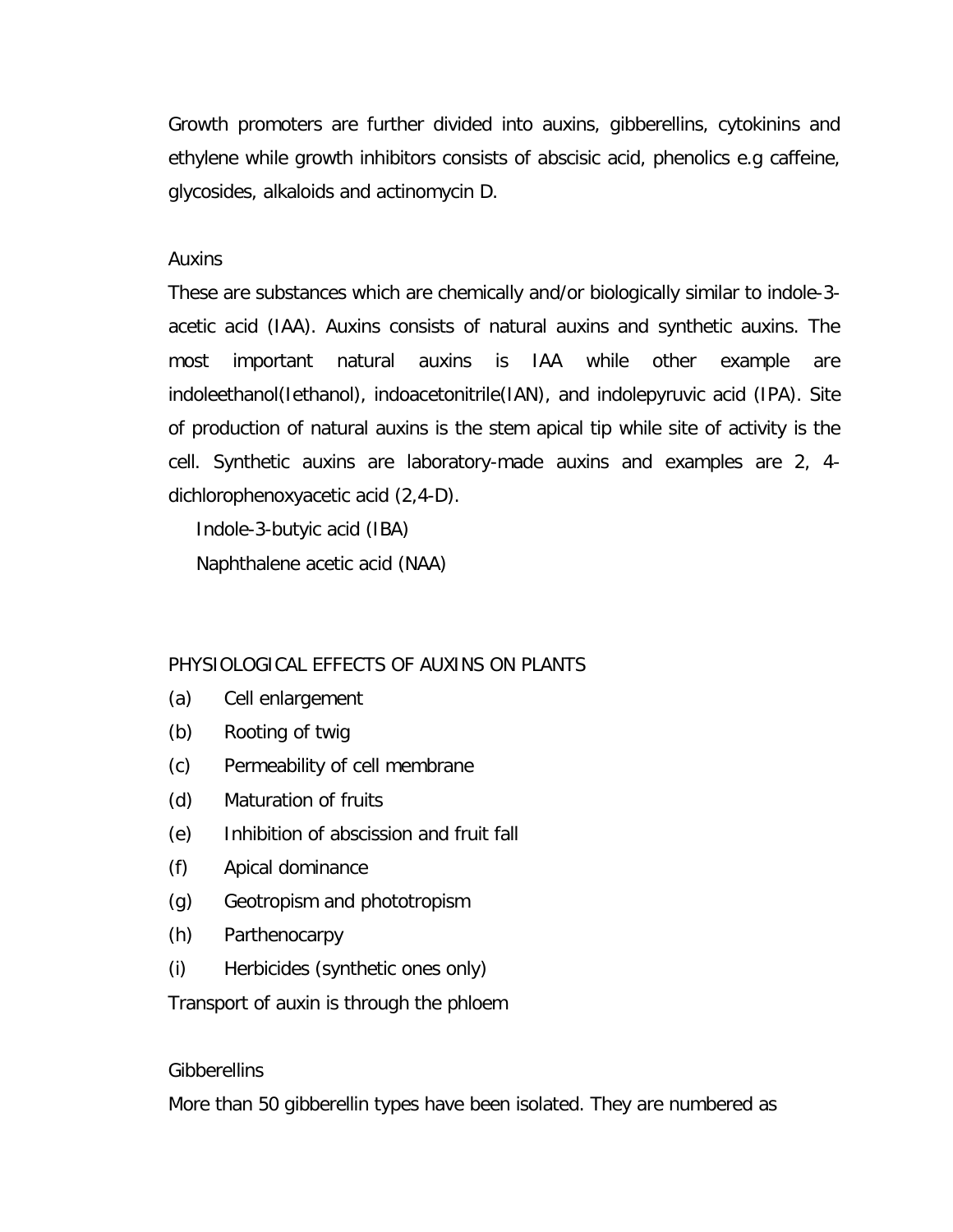$GA<sub>1</sub> GA<sub>34</sub>$  $GA_1 C_{19}H_{22}O_6 = CA2 = C_{19}H_{26}O_6$  $GA3 = C_{19}H_{22}$  O6 GA4 = C19H24O5  $GAS = C19H22O5, GAS = C19H24O4$ 

Physiological effects of gibberellis on plants

- a. Cell elongation
- b. Parthenocarpy
- c. Promotion of cambial activity
- d. Induce new ma and protein synthesis
- e. Inhibiting leaf senescence
- f. Overcoming of genetic dwarfism
- g. Induction of flowering
- h. Mobilization of stored carbohydrates during germination
- i. Breaking of dormancy of dormant seeds and buds

# **Cytokinins**

These are compounds with kinetin like action. They are degradation products of DNA and RNA coconut milk contains cytokinins. Examples ribosylzeatin (from maize), 6-methylaminopurine (from microbes RNA), kinetin (from maize) and 6 benzyl aminopuyrine (from microbes RNA). Cytokinins are synthesized in the roots and transported through the xylem.

Physiological effects of cytokinins on plants

- (a) Cell divisions with auxin e.g. in tissues culture
- (b) Cell enlargement with auxin or gibberelin
- (c) Root initiation and growth
- (d) Breaking of dormancy of dormant seeds and buds
- (e) Inhibition of leaf senescence
- (f) Stimulation of water loss by transpiration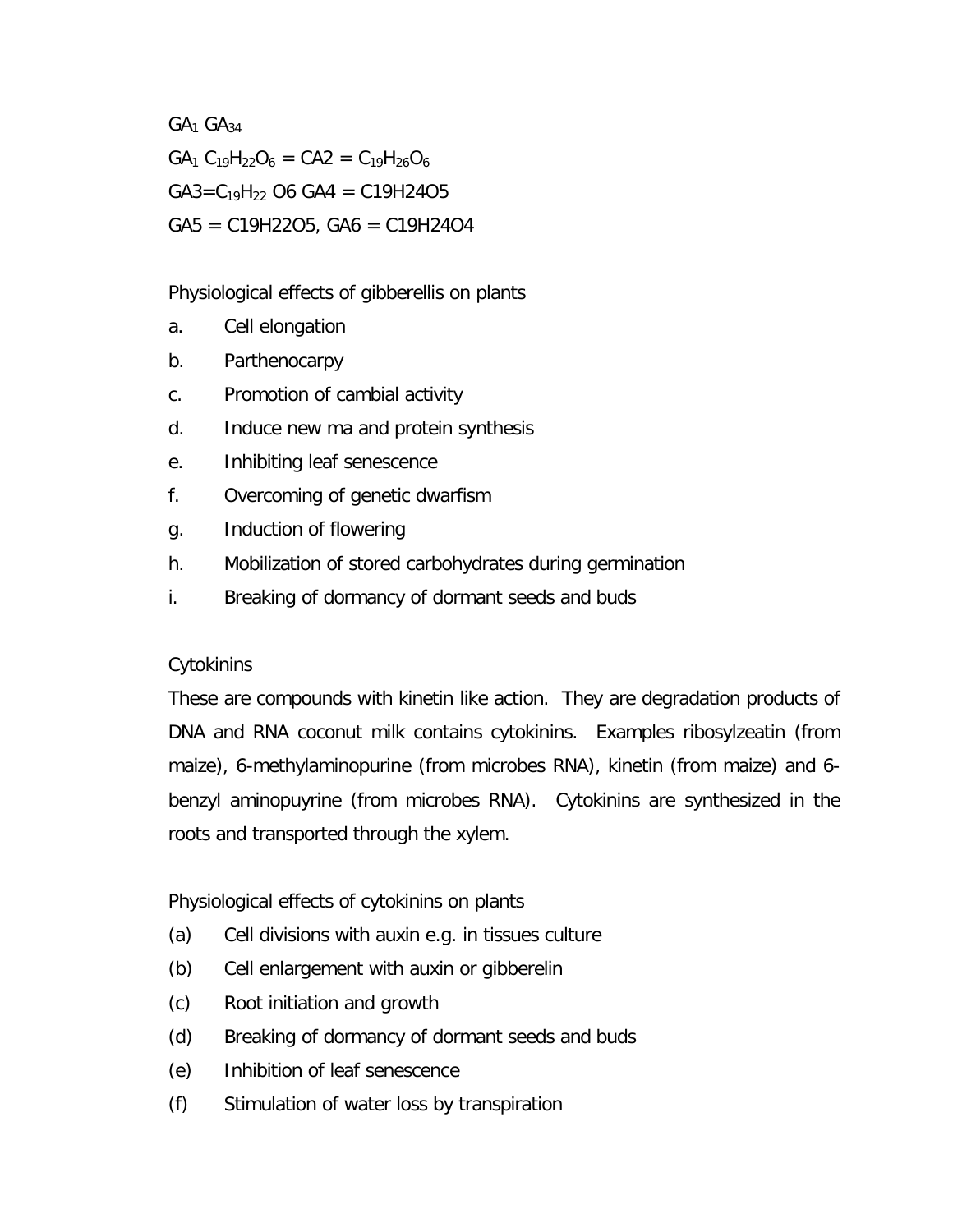## (g) Promotion of bud formation in leaf cuttings

## Abscisic acid (ABA)

This is a growth inhibitor which has opposite effects to growth promoters e.g. promotion of dormancy, promotion of senescences and abscission. Other inhibitors are phenolics, glycosides, alkaloids.

Transport of ABA is though the phloem

Ethylene (C2H4)

This is a gas at room temperature and it is found in plants as a gas.

Physiological effects of ethylene on plants

- (a) Frit ripening
- (b) Inhibition of geotropism otiolated pea stems in ethylene are not affected by gravity
- (c) Promoter of dormant bud and seed germination
- (d) Inhibition of auxin transport
- (e) Promotion of enzyme synthesis e.g. amylase
- (f) Promoter of leaf senescence and abscission

Transport of ethylene is through the intercellular spaces.

Economic importance of plant hormones

- (a) Synthetic auxons are used as herbicides
- (b) Control of dwarfism in plants using gibberellins
- (c) Formation of fruits without fertilization from flowers (parthenocarpy) IAA
- (d) Flowr initiation gibberellins
- (e) Breaking of dormancy of dormant seeds and buds gibberellins and kinetin
- (f) Fruit ripening ethylene
- (g) As antitranspirants ABA
- (h) Acceleration of leaf and fruit fall ABA and ethylene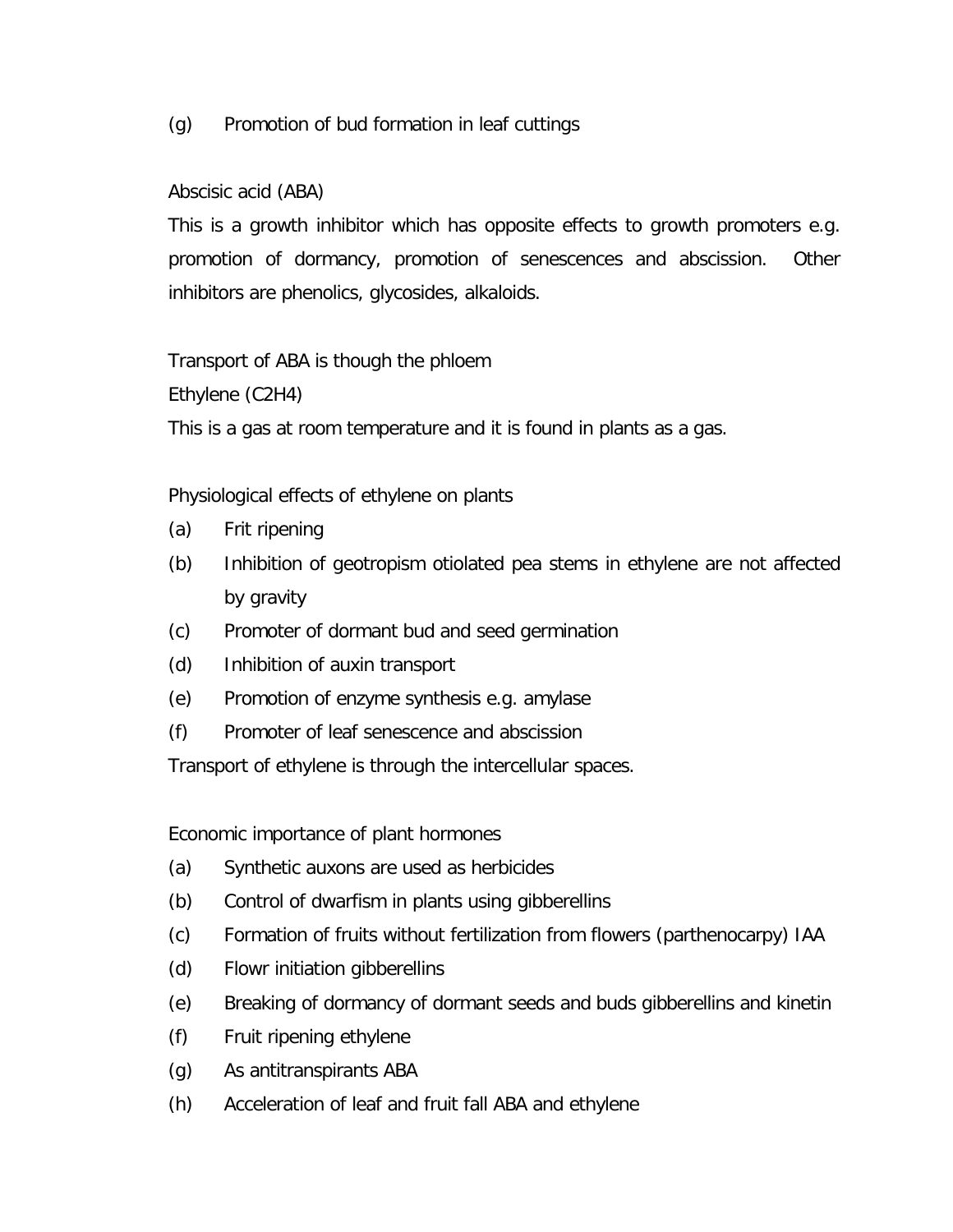(i) Inhibition of fruit ripening and senescence auxins, gibberellins, cytokinins

Chemical structures of some plant hormones:

(Diagram)

## ENDOCRINE SYSTEMS

Introduction (Hormones in Human being)

Two communication systems (by which coordination of activities is brought about) exists in most animals one of these is the system. It consists of specialized cells, neurons, which transmit electrical impulses from one part of the body to another. The other is the endocrine system. This system achieve control of body functions through chemical substances i.e. hormones, which are transported throughout the body is the blood. There is a close connection between the activities of these two systems.

Chemical co-ordination in animals, like chemical co-ordination in plants, involves (1) the release of chemicals from cells into the extra cellular fluid (ECF) (2) the transport of these substances (3) the effect of the chemical substances on the activities of other cells.

Various groups of special clusters of cells those sole functions is the production and release of the various chemical co-ordinations (Hormones) exist in the different part of the human body. These clusters of cells are the endocrine glands. They are often referred to as ductless glands because their secretions i.e. the hormones pass directly into the blood that drains the gland. The hormones are then varied to all the other cells of the body. More often hormones exert their effect only on certain body structures referred to as "Target organs".

## THYROID GLAND

The thyroid gland is a double-lobed structure located in the neck. It has a rich supply of blood. The thyroid gland releases the iodine containing amino acids,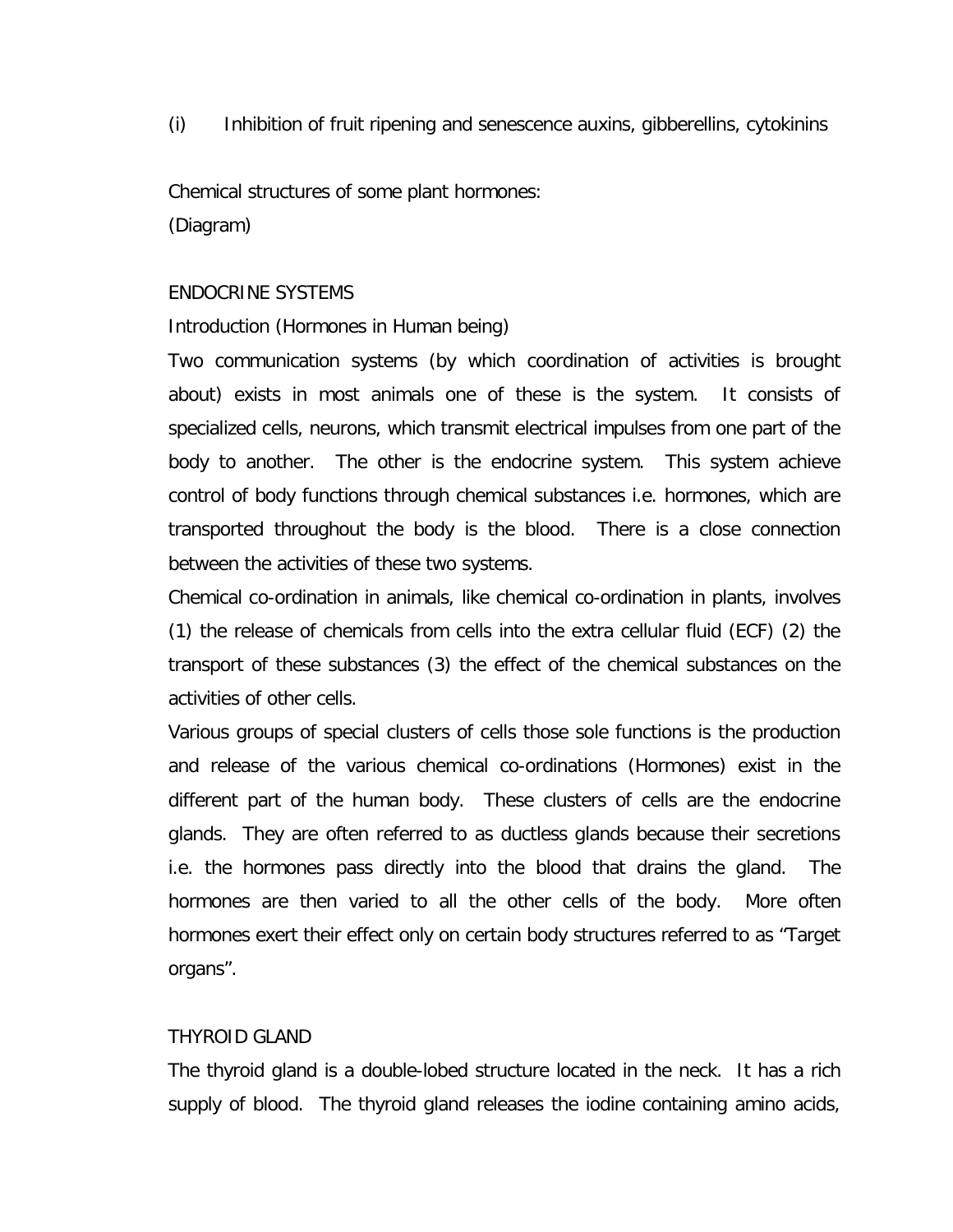thyroxin. The control of this hormone is on the rate of body metabolism. When thyroxin is administered, the rate of oxygen consumption increases, the amount of heat produced is also increased.

Several human diseases are associated with the improper functioning of the thyroid gland. Some are associated with excessive production of thyroxin i.e. hyperthyroidism and some with insufficient production of hormone i.e. hypothyroidism.

Hypotheroidism before maturity results in cretinism. The victim of cretinism fails to attain either normal physical or mental development. Cretinism is prevalent in areas where insufficient iodine is present in diet. Symptoms of creatinism can be prevented by early and regular administration of thyroxin.

Hypothyroidism in adults causes myxedeme. The symptom of this disease is low metabolic rates, overweight and a coarsening of the features. It is also prevalent in iodine deficient areas.

Sample Goiter: is a disease associated with deficiency of iodine. A goiter is a swelling of neck caused by swelling of the thyroid gland. This occurs when the thyroid gland is stimulated by TSH (Throid stimulating hormone from the pituitary gland) to produce thyroxin under a condition of insufficient iodine.

PARATHYROID GLANDS: These are four tiny structures imbedded in the near surface of the thyroid glands. They secrete PTH parathyroid hormone. This hormone promotes (a) the release of  $Ca^{++}$  from the bones (b) the absorption of  $Ca^{++}$  from the food in the intestine (c) reabsorption of  $Ca^{++}$  in the tubules of the kidney.

Parathyroid hormone inhibits the reabsorption of  $PO<sub>4</sub>$  in the kidney tubules and thus helps rid the body of excess  $PO<sub>4</sub>$  produced.

A hormone which also controls the excess of  $Ca^{++}$  in the blood is calcitonim which is produced in the thyroid gland. This prevents the overshooting of  $Ca^{++}$ level in the body.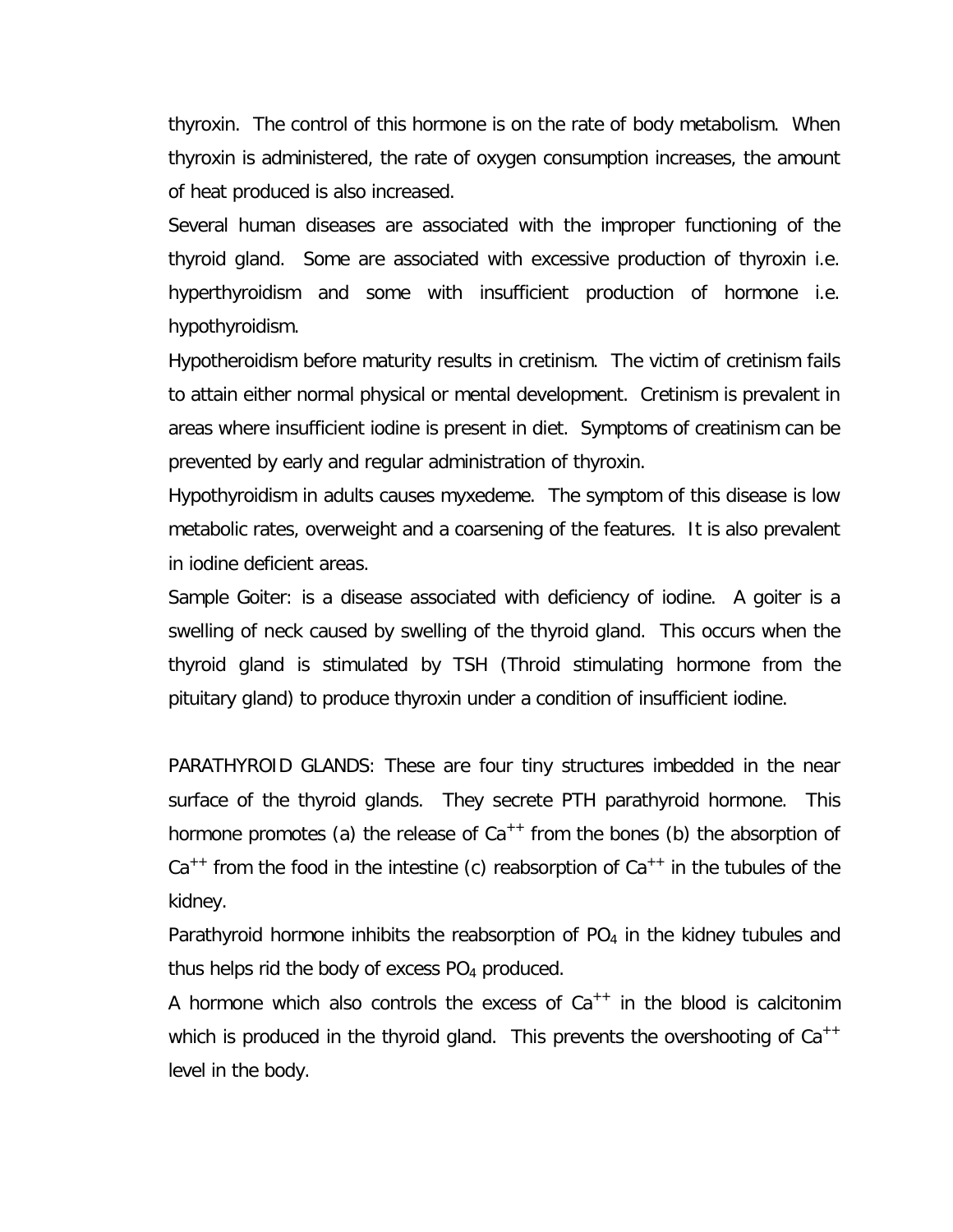#### THE SKIN

When ultraviolet radiation strikes the skin, it trigger the conversion of dehydrocholesterol into calciferol (Vitamin D). in its chemical structure and mode of action, calciferol meets all criteria of a hormone. After synthesis in the skin, it is released into the blood where it is carried into the liver where it is modified and then into the kidney where it undergoes second modification into 1, 2-dihydroxy vitamin D. This enhances the absorption of  $Ca^{++}$  from the intestinal contents. Thus this hormone teams up with PTH (Parathyroid hormone) and calcitonin in the regulation of calcium metabolism. Lack of calciferol prevent normal deposition of calcium in bone. In child hood lack of calciferol leads to deformed bones characteristics of rickets. In adult inadequate amounts of calciferol lead to a weakening of the bones, a condition known as osteomalacia.

STOMACH AND DUODENUM Gastrin a polypeptide is a hormone secreted into the blood by cells in the stomach wall. This stimulates the production of HCL by the parietal cells of the stomach secretin and Pancreozymin is secreted by cells in the stomach. These hormones when in the pancrease, stimulate the secretion of the various component of the pancreatic digestive juice and when in the liver and gall bladder they stimulate secretion and release of bile.

### ISLETS OF LANGERHAQNS

These are specialized clusters of cells in the pancrease. They secrete the hormone insulin, a protein. Insulin acts to lower the level of glucose in the blood stream. One of the ways in which this is achieved is through the speeding up of the conversion of glucose into glycogen and fats in the liver.

Insulin also stimulates the synthesis of proteins, including enzymes that participate in carbohydrates metabolism.

Insufficient production of insulin results in the disease diabetes mellitus. Victim of this disease are unable to cope with excess glucose in the blood, through conversion of glucose to glycogen. Moreover glycogen, body fat and protein are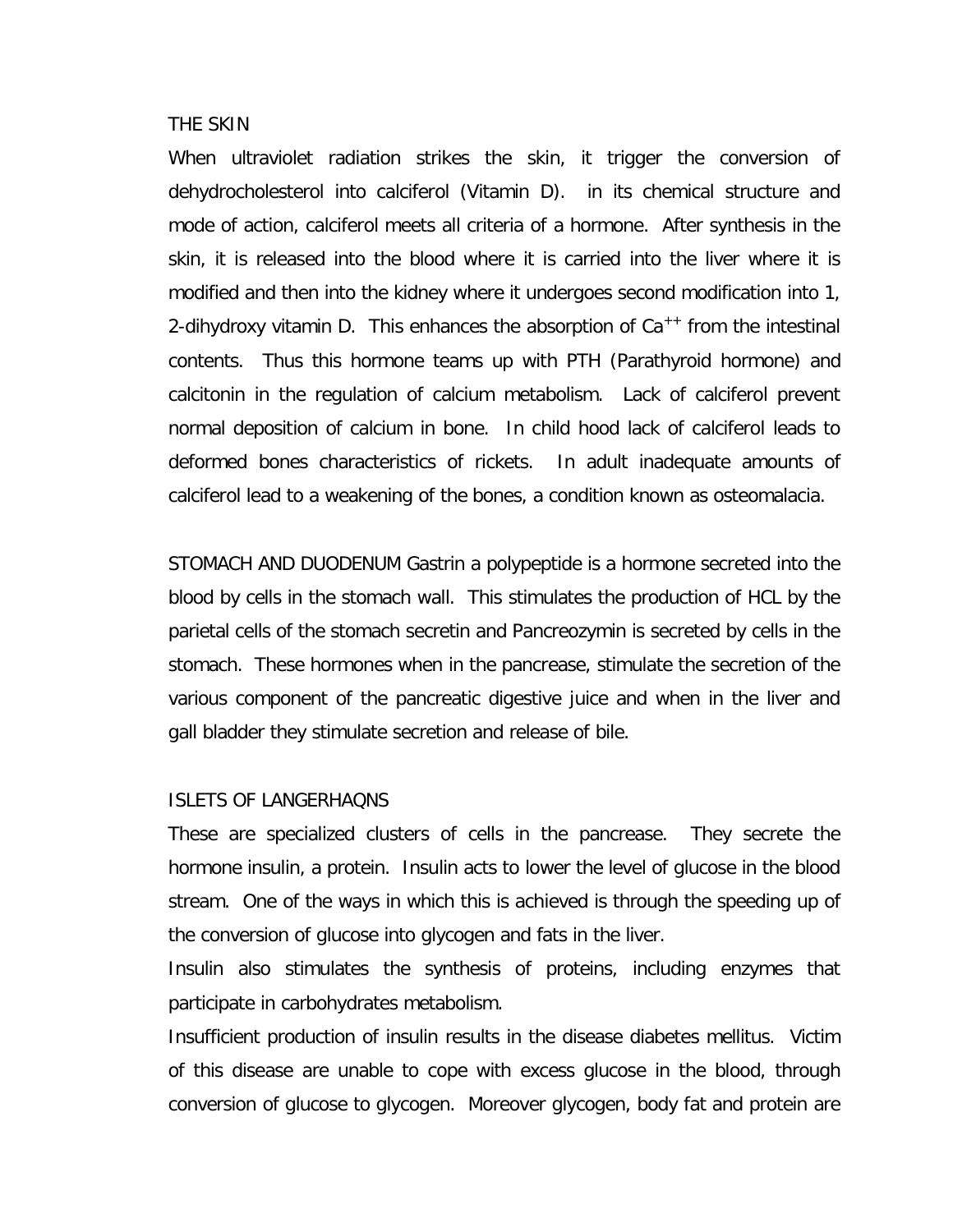converted to glucose. Victims also urinate copiously and frequently. The second pancreatic hormone is glucogen which also stimulates the conversion of liver glycogen into glucose. Glucogen may act to present insulin from lowering the blood sugar level excessively. Glucagen thus play a role in establishing a constant level of glucose in the blood.

## PITUITARY GLAND

The pituitary gland is a pea-sized structured located at the base of the brain. In adult vertebrate it consists of the interior and posterior lobes, the intermediate lobe being vestigial.

The pituitary gland play a vital role in the chemical coordination of the body. It is often called the "master" gland because many of its secretion control the activity of other endocrine glands.

(a) Hormones of the interior lobe

- (i)Human Growth Hormone (HGH): This hormone is a protein. It promotes growth of the skeleton and the body as a whole. This is done by stimulating the liver to produce Somatomedin which promotes the growth of muscle, cartilage, bone and other connecting tissues. HCH is normally active in this respect only during the years of childhood and adolescence. Hyposecretion i.e. undersecretion of HGH in the child results in stunted growth or dwarfism. A hyposecretion of HGH during this same period results in giantism.
- (ii) Prolactin: This is a protein hormone secreted by the females during and after pregnancy. It stimulates the development of the mammary glands during pregnancy and following child birth, and the production of milk by them.
- iii. Thyroid-stimulating hormone (TSH): This hormone stimulates the thyroid gland to secrete thyroxin. The secretion of TSH is in turn depressed by thyroxin, thus there exist a homeostatic control mechanism over the level of thyroxin in the blood.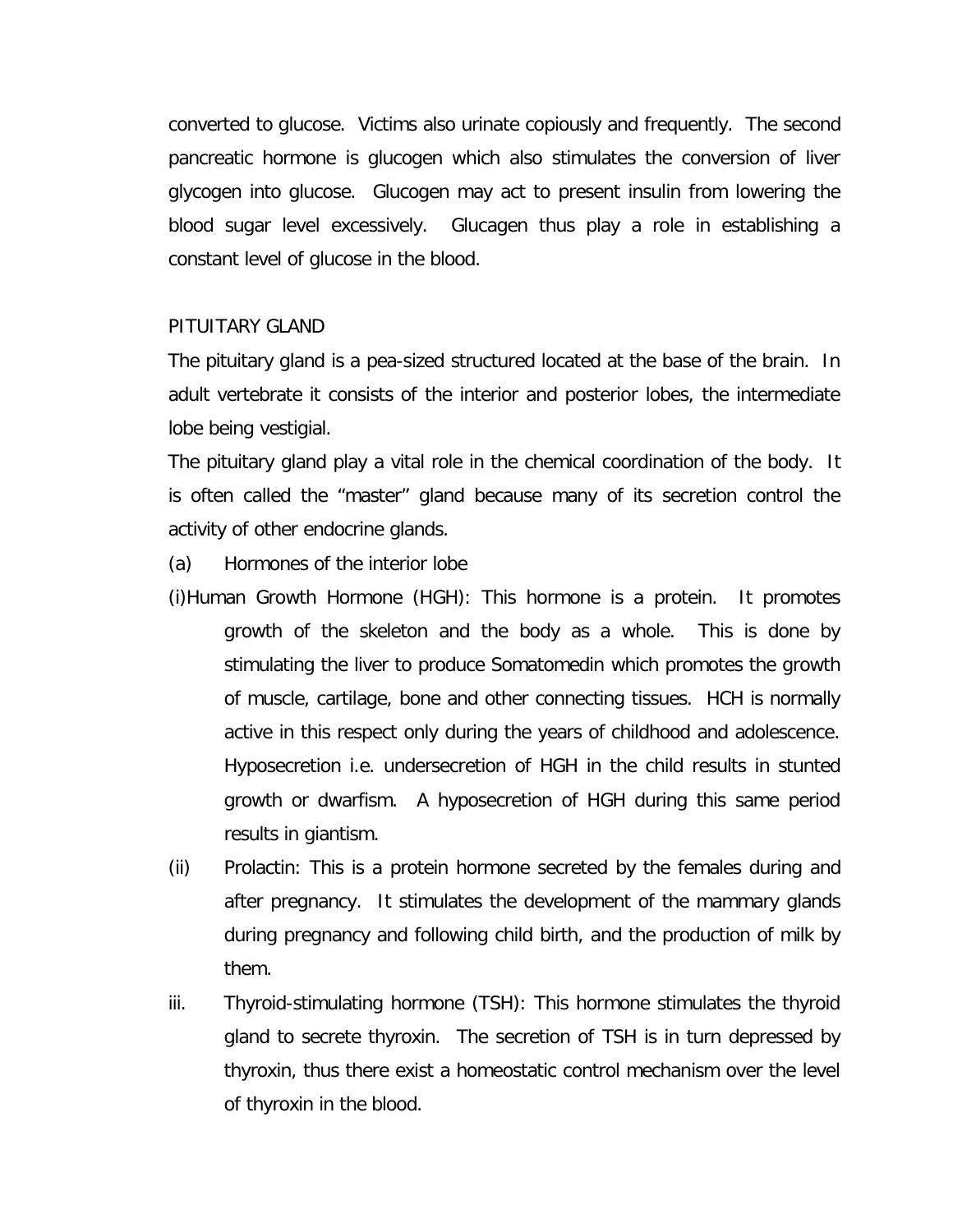- iv. Adrenocorticotropic Hormone (ACTH): This is a protein hormone, and it stimulate the cortex and the adrenal gland to release some of its hormone into the blood.
- v. Follicle stimulating Hormone (FSH): This acts upon the gonads or sex organs. In females FSH promotes development follicles within the ovary. In conjunction with another pituitary hormone luteinizing hormone (IH), it stimulates the secretion of estrogen by the follicle and the ripening of the egg within it. FSH in human male stimulates the development of seminiferous tubules and the production of sperm.
- vi. Lentinizing hormone (LH): This hormone triggers the transformation of the cells of the follicles (after the eggs have been released) into corpus luteum. This LH also stimulates the corpus luteum to secrete its hormone progesterone. LH in males stimulates the release of male sex hormones (androgens) (by the interstitial cells of the testes) into the blood stream.
- vii. Melanocyte stimulating hormone (MSH): This is a protein hormone whose target cells are the melanocytes, cells which contain the black pigment melanin. Increase in MSH cause some darkening of human body during pregnancy.
- (B) Hormone of the posterior lobe
- (i) Oxytocin: This is protein hormone which stimulates contraction of smooth muscles, especially those of the uterus. Infection of oxytocin hastens delivery of the baby and also hasten the return of the uterus to its normal size.
- (ii) Antidiuretic hormone (ADH) or Vasopressin: This is also a protein hormone. It causes the muscular walls of the arterioles to contract in human thus causing increase in blood pressure. ADH also stimulates reabsorption of water from the tubules of the kidney insufficient production of ADH causes enormous loss of water through the kidneys.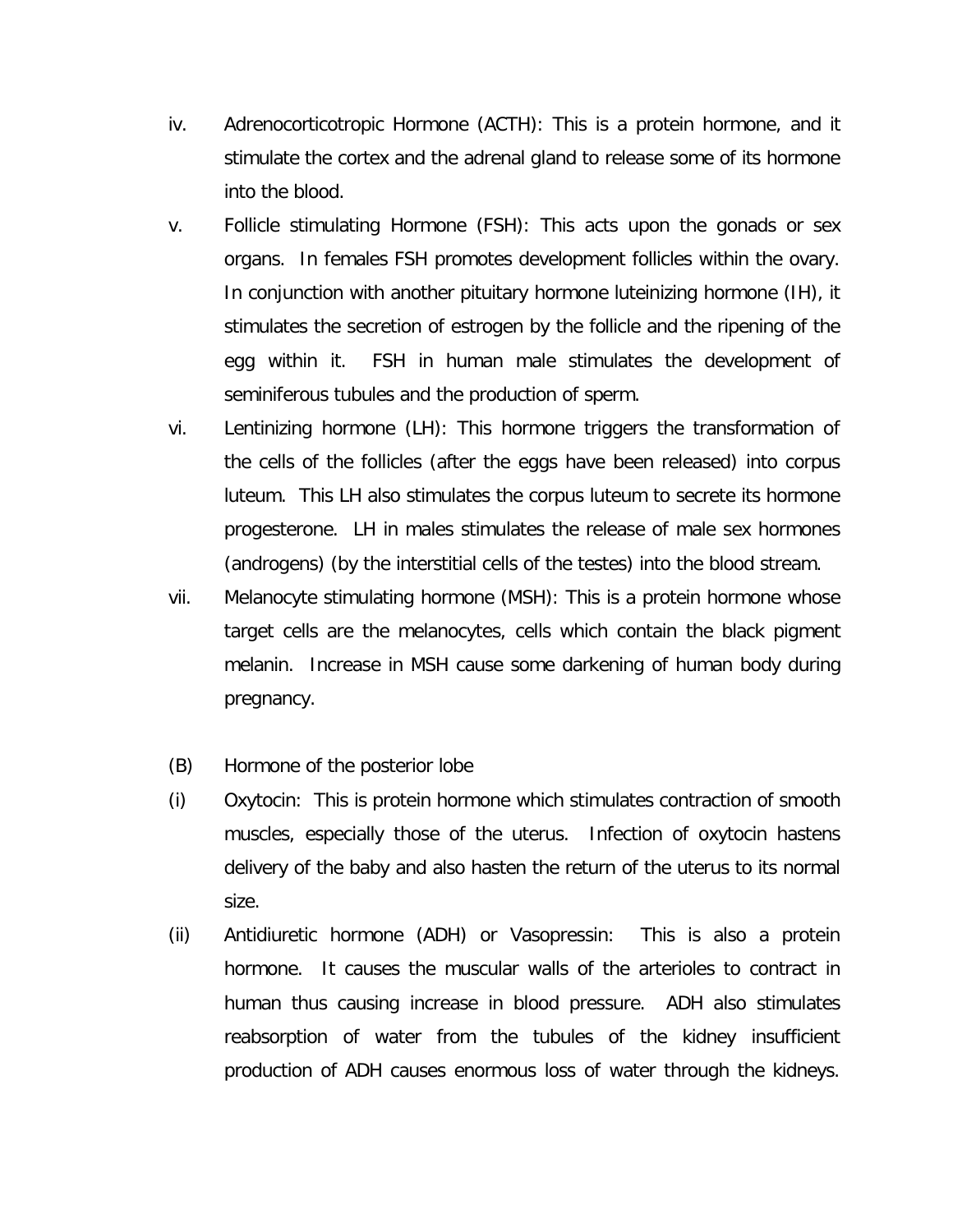This disease is known as diabetes insipidus. Copius urine produced by hyposecretion of ADH is very watery and has no marked taste.

HYPOTHALAMUS: This is a region of the brain of the hypothalamus is connected with the pituitary gland. There is a direct nerve connection between the hypothalamus and the posterior lobe of the pituitary gland. The release of hormone by the pituitary gland is partly influenced by the nervous activity in the hypothalamus. Three of the hormones secreted by the hypothalamus are: (i) Thyrotropin releasing hormone (TRH). This hormone stimulates the anterior lobe to secrete TSH (Thyroxin, stimulating hormone) (ii) gonadotropin releasing hormone (GNRH) stimulates the anterior lobe to secrete LH (luteinizing hormone) and FSH. Hence it can be called LH-releasing hormone (LH RH) (iii) Somatotropin-release-inhibiting-factor SRIF or stomatostatin: This polypeptide inhibits the secretion of growth hormone. It also suppresses the secretion of TSH, prolactin, insulin and glucagon.

#### THE ADRENAL GLANDS

These are two small structures situated one at the top of each kidney. Each consist of two parts the exterior portion is the adrenal cortex while he interior portion of the gland is adrenal medulla.

(A) Hormones of the Adrenal medulla

Apart from being an endocrine gland and adrenal medulla is also considered to be a part of the nervous system. Its secretory cells seem to be modified nerve cells. Two hormones secreted by adrenal medulla are adrenaline and noradrenaline.

#### (i)Adrenalin

Large quantities of this hormone are released into the blood stream when the organism is suddenly subjected to stress such as anger, fright or infury. Once in the body, adrenaline promotes a wide variety of responses for example the rate and strength of heart beat is increased, thus increasing the blood pressure. A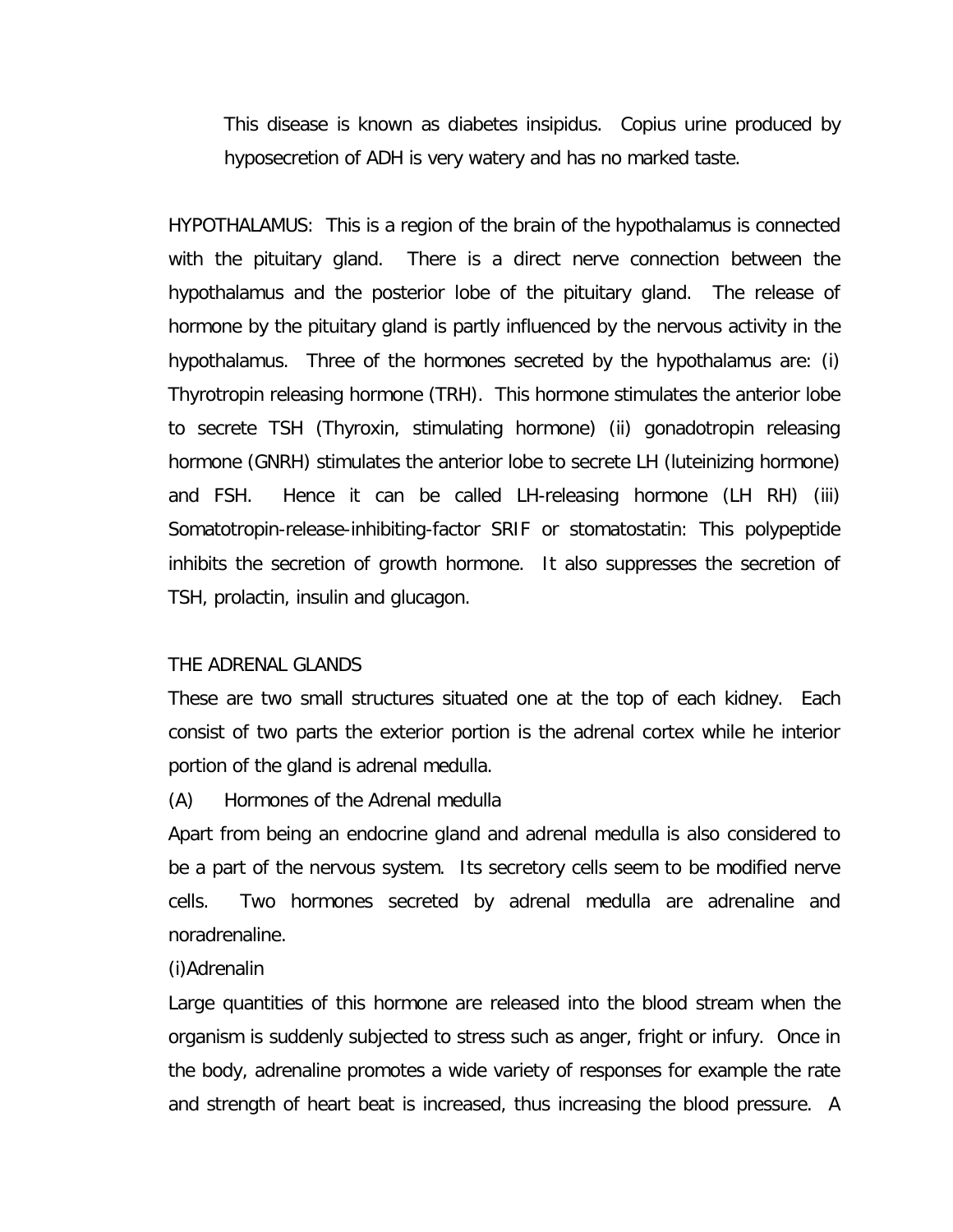larger part of the blood supply of the skin and viscera is shunted to the skeletal muscles, coronary arteries, liver and brain. The level of blood sugar rises and metabolic rate increases. The bronchi dilates, permitting easier passage of air to and from the lungs. The pupils of the eye dilate and there is tendency for the body hair to stand.

(ii) Noradrenaline also causes an increase in blood pressure by stimulating the contraction of the arterioles. Almost all the body responses to these two hormones can be seen to prepare the body for violent physical action.

(B) Hormones of the adrenal cortex:

Most of the hormones of this gland are steroids (lipids). These hormones fall into the two major groups viz: glucorticoids and mineralocorticoids.

(i)Glucoritcoids: The most important members of this group are the cortisol and corticosterone. These hormones promote the conversion of fat and protein into intermediary metabolites that are ultimately converted into glucose thus causing the level of blood glucose to rise. One of the chief target organs in this response is the liver. The glucorticoids also act to suppress inflammation in the body. They are needed to maintain the body during period of stress after the fruit brief adrenaline stimulated response when the levels of glucose and salt in the blood drop sharply.

(ii) Mineralocorticoids: The chief cuntion of these hormones of which Aldosterone is the most important in humans, is to promote the reabsorption of Na<sup>+</sup> and Ci<sup>-</sup> ions in the tubules of the kidneys. Retention of these ions in the blood keeps its osmotic pressure high. This in turn, assures normal blood pressure.

### THE GONADS

Both the male and female gonads possess endocrine activities in addition to their prime function of producing the sex cells.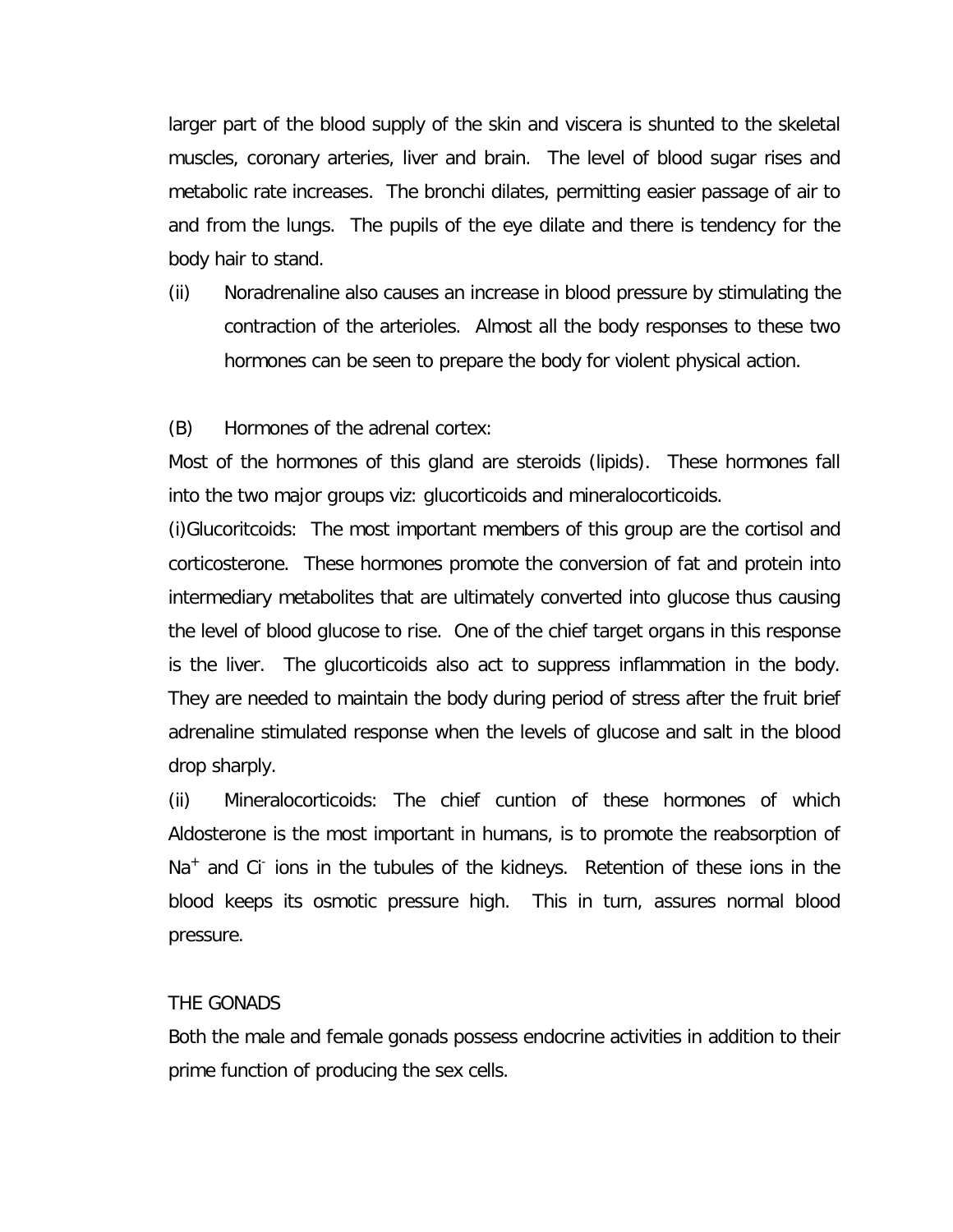- (a) The Testes: The interstitial cells of the testes are the endocrine tissue. When stimulated by the LH hormone from the pituitary gland, these cells release androgens (e.g. testosterone) into the blood stream. These responses start at beginning of adolescence. Testosterone triggers the development of the so called secondary sexual characteristics found in adult male.
- (b) The Ovaries

The ripening follicle in the ovary not only contains a ripening egg but also act as an endocrine gland. The necessary cells of the follicle liberate several steroid hormones called oestrogens. They are stimulated to do so by the combined influence of FSH and LH from the anterior lobe of the pituitary gland.

The oestrogens in female body, promote the development early in adolescence of the secondary sexual characteristics. They also participate in the monthly preparation of the body for possible pregnancy. This includes the preparation of endomentrium (inner living in the uterus).

The corpus luteum is also an endocrine gland stimulated by LH. It secretes progesterone into the blood stream. This hormone continues the preparation of the uterus for pregnancy and inhibits the development of new follicle. As the time of birth approaches in the mother, secretion of progesterone declines and is replaced by another hormone relaxin. This hormone causes the ligaments between the pelvic bones to loosen which provides a more flexible passage way for the baby during birth.

The secretion of estrogens is stimulated by PSH and LH, while the secretion of progesterone is stimulated by LH alone.

## THE PLACENTA

After pregnancy is established, the placenta takes on the secondary function of serving as endocrine gland. It secretes strogens, progesterone and hormone called human chorionic gonadotropin (HCG) quite similar to the gonad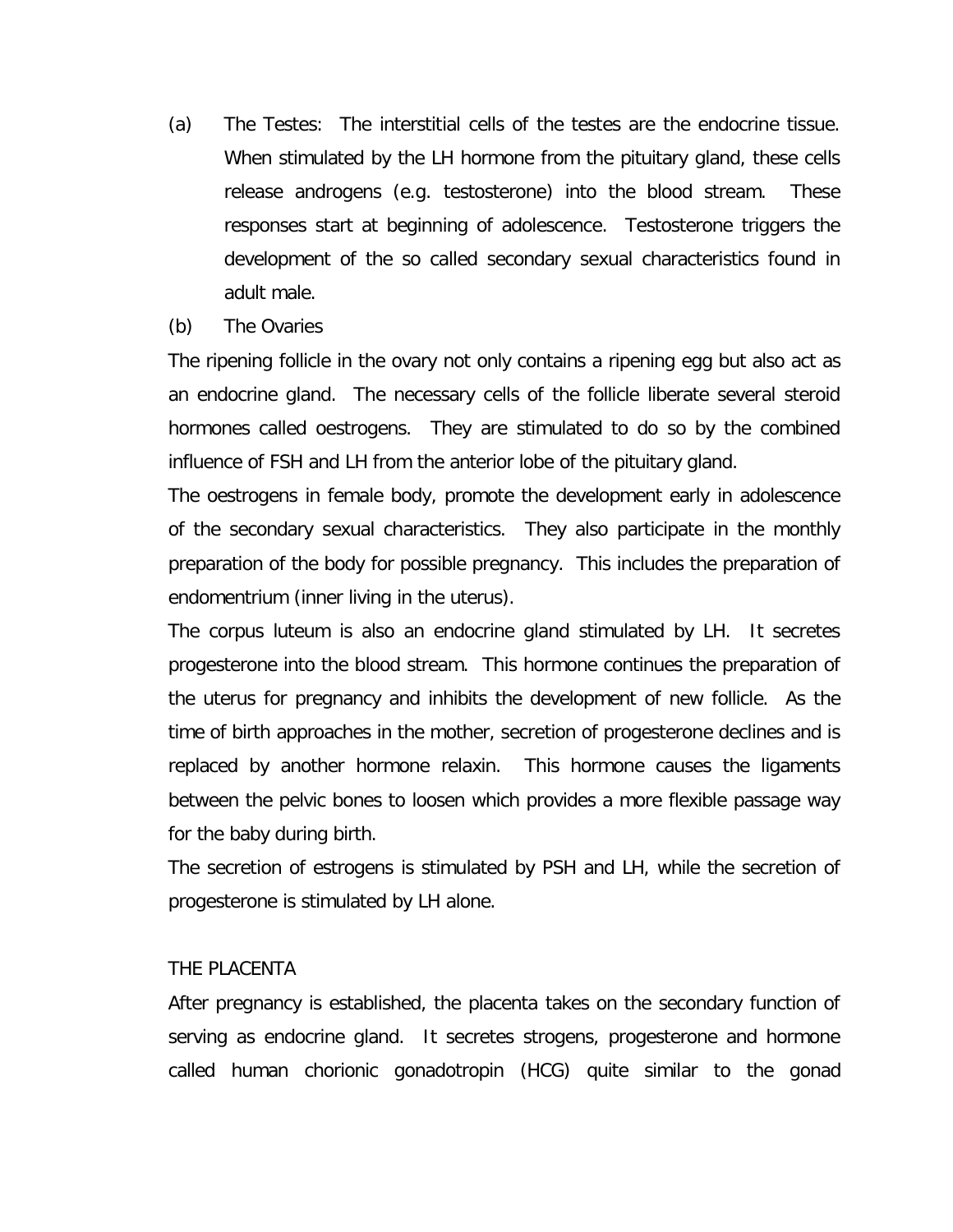stimulating hormone of the anterior lobe of the pituitary gland. These hormones supplement those produced by the corpus luteum and the pituitary gland.

## PINEAL GLAND

The pineal gland is a small, pea-sized structure attached to the brain far above the cerebellum. It produces hormone called melatonin. The role of this in human is not certain.

## THYMUS GLAND

The thymus gland consists of the lobes of tissue similar to that found in lymph modes. It is located high in the chest cavity just under the breast bone. It is large during childhood but then shrinks after the start of adolescence.

There is good evidence that the thymus in the infant animal plays a major role in setting up the lymphocyte producing machinery of the lymph nodes, thus providing the basis for the development of antibodies. This seems to involved among other things production of one or more hormones called (thymosins). Once the job is completed the thymus is ordinarily no longer needed.

KIDNEY: Apart from other functions the kidney secretes erythropoietin into the blood stream especially in response to anaemia. Erythropoietin acts on the bone marrow to increase the production of red blood cells.

| Pituitary (below the | Trophic hormones: stimulate the       | Disorders or normal  |
|----------------------|---------------------------------------|----------------------|
| brain) secretes many | following endocrine glands to release | gland function       |
| different hormones   | their hormones                        | Excess: gigantism    |
|                      | Thyroid – thyrotropin                 | Deficiency: dwarfism |
|                      | Adrenal - corticotrophin<br>2.        | Disorders of normal  |
|                      | 3. Ovaries and testes gonadotropins   | function e.g. water  |
|                      | Growth hormone: Somatotropin          | diabetes             |
|                      | promotes growth of whole body neuro   |                      |
|                      | secretions                            |                      |
|                      | ADH, antidiuretic hormone<br>(1)      |                      |
|                      | vasopressin kidney water              |                      |
|                      | reabsorption                          |                      |
|                      | Oxytocin - uterus contraction         |                      |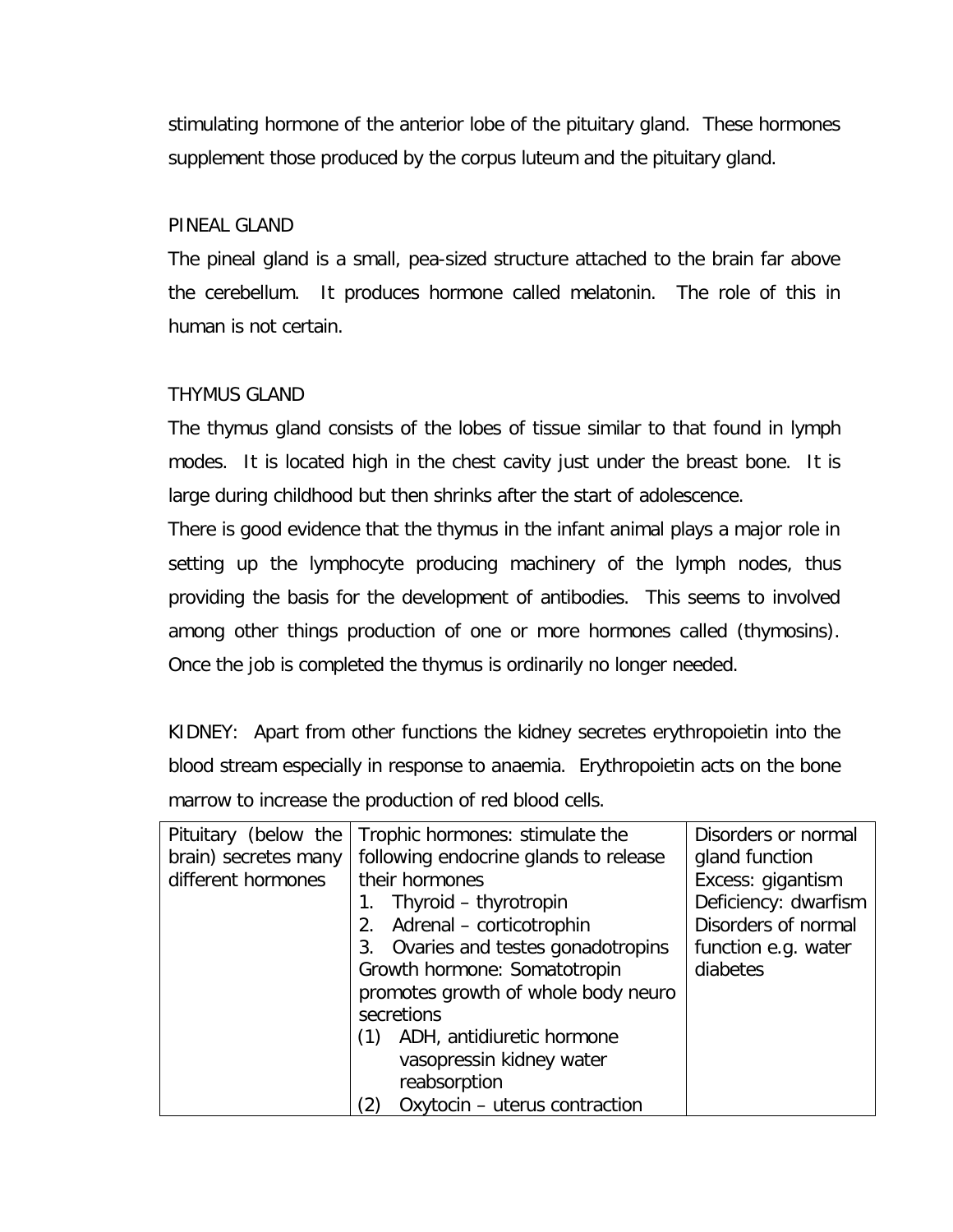|                                                          | prolactin - milk secretion                                                                                                                                                                                                                                                                                                                                  |                                                                                                                                                                                         |
|----------------------------------------------------------|-------------------------------------------------------------------------------------------------------------------------------------------------------------------------------------------------------------------------------------------------------------------------------------------------------------------------------------------------------------|-----------------------------------------------------------------------------------------------------------------------------------------------------------------------------------------|
| <b>Thyroid</b>                                           | <b>Throxine</b><br>Controls body metabolism,<br>(a)<br>energy release in mitochondrion<br>Influence growth (tadpole<br>(b)<br>metamorphosis)                                                                                                                                                                                                                | Deficiency: cretinism<br>in children<br>Deficiency in adults,<br>slowing down<br>metabolism<br>sluggishness<br>Excess: eyeballs<br>protrude<br>metabolism,<br>increased<br>restlessness |
| Adrenals (close to<br>kidneys)                           | Medulla hormones: mainly adrenaline<br>Affects blood circulation by<br>1.<br>increased heartbeat, blood flow<br>vasodilation prepares body for<br>fight or flight<br>Slows down kidney function<br>2.<br>3.<br>Increases blood sugar conversion<br>from glycogen<br>Cortex hormones: Hydrocortisone in<br>metabolism of lipid, protein and<br>carbohydrates | Deficiency: blood<br>sugar disorder,<br>combats stress                                                                                                                                  |
| Pancreas                                                 | Mainly insulin: controls blood sugar,<br>converts glucose to glycogen.<br>Glucagon converts glycogen to<br>glucose                                                                                                                                                                                                                                          | Deficiency: sugar<br>diabetes increase in<br>blood sugar level.<br>Excess nerve cell<br>starvation and coma                                                                             |
| Gonads (male and<br>female reproductive<br>organs)       | Oestrogen (female ovary) secondary<br>sexual features, pubic hair mammary<br>gland and menstrual cycle.<br>Progesterone = change in uterus after<br>ovulation and testosterone in<br>pregnancy (male testes) secondary<br>sexual features, voice change, pubic<br>hair, facial hair                                                                         | General personality<br>and sexual changes,<br>sterility and abortion                                                                                                                    |
| Adrenal cortex                                           | Sex hormone producing body changes<br>as for gonads                                                                                                                                                                                                                                                                                                         | Excess sexual desire<br>changes                                                                                                                                                         |
| Digestive tract<br>Stomach<br>1.<br>Intestine wall<br>2. | Gastrin: stimulates gastric juice<br>secretion<br>Secretion/stimulates pancreatic juice<br>flow                                                                                                                                                                                                                                                             |                                                                                                                                                                                         |